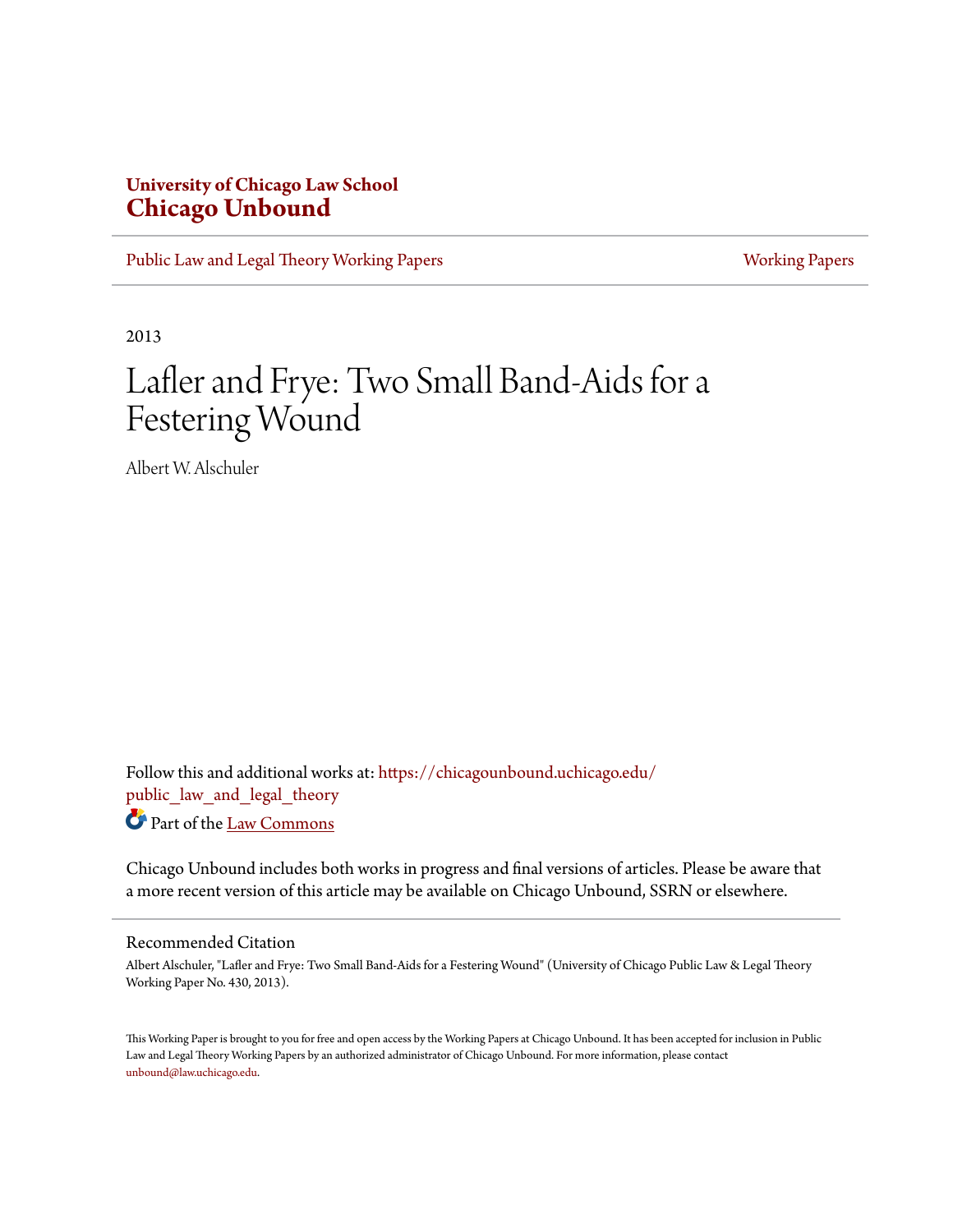# CHICAGO

**PUBLIC LAW AND LEGAL THEORY WORKING PAPER NO. 430**



## *LAFLER* AND *FRYE*: TWO SMALL BAND-AIDS FOR A FESTERING WOUND

*Albert W. Alschuler*

## **THE LAW SCHOOL THE UNIVERSITY OF CHICAGO**

June 2013

This paper can be downloaded without charge at the Public Law and Legal Theory Working Paper Series: http://www.law.uchicago.edu/academics/publiclaw/index.html and The Social Science Research Network Electronic Paper Collection.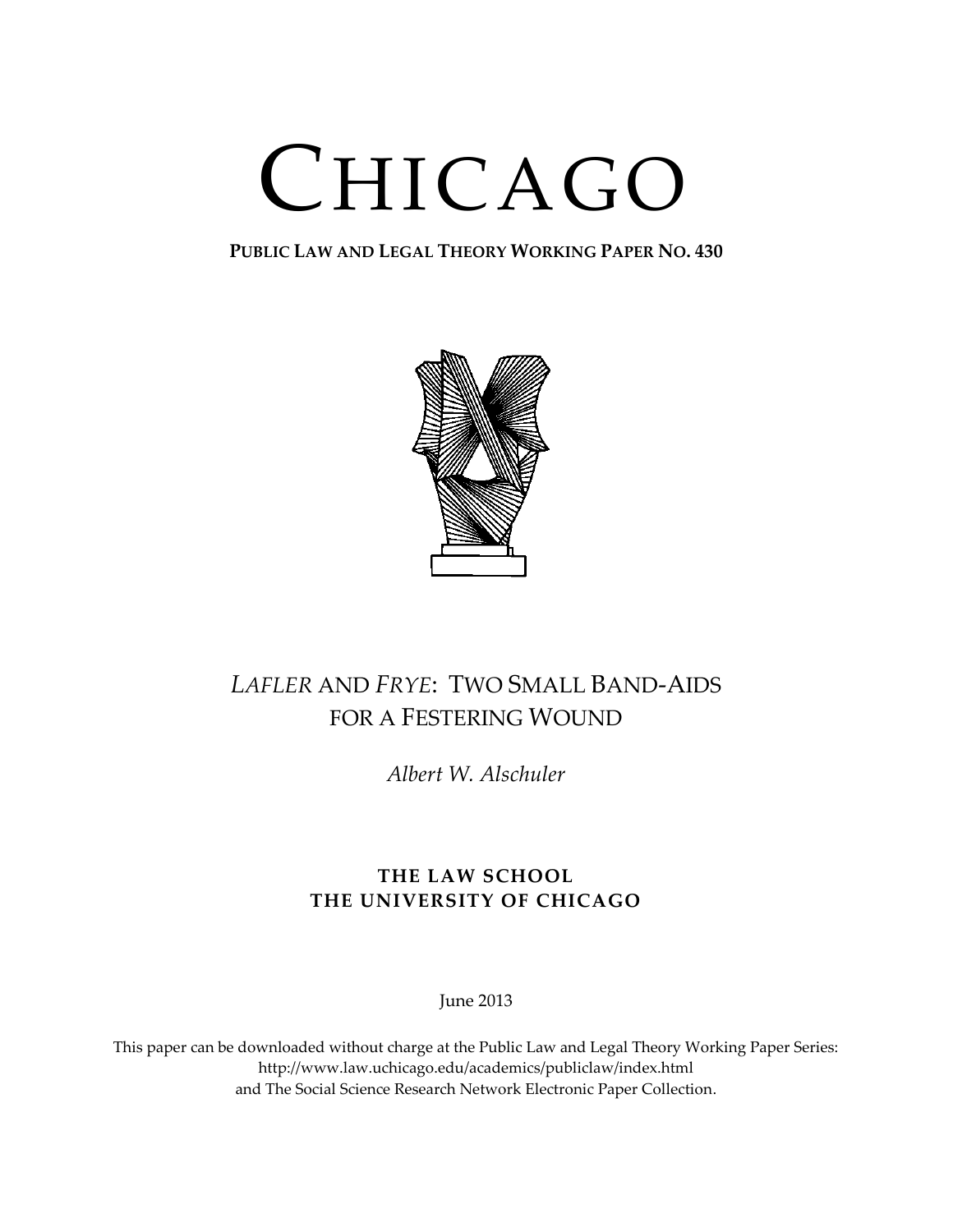## *Lafler* and *Frye*: Two Small Band-Aids for a Festering Wound

*Albert W. Alschuler\**

| I.      | TWO ASTONISHING THINGS ABOUT LAFLER               |  |
|---------|---------------------------------------------------|--|
|         | AND FRYE: THE DISSENTING AND                      |  |
|         |                                                   |  |
| $\Pi$ . | LOOKING FOR LANDMARKS IN ALL THE                  |  |
|         |                                                   |  |
| HL.     | MISSION IMPOSSIBLE: GUARANTEEING THE              |  |
|         | EFFECTIVE ASSISTANCE OF COUNSEL IN THE            |  |
|         |                                                   |  |
| IV.     | THE ALCHEMY OF AMERICAN TRIALS:                   |  |
|         |                                                   |  |
|         | А.                                                |  |
|         | $B$ .                                             |  |
|         | $C_{\cdot}$<br>The Expected Difference Between    |  |
|         | Sentences Imposed Following Trials and            |  |
|         | Those Imposed Following Guilty Pleas 691          |  |
|         | A Hard Look at the Post-Trial Baseline  696<br>D. |  |
| V.      |                                                   |  |
|         |                                                   |  |

Imagine that you are on death row, and imagine that the incompetence of your lawyer has put you there. A witness at your trial testified that you waited at the wheel of a getaway car while two accomplices robbed a liquor store and one of them shot and killed the clerk. Shortly after your arrest, the prosecutor offered to permit you and your co-defendants to plead guilty to voluntary manslaughter and armed robbery. This offer would have limited your sentence to  $25$  years.<sup>1</sup> Your co-defendants, including the alleged triggerman, accepted the offer. You would have accepted the offer too if your lawyer had told you about it, but he never did.

<sup>\*</sup> Julius Kreeger Professor of Criminal Law and Criminology, Emeritus, the University of Chicago.

<sup>1.</sup> Sandra Lockett turned down an offer like this one before being convicted and sentenced to death. *See* Lockett v. Ohio, 438 U.S. 586, 591 (1978).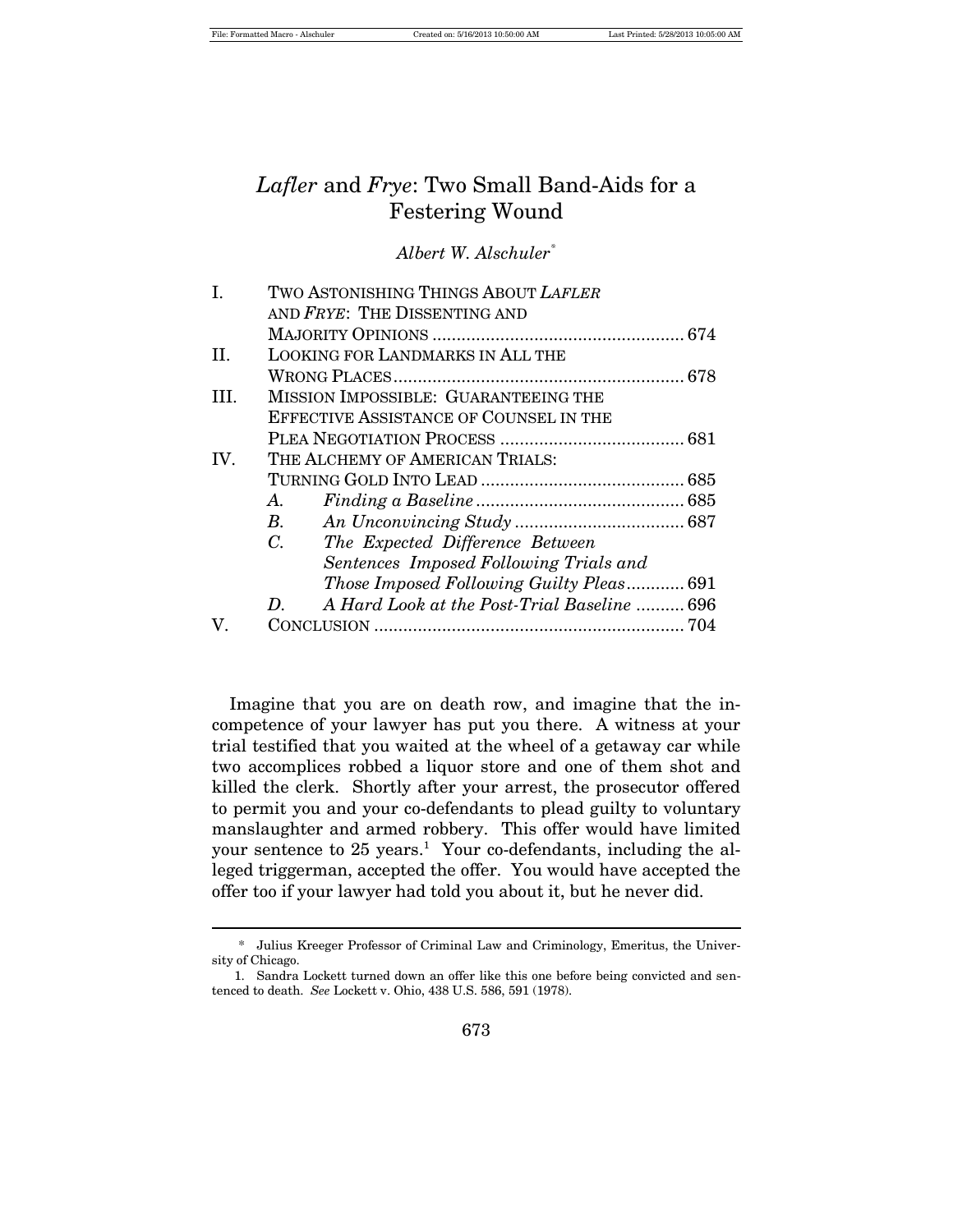#### I. TWO ASTONISHING THINGS ABOUT *LAFLER* AND *FRYE*: THE DISSENTING AND MAJORITY OPINIONS

Two things astonish me about the decisions in *Lafler v. Cooper*<sup>2</sup> and *Missouri v. Frye*. 3 The first is that four justices of the United States Supreme Court would allow your lawyer's incompetence to kill you. These justices appear incredulous that anyone might think you were treated unfairly.

One of these dissenting justices, Justice Scalia, proclaims that you "received the exorbitant gold standard of American justice—a full-dress criminal trial."<sup>4</sup> He argues that the people who object to your execution "embrace[] the sporting-chance theory of criminal law, in which the State functions as a conscientious casinooperator, giving each player a fair chance to beat the house, that is, to serve less time than the law says he deserves."<sup>5</sup>

In Justice Scalia's view, you'll get what you deserve while your co-defendants just got lucky. Never mind that the prosecutor initially acknowledged that public justice did not require your execution; never mind that, through no fault of your own, you did not get the sentence the American legal system considers normal for offenders like you; and never mind that, despite the Constitution's promise of the assistance of counsel, it was your lawyer who did you in. In the American legal system, you got the gold.

When defense lawyers have slept through their trials, courts have noted that a sleeping lawyer is the equivalent of no lawyer at all.6 Your lawyer, however, was worse than no lawyer at all. Without him, the prosecutor would have made his offer directly to you, and you would not be on death row. The state licenses lawyers so that people like you can rely on them, but if Justice Kennedy, the second most powerful man in America, had voted the other way, the Court would allow your execution.

<sup>2.</sup> 132 S. Ct. 1376 (2012).

<sup>3.</sup> 132 S. Ct. 1399 (2012).

<sup>4</sup>*. Lafler*, 132 S. Ct. at 1398 (Scalia, J., dissenting).

<sup>5</sup>*. Id*. Justice Thomas joined the portion of Justice Scalia's dissenting opinion that includes this rhetoric. Chief Justice Roberts joined an earlier portion that made the same point less flamboyantly: "The defendant has been fairly tried, lawfully convicted, and properly sentenced, and *any* 'remedy' provided for this will do nothing but undo the just results of a fair adversarial process." *Id*. at 1397. In a separate dissenting opinion, Justice Alito declared, "Respondent received a trial that was free of any identified constitutional error, and, as a result, there is no basis for concluding that respondent suffered prejudice . . . ." *Id*. at 1398 (Alito, J., dissenting).

<sup>6</sup>*. See* Burdine v. Johnson, 262 F.3d 336, 349 (5th Cir. 2001) (en banc); Javor v. United States, 724 F.2d 831, 834 (9th Cir. 1984).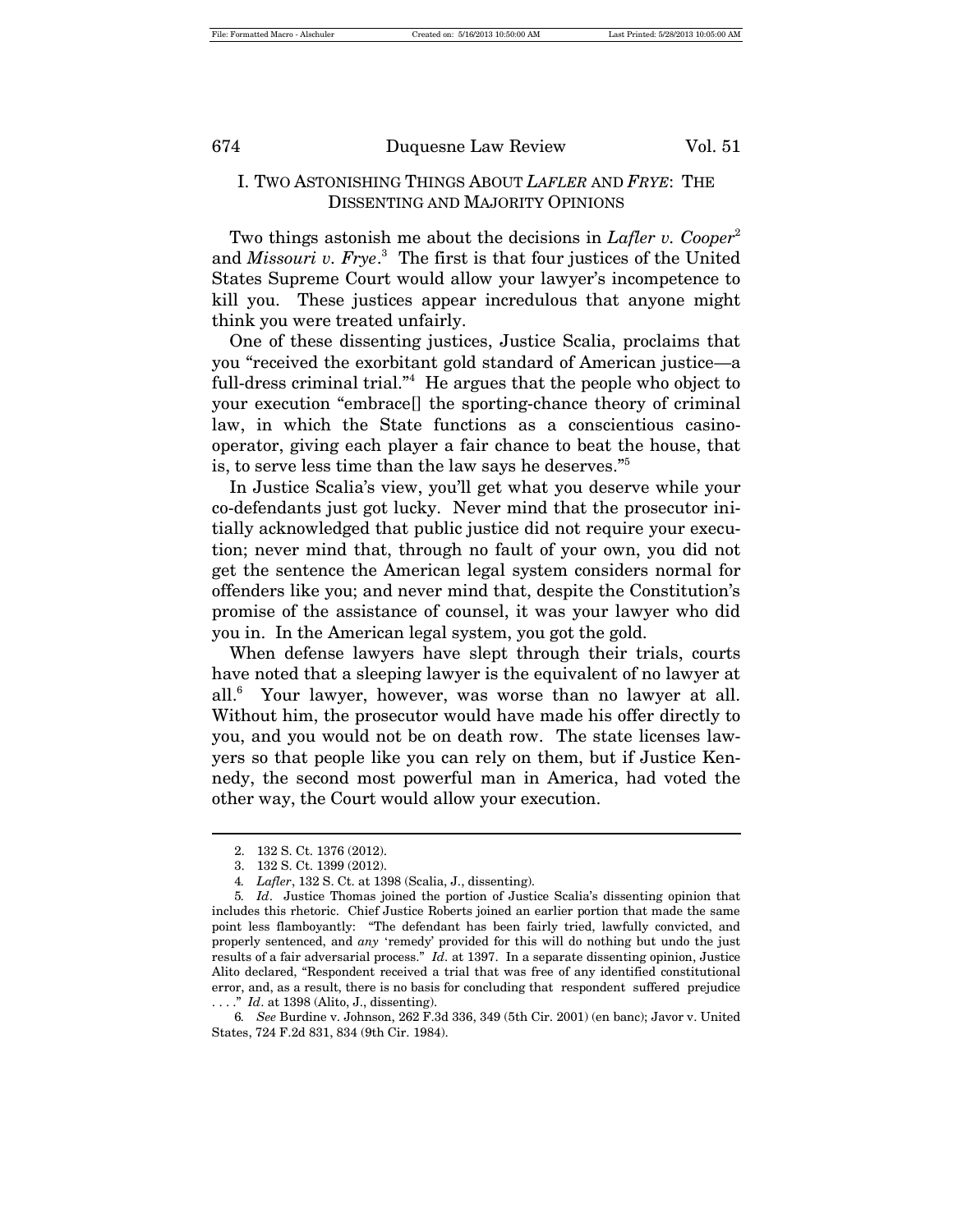Stephanos Bibas describes the division between the majority and dissenting opinions as "a jurisprudential one rooted in biography and outlook."<sup>7</sup> Justice Scalia, he says, "approaches matters as an originalist . . . , regulating the eighteenth-century world of the Framers."<sup>8</sup>

In fact, nothing at all seems "originalist" about Justice Scalia's position. Substituting a regime of plea bargaining for the regime of jury trials ostensibly safeguarded by the Constitution would have appalled the authors of that document.<sup>9</sup> The courts of their era strongly discouraged guilty pleas and held confessions induced by promises of leniency involuntary.<sup>10</sup>

Even if one can imagine that the Framers would have countenanced a regime of plea bargaining, it is difficult to believe they would have withheld a right to the assistance of counsel in the process that superseded the one they knew.<sup>11</sup> Like all the other justices of the Supreme Court, Justice Scalia genuflects before the perceived necessity of plea bargaining.<sup>12</sup> There are no originalists there.<sup>13</sup>

The second thing that astonishes me about *Lafler* and *Frye* is that the remaining five justices of the Supreme Court might also leave you on death row. While acknowledging that your constitutional rights were violated, they would allow the judge who tried and sentenced you to do nothing about it. The majority declares that the "correct" remedy in cases like yours

<sup>7.</sup> Stephanos Bibas, *Taming Negotiated Justice*, 122 YALE L.J. ONLINE 35, 38 (2012).

<sup>8</sup>*. Id*.

<sup>9.</sup> The Constitution declares that "[t]he Trial of all Crimes . . . shall be by Jury . . . ," U.S. CONST. art. III, § 2, and that "[i]n all criminal prosecutions, the accused shall enjoy the right to a speedy and public trial, by an impartial jury." U.S. CONST. amend. VI. As John Langbein notes, Americans now can replace the word "all" in these provisions with the words "virtually none." *See* John H. Langbein, *On the Myth of Written Constitutions: The Disappearance of Criminal Jury Trial,* 15 HARV. J.L. & PUB. POL. 119, 119-20 (1992).

<sup>10</sup>*. See* Albert W. Alschuler, *Plea Bargaining and Its History*, 79 COLUM. L. REV. 1, 7- 13 (1979).

<sup>11.</sup> The defendants in *Lafler* and *Frye* had the assistance of counsel at trial, but the lack of effective legal assistance kept them from obtaining the benefits of America's "real" legal system. I doubt that the Framers would have cheered.

<sup>12</sup>*. See* Lafler v. Cooper, 132 S. Ct. 1376, 1397 (Scalia, J., dissenting) ("In the United States, we have plea bargaining a-plenty, but until today it has been regarded as a necessary evil.").

<sup>13</sup>*. Cf.* Albert W. Alschuler, Herring v. United States*: A Minnow or a Shark?*, 7 OHIO ST. J. CRIM. L. 463, 501-11 (2009) (noting that justices who criticize the Fourth Amendment exclusionary rule because it was unknown to the Framers have restricted the remedies that were known to the Framers in ways they never would have approved).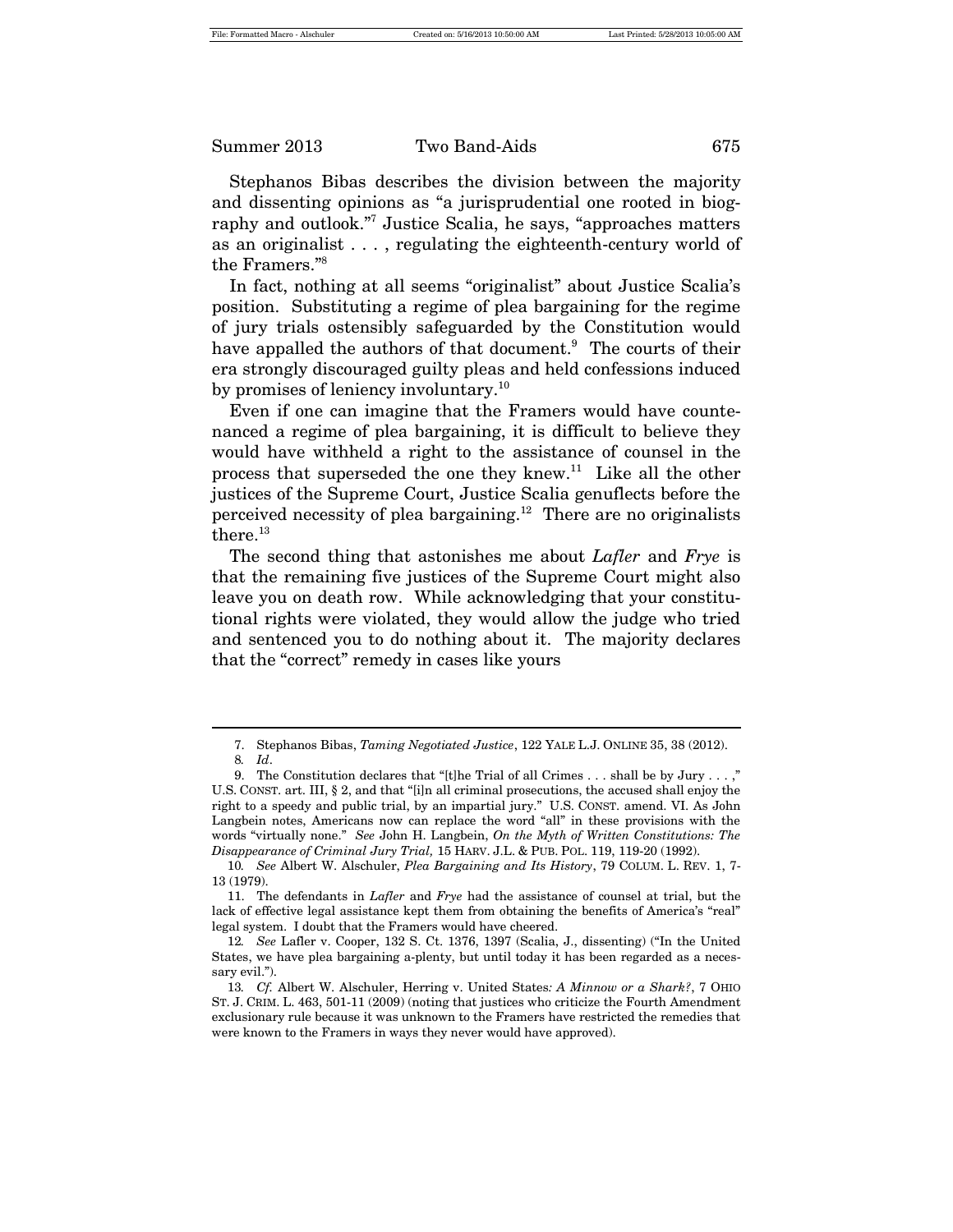is to order the State to reoffer the plea agreement. Presuming the respondent accepts the offer, the state trial court can then exercise its discretion in determining whether to vacate the conviction[] and resentence respondent pursuant to the plea agreement . . . or to leave the conviction[] and sentence from trial undisturbed.<sup>14</sup>

Notice that the issue is not whether the court would have accepted your guilty plea and sentenced you in accordance with the agreement if your lawyer had been competent. It is whether sentencing you in accordance with the agreement feels like a good idea today.

The usual goal of legal remedies is to place the victim of a wrong in the position he would have occupied had the wrong not occurred, and doubts about what position he would have occupied usually are resolved against the wrongdoer. For example, before a constitutional trial error can be treated as harmless, the state usually must demonstrate "beyond a reasonable doubt that the error complained of did not contribute to the verdict obtained."<sup>15</sup>

When the Supreme Court wishes to disregard this principle, however, it reshapes the constitutional right. You may believe, for example, that you have a right to the effective assistance of counsel, but the Supreme Court says you don't. You have only a right to counsel whose ineffectiveness does not undermine confidence in the outcome of your trial. To establish a violation of this right, you must show not only that your "counsel made errors so serious that counsel was not functioning as the 'counsel' guaranteed by the Sixth Amendment" but also that your counsel's "deficient performance prejudiced the defense" by depriving you of "a fair trial, a trial whose result is reliable."16 With the Sixth Amendment right reconfigured in this way, the state need not show that your lawyer's inadequate performance was harmless. You must show that it wasn't.

This standard has been in place for nearly thirty years. *Frye* says that it requires you to demonstrate not only your lawyer's defective performance but also a "reasonable probability" of two additional things—first, that you would have accepted the prosecutor's offer if your lawyer had told you about it and, second, that

<sup>14</sup>*. Lafler*, 132 S. Ct. at 1391.

<sup>15.</sup> Chapman v. California, 386 U.S. 18, 24 (1967).

<sup>16.</sup> Strickland v. Washington, 466 U.S. 668, 686 (1984).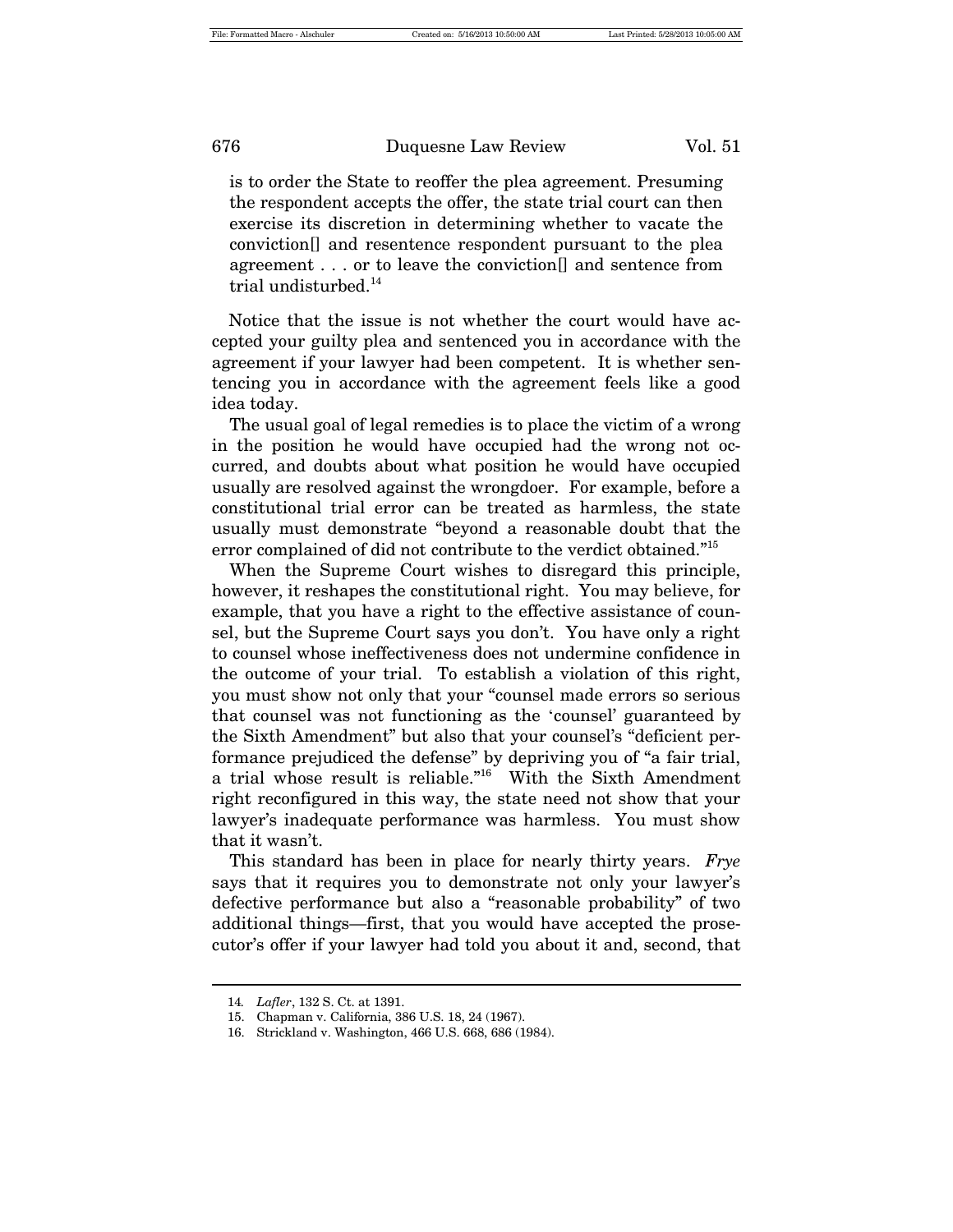the court would have approved the deal.<sup>17</sup> Those requirements come as no surprise, but satisfying them may not get you off death row. Satisfying these requirements will merely establish a violation of your right to counsel. *Lafler* then leaves the question of remedy to the trial judge's discretion. He may restore you to the position you would have occupied if your lawyer had been competent, or he may not. $^{18}$ 

When a legal system is so indifferent to the truth that it bribes defendants not to contest the prosecutor's evidence or present any evidence of their own, it seems odd to insist that sentencing judges must be able to consider every circumstance that has emerged as a result of violating a defendant's rights. In many cases each day, courts impose sentences pursuant to plea agreements that they might have considered too lenient had they examined the evidence, and if the truth later emerges, the defendants' sentences remain final. Should your case be different simply because you had an inadequate lawyer?

The Supreme Court majority apparently answers this question yes, and perhaps you would have received a clearly undeserved break had your lawyer done his job. Even so, the Court might have hesitated before substituting a regime of judicial discretion for the customary (if sometimes too generous) remedial principle.

When the sentence a judge has imposed after a trial differs from the sentence the prosecutor offered before trial, the judge is likely to consider the sentence he imposed more appropriate. Is the judge's conclusion that the pretrial offer would constitute inadequate punishment a sufficient reason for him to deny a remedy? Could he deny a remedy for this reason in every case, thereby nullifying the rulings in *Lafler* and *Frye*? Or must the judge conclude that the sentence offered by the prosecutor was grossly inappropriate or flagrantly unjust? Must the judge find that the prosecutor was unaware of a relevant circumstance at the time he made his offer? (It probably would not be difficult for a judge who has conducted a trial and examined a presentence investigation report to make such a finding.) What if the judge exercised his discretion on a different basis—concluding, for example, that he should give the defendant only the benefit of whatever portion of the prosecutor's offer was "driven by fairness concerns"? *See* Wesley M. Oliver, *The Indirect Potential of* Lafler *and* Frye, 51 DUQ. L. REV. 640-41, 645 (2013).

A defendant denied a remedy would be likely to allege an abuse of the judge's discretion on appeal. In a legal system too miserly to implement the defendant's right to trial, does devoting significant resources to delineating the boundaries of a judge's discretion not to remedy a constitutional violation make sense? Are the many issues posed by the *Lafler*-*Frye* ruling on remedies worth resolving? Recall that a court will consider these issues only *after* a defendant has shown that his lawyer was inadequate, that he would have accepted the prosecutor's offer, and that a court would have approved the agreement. *See generally* Jenia Iontcheva Turner, *Effective Remedies for Ineffective Assistance*, 48 WAKE FOREST L. REV. (forthcoming 2013) (manuscript on file with author).

In *Burt v. Titlow*, 2013 WL 656043 (Feb. 25, 2013) (order granting certiorari), the Supreme Court will consider what remedy, if any, to provide when a lawyer's ineffective assistance led a defendant to withdraw from an agreement that would have required her to testify against an alleged accomplice. Following the lawyer's ineffective assistance, the purported accomplice was tried and acquitted without the defendant's testimony, and the

<sup>17.</sup> 132 S. Ct. at 1409.

<sup>18.</sup> The Supreme Court apparently declined to order implementation of the sentence a capable lawyer would have obtained for you because the evidence presented at your trial might have shown that this sentence was too lenient. For example, an accomplice might have testified that you proposed robbing the liquor store, supplied the firearms, and instructed your confederates to leave no witness alive. The prosecutor might have been unaware of your accomplice's allegations when he made his offer, and the judge might have been convinced by the accomplice's testimony.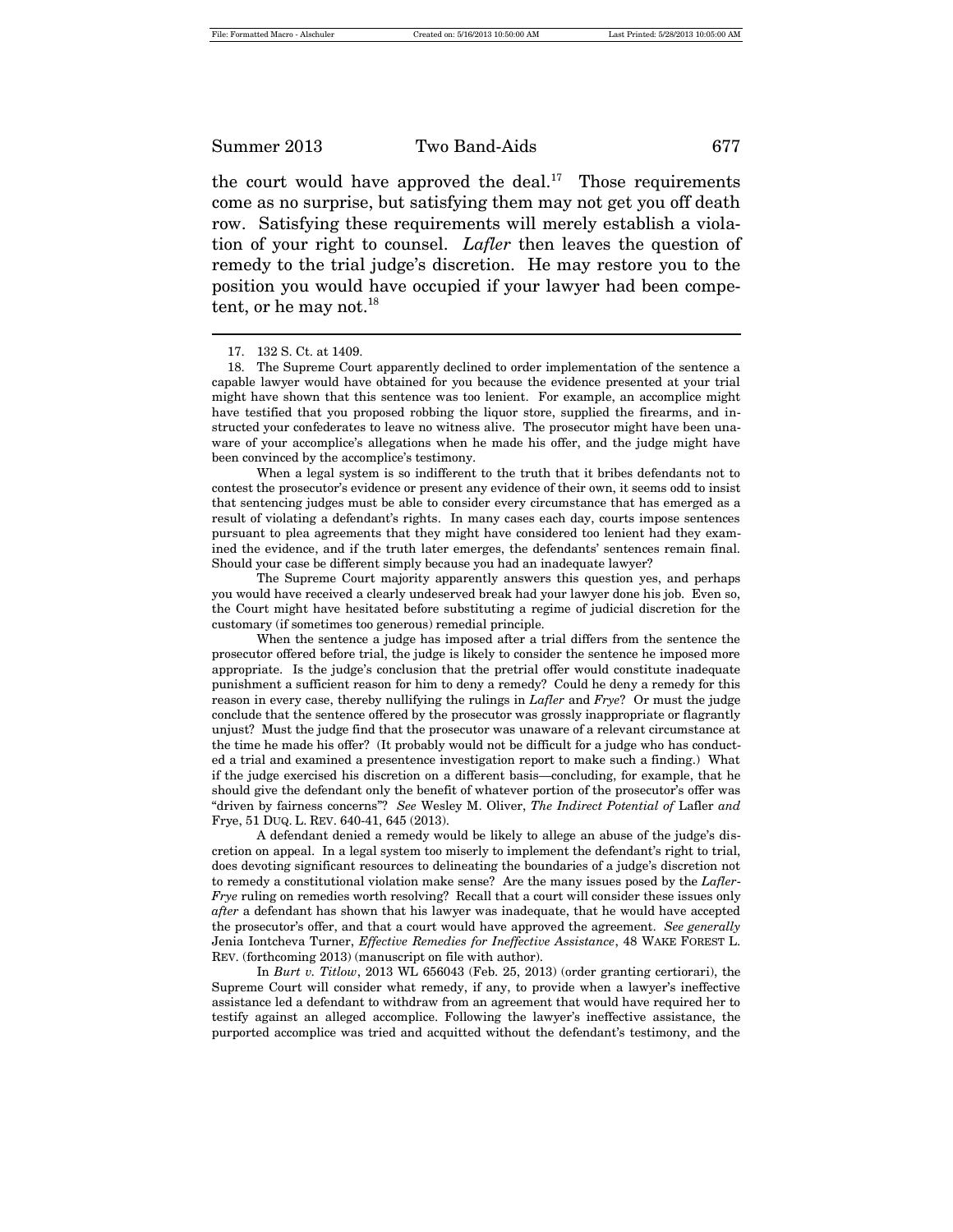#### II. LOOKING FOR LANDMARKS IN ALL THE WRONG PLACES

Those are the things I find remarkable about *Lafler* and *Frye*, but I am a pessimist who sees the glass as nine-tenths empty. More cheery people observe that the glass is one-tenth full. Indeed, in a heartwarming demonstration of the will to believe, some claim that *Lafler* and *Frye* will be remembered as landmarks.

Wesley Oliver, for example, told the *New York Times*, "The Supreme Court's decisions in these two cases constitute the single greatest revolution in the criminal justice process since *Gideon v.*  Wainwright provided indigents the right to counsel."<sup>19</sup> Stephanos Bibas wrote, "After four decades of neglecting laissez-faire plea bargaining, the Supreme Court got it right . . . . Finally, the Court has brought law to the shadowy plea-bargaining bazaar."<sup>20</sup> Ronald Wright told the *Times*, "I can't think of another decision that's had any bigger impact than these two are going to have over the next three years." Wright observed that, although plea bargaining has been the rule rather than the exception for generations, "the Supreme Court has, until the last two or three years, found a way to ignore that." The Court is like "Rip Van Winkle waking up. He looks around and says, 'Wow, when I went to sleep the world was full of trials."<sup>21</sup> Others have used words like "bold," "huge,"<sup>22</sup> and "game-changing."<sup>23</sup> They have declared, "With the

defendant herself was tried, convicted, and sentenced to a term of twenty-to-forty years (rather than the seven-to-fifteen years she would have received under the abandoned agreement). The government argues that, because it cannot be restored to the position it would have occupied had the agreement been fulfilled, the defendant should not be restored to the position she would have occupied either. *See* Titlow v. Burt, 680 F.3d 577 (6th Cir. 2012).

Whenever ineffective legal assistance leads to an unnecessary post-trial penalty (as in *Lafler* and *Frye* themselves), the defendant cannot give the government what it bargained for. He can no longer save the government the cost of a trial. The fact that the defendant, through no fault of his own, cannot fulfill his part of the bargain provides no reason to deny him a remedy. The Constitution promised him effective legal assistance, and when his attorney failed to provide it, it was the government that defaulted on a core promise. Like the defendant, the prosecutor's office might have been blameless. It is nevertheless appropriate for the government rather than the defendant to bear the consequences of a governmental default by restoring the defendant to the position he would have occupied had the constitutional promise been fulfilled.

<sup>19.</sup> Adam Liptak, *Justices Expand Rights of Accused in Plea Bargains*, N.Y. TIMES, Mar. 22, 2012, at A1; *see* Gideon v. Wainwright, 372 U.S. 335 (1963).

<sup>20.</sup> Bibas, *supra* note 7, at 35.

<sup>21.</sup> Erika Goode, *Stronger Hand for Judges in the "Bazaar" of Plea Deals*, N.Y. TIMES, Mar. 23, 2012, at A12.

<sup>22</sup>*. Id.*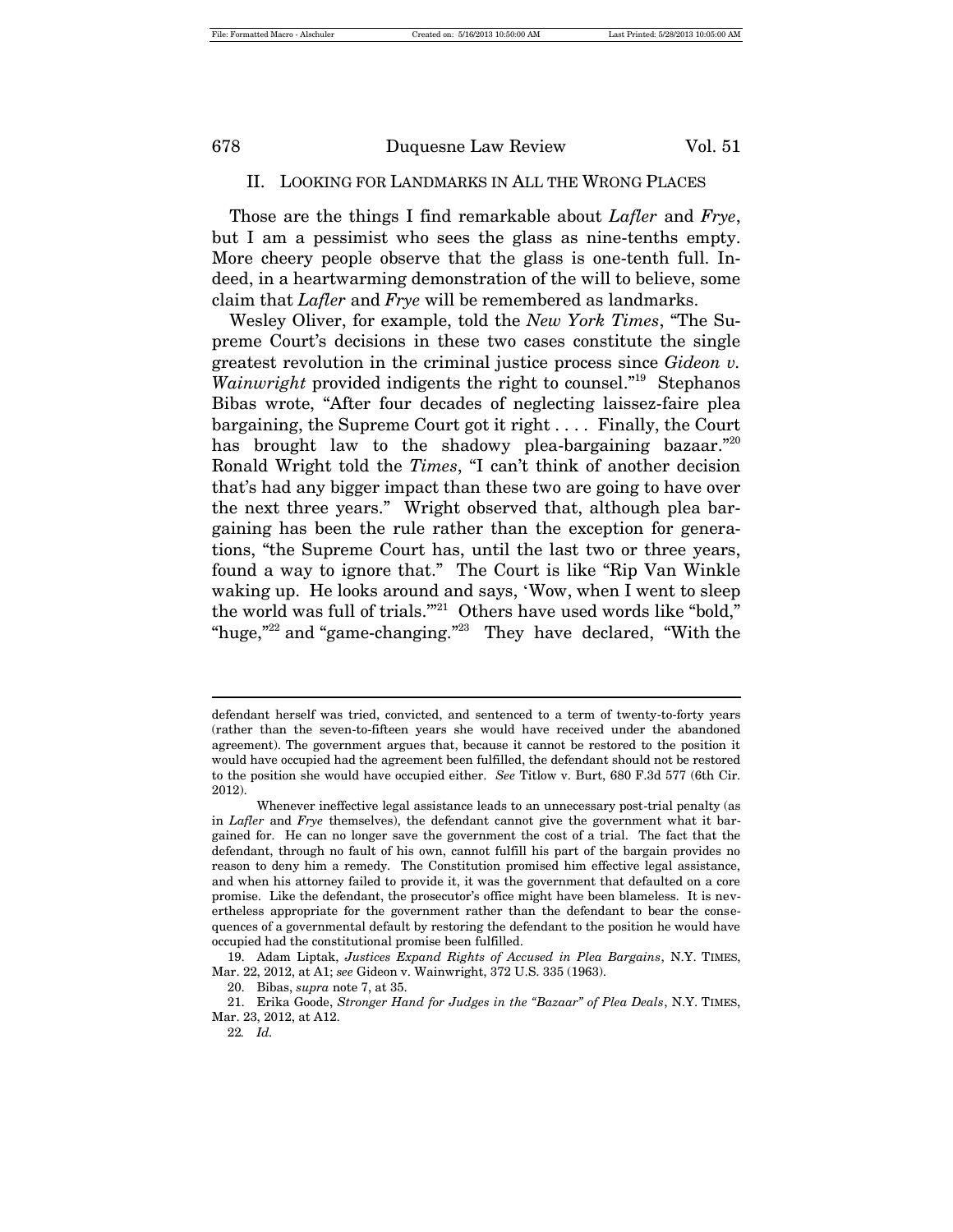. . . decisions in *Missouri v. Frye* and *Lafler v. Cooper*, a new era in the jurisprudence of the Sixth Amendment has begun."<sup>24</sup>

These remarks bring to mind some notable words of Justice Holmes: "Oh bring in a basin."<sup>25</sup> One reason the gush is unwarranted is that *Lafler* and *Frye* did not change the law. For more than forty years, the Supreme Court has called plea bargaining an "essential part of the [criminal] process"<sup>26</sup> and has recognized that defendants have a right to the assistance of counsel in evaluating offers and deciding whether to plead guilty.<sup>27</sup> Indeed, this right is just about the only right defendants who plead guilty still have.

The Court wrote in *McMann v. Richardson* in 1970, "In our view a defendant's plea of guilty based on reasonably competent advice is an intelligent plea . . . ."28 It declared in *Tollett v. Henderson* in 1973 that a defendant who pleads guilty "may only attack the voluntary and intelligent character of the guilty plea by showing that the advice he received from counsel was not within the standard set forth in *McMann*."29 In 1985, the Court indicated that an attorney's mistaken advice concerning a defendant's eligibility for parole could invalidate a guilty plea, but only if the defendant could show that suitable advice would have led him to stand trial.<sup>30</sup> In 2010, the Court held an attorney's performance deficient because he failed to advise a client that a guilty plea could lead to his deportation, but the Court did not consider whether the client had shown prejudice.<sup>31</sup>

To be sure, until *Lafler* and *Frye*, the Court had not considered a claim that a lawyer's deficient performance had produced, not an ill-advised guilty plea, but an avoidable post-trial penalty. Eleven of the twelve federal courts of appeals, however, had considered

<sup>23.</sup> Cynthia Alkon, *Plea Bargaining, Just as it Ever Was?*, THE MAYHEW-HITE REPORT ON DISPUTE RESOLUTION AND THE COURTS, (May 2012), http://moritzlaw.osu.edu/epub/mayhew-hite/2012/05/plea-bargaining-just-as-it-ever-was/.

<sup>24.</sup> Justin F. Marceau, *Embracing a New Era of Ineffective Assistance of Counsel*, 14 U. PA. J. CONST. L. 1161, 1161 (2012).

<sup>25.</sup> SHELDON M. NOVICK, HONORABLE JUSTICE: THE LIFE OF OLIVER WENDELL HOLMES 469 n.11 (1989) (quoting a letter from Holmes to J. H. Wigmore, Nov. 1915).

<sup>26.</sup> Santobello v. New York, 404 U.S. 257, 261 (1971). The observation that, although television dramas portray trials, the real world is dominated by plea bargains was commonplace forty years ago. Neither the Supreme Court nor any other observer of the American criminal justice system awoke to this truth only yesterday.

<sup>27.</sup> See the rulings described in the following paragraph.

<sup>28.</sup> 397 U.S. 759, 770 (1970).

<sup>29.</sup> 411 U.S. 258, 267 (1973). I discuss *McMann* and *Tollett* in Albert W. Alschuler, *The Supreme Court, the Defense Attorney, and the Guilty Plea*, 47 U. COLO. L. REV. 1 (1975).

<sup>30.</sup> Hill v. Lockhart, 474 U.S. 52, 58-59 (1985).

<sup>31.</sup> Padilla v. Kentucky, 130 S. Ct. 1473, 1481 (2010).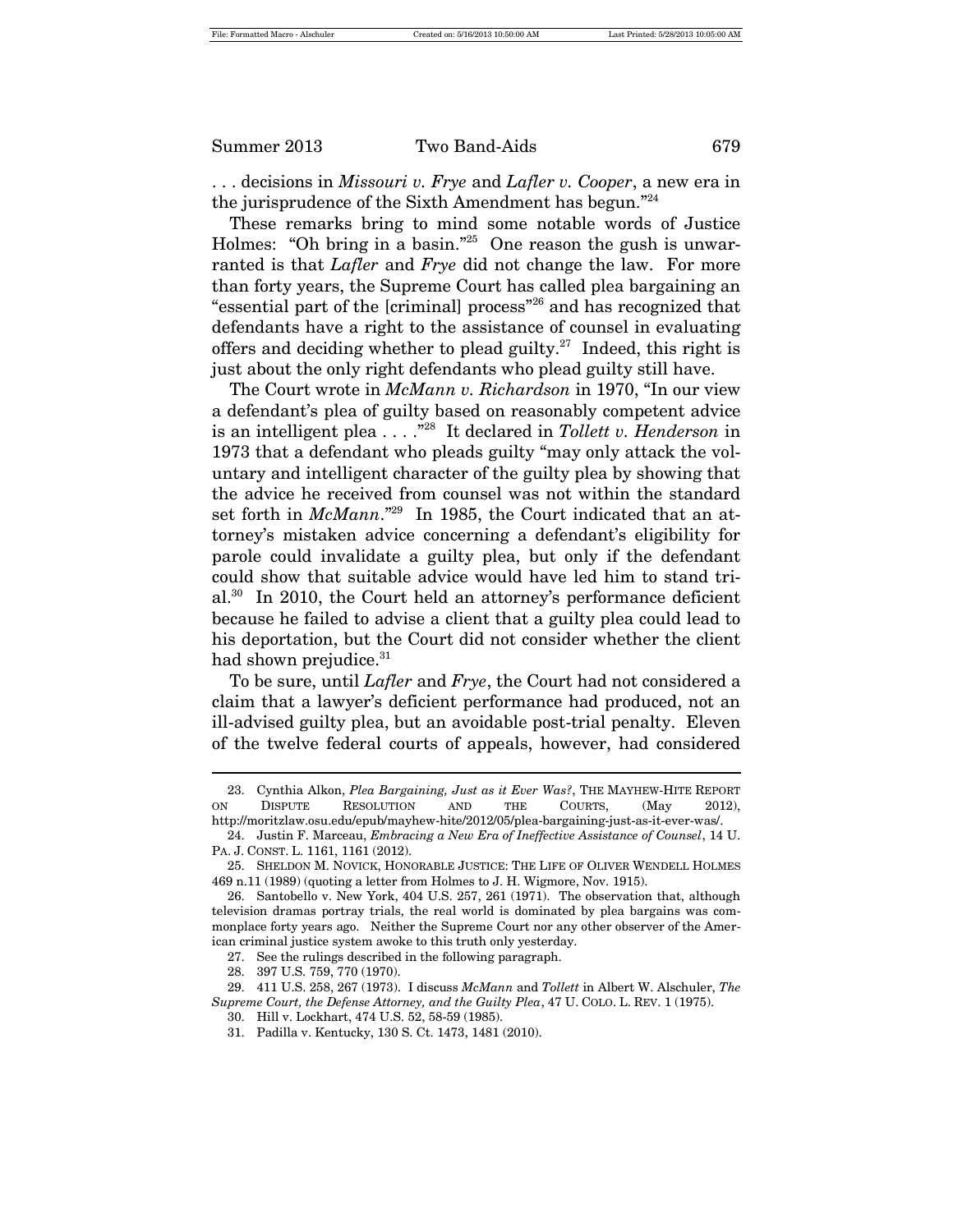claims of this sort, and all of them had recognized that a defendant was entitled to relief when his lawyer's defective representation caused him to lose a beneficial plea agreement.<sup>32</sup> Most state courts had agreed,<sup>33</sup> although a very few had held that a diamondstudded, gold-plated trial could make it immaterial whether a lawyer's faulty performance during plea negotiation produced extra years of imprisonment for his client. $34$ 

<sup>32</sup>*. See*, *e.g.*, United States v. Rodriguez, 929 F.2d 747, 752 (1st Cir. 1991) ("A defendant has a right to be informed of a plea offer. Ordinarily, counsel's failure to do so constitutes ineffective assistance of counsel."); Boria v. Keene, 99 F.3d 492, 496-99 (2d Cir. 1996) (reducing a prisoner's sentence to time served because a lawyer who had advised him of a prosecutor's offer failed to offer his personal assessment of the wisdom of accepting it); United States v. Day*,* 969 F.2d 39, 44 (3d Cir. 1992) ("Failure by defense counsel to communicate a plea offer to defendant deprives defendant of the opportunity to present a plea bargain for the consideration of the state judge . . . . A subsequent fair trial does not remedy this deprivation."); United States v. Brannon, 48 Fed. Appx. 51, 53, 2002 U.S. App. LEXIS 20969 (4th Cir. 2002) ("Erroneous advice during the plea negotiation process or the failure of a defense attorney to timely inform his client of a plea offer constitutes unreasonable professional assistance."); United States v. Herrera*,* 412 F.3d 577, 581 (5th Cir. 2005) ("a 27-month increase in a sentence constitutes prejudice"); Cooper v. Lafler, 376 Fed. App'x 563, 573, 2010 U.S. App. LEXIS 95899 (6th Cir. 2010) ("Petitioner lost out on an opportunity to plead guilty and receive the lower sentence that was offered to him because he was deprived of his constitutional right to effective assistance of counsel. Thus, he has established prejudice."), *vacated and remanded*, 132 S. Ct. 1376 (2012); Julian v. Bartley*,* 495 F.3d 487, 499 (7th Cir. 2007) ("but for the ill-advice, Julian would have taken the plea"); Nunes v. Mueller*,* 350 F.3d 1045, 1054 (9th Cir. 2003) (defendant made out a prima facie case of ineffective assistance by alleging that if he had "been informed accurately, he would expressly have taken the bargain"); Williams v. Jones*,* 571 F.3d 1086, 1091 (10th Cir. 2009) ("the prejudice Mr. Williams identified was that, had he been adequately counseled, there is a reasonable probability that he would have accepted the plea offer"); Oliver v. United States, 292 Fed. App'x 886, 887, 2008 U.S. App. LEXIS 19743 (11th Cir. 2008) (holding that failing to inform the defendant of the government's "eve-of-trial plea offer . . . constitutes deficient performance"); United States v. Mouling, 557 F.3d 658, 669 (D.C. Cir. 2009) ("An evidentiary hearing is necessary to determine whether Mouling knew the details of the plea offer and whether there was a reasonable probability he would have accepted the offer had counsel properly informed him of it.").

<sup>33.</sup> *See e.g.*, Davie v. State, 675 S.E.2d 416 (S. Car. 2009); Charmichael v. People, 206 P.3d 800 (Colo. 2009); Leake v. State, 737 N.W.2d 531 (Minn. 2007); Dew v. State, 843 N.E.2d 556 (Ind. App. 2006); Jiminez v. State, 144 P.3d 903, 907 (Okla. Crim. App. 2006); Commonwealth v. Mahar, 809 N.E. 2d 989, 993 (Mass. 2004); People v. Gandiaga, 70 P.3d 523, 527 (Colo. App. 2002); State v. Donald, 10 P.3d 1193 (Ariz. App. 2000); State v. Tacetta, 797 A.2d 884 (N.J. Super 2002): State v. Garrison, 40 S.W.3d 426, 430-31 (Tenn. 2000); *Ex parte* Lemke, 13 S.W.3d 791 (Tex. Crim. App. 2000); *In re* McCreedy, 996 P.2d 658 (Wash. App. 2000); Becton v. Hun, 516 S.E.2d 762 (W. Va. 1999); People v. Curry, 687 N.E.2d 877 (Ill. 1997); State v. Lentowski, 569 N.W.2d 758 (Wis. 1997); Williams v. State, 605 A.2d 103 (Md. App. 1992); State v. Kraus, 397 N.W.2d 671 (Iowa 1986).

<sup>34</sup>*. See* Bryan v. State, 134 S.W.3d 795, 802-03 (Mo. Ct. App. 2004); State v. Greuber, 165 P.3d 1185, 1189 (Utah 2007). In *Winward v. State*, 293 P.3d 259 (Utah 2012), the Utah Supreme Court acknowledged that *Lafler* and *Frye* had repudiated its decision in *Greuber*. The court observed, however, "*Greuber* may remain good law to the extent that it guides lower courts in fashioning a remedy." *Id*. at 269 n.12.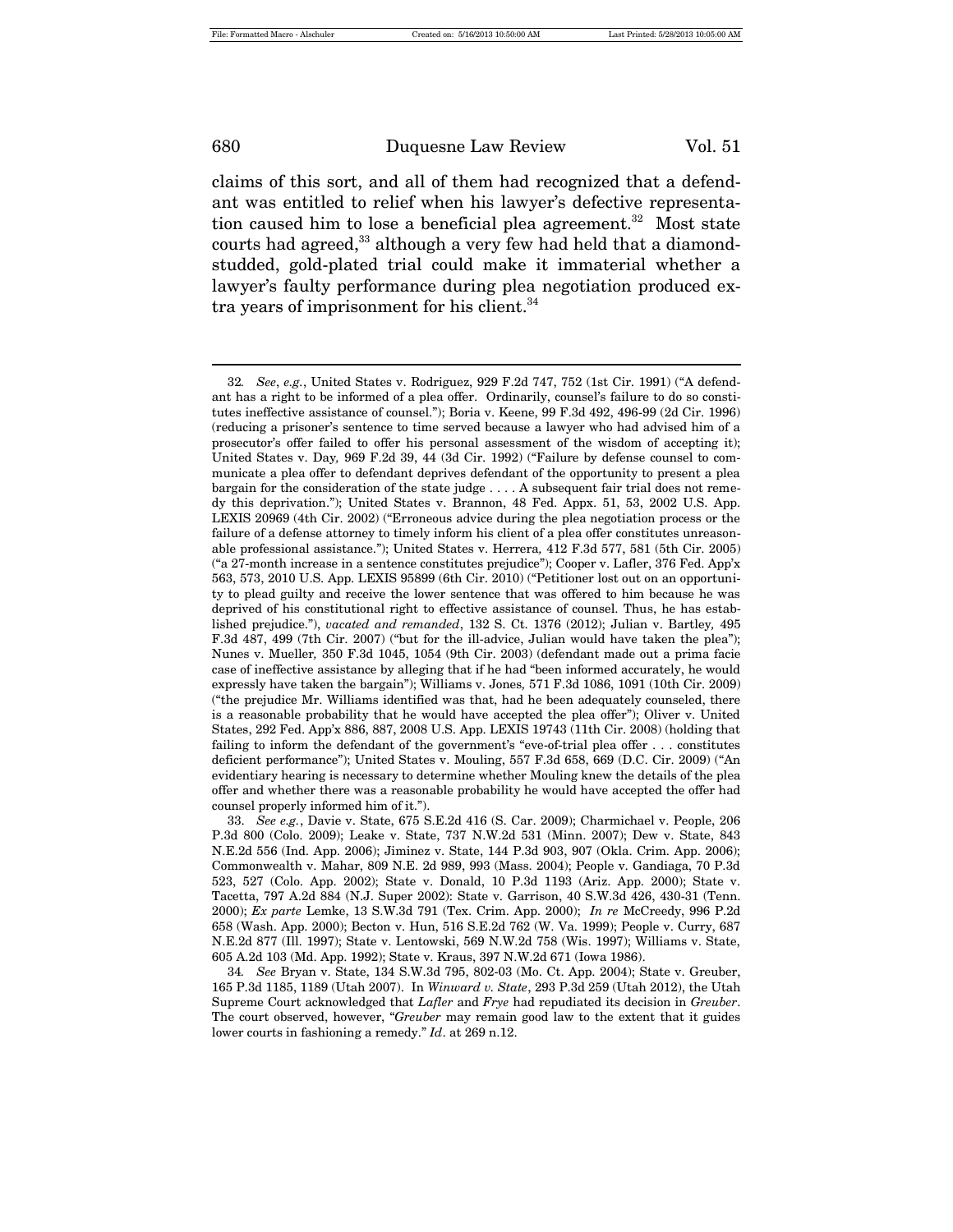The consensus of the courts prior to *Lafler* and *Frye* may not have rested entirely on their concern for defendants' rights. Ensuring that prosecutors' offers reach defendants is in the interest of plea-hungry prosecutors and courts as well as defendants themselves. Ensuring that lawyers convey accurately the coercive power of these offers helps to keep the river of guilty pleas flowing. Deficient lawyering in *Lafler* and *Frye* may not only have cost two defendants years of their lives but also required the state to pay the cost of an unnecessary trial.<sup>35</sup>

If the dissenters' views had prevailed, *Lafler* and *Frye* would have been revolutionary, but the majority opinions were not. In fact, both majority opinions concluded that the courts below had been too generous in affording relief to the petitioners.<sup>36</sup> Because *Lafler* and *Frye* gave defendants nothing they did not already have, Justice Scalia protested too much when he became the first to award these decisions landmark status: "[T]he Court today opens a whole new field of constitutionalized criminal procedure: plea-bargaining law."<sup>37</sup> It was the author of those words who must have been dozing like Rip Van Winkle.

#### III. MISSION IMPOSSIBLE: GUARANTEEING THE EFFECTIVE ASSISTANCE OF COUNSEL IN THE PLEA NEGOTIATION PROCESS

Even if *Lafler* and *Frye* had not fudged the question of remedy and even if these decisions had burst on the scene bold, new, and shiny, they would not warrant the hype bestowed upon them by professors and the press. Three observations about the American legal system I made twenty-seven years ago seem relevant.

First, our plea-dominated system makes the kind of justice a "defendant receives more dependent on the quality of his counsel

<sup>35.</sup> Only one unnecessary trial. After the prosecutor's offer lapsed in *Frye*, the defendant pleaded guilty without a bargain.

Josh Bowers notes, "The government may be the unsung winner of *Lafler v. Cooper* and *Missouri v. Frye*." Josh Bowers, *Lafler, Frye, and the Subtle Art of Winning by Losing*, 25 FED. SENT'G. REP. 126, 126 (2012). In his view, these decisions "merely have helped guarantee that a defendant has a lawyer good enough to convince him that the prosecutor holds the cards and that he is sunk." *Id.*

<sup>36</sup>*. See Frye*, 132 S. Ct. at 1410-11 ("The Court of Appeals erred . . . in articulating the precise standard for prejudice in this context. As noted, a defendant in Frye's position must show not only a reasonable probability that he would have accepted the lapsed plea but also a reasonable probability that the prosecutor would have adhered to the agreement and that it would have been accepted by the trial court."); *Lafler*, 132 S. Ct. at 1391 (holding that the district court and the Court of Appeals erred by ordering specific performance of the agreement the petitioner would have entered if he had received adequate advice).

<sup>37</sup>*. Lafler*, 132 S. Ct. at 1391 (Scalia, J., dissenting).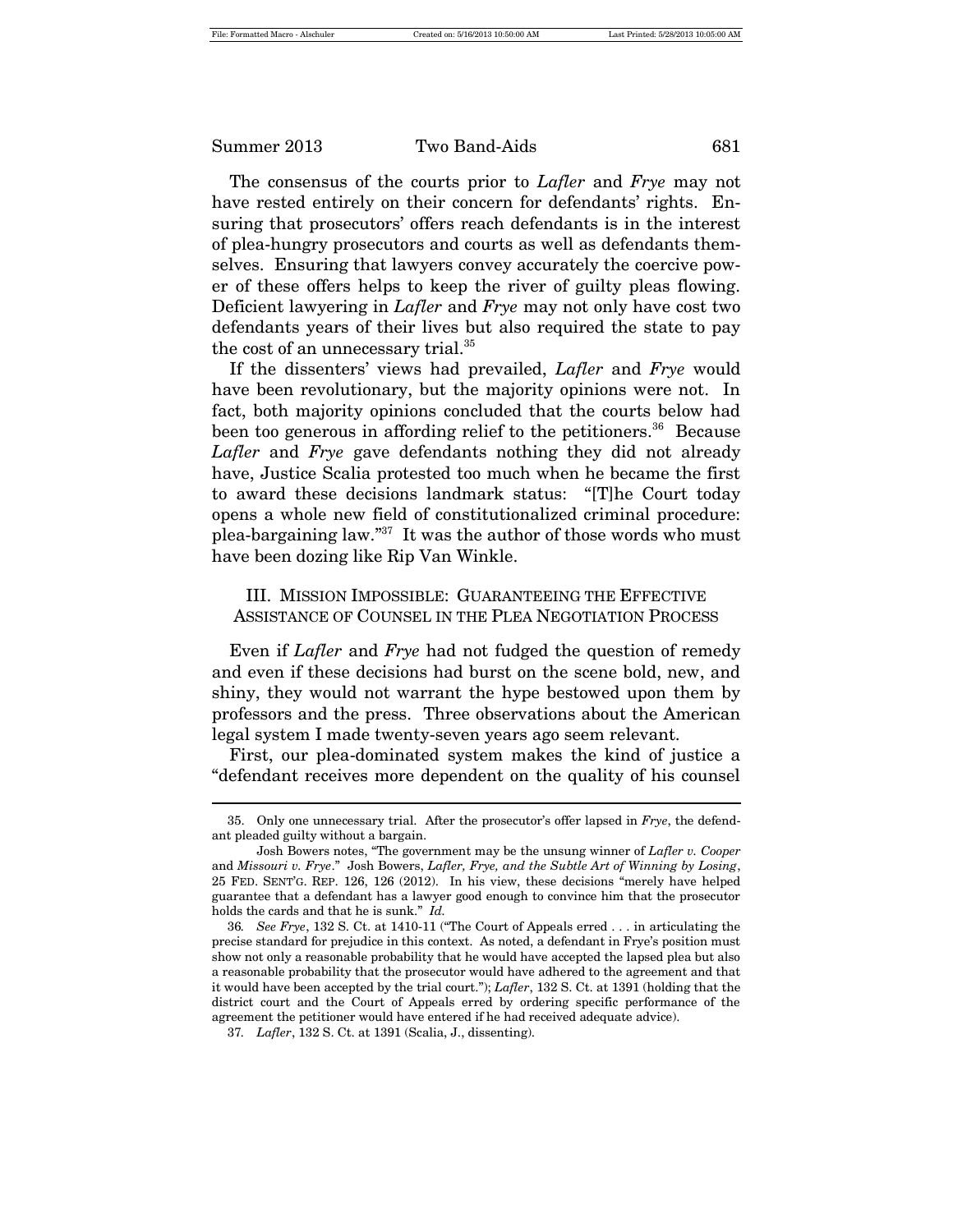than any other legal system in the world." Second, this system "subjects defense attorneys to serious temptations to disregard their clients' interests." And third, this system "makes it impossible to determine whether defendants have received the effective assistance of counsel."38 Decisions like *Lafler* and *Frye* can neither guarantee effective legal representation in the plea negotiation process nor do much to make it more likely.

Defenses of plea negotiation offer sweet pictures of wellinformed defendants making rational assessments of surrender and gain.<sup>39</sup> They depend on the assumption that defendants will be well represented. For private attorneys, however, a guilty plea is a quick buck. Defense attorneys have good reasons for collecting their fees in advance, and once they have pocketed their fees, their personal interests lie in disposing of their cases as rapidly as possible. This conflict of interest influences even well-paid, conscientious lawyers, and the bar includes some lawyers who are neither well paid nor conscientious. They handle a high volume of cases for small fees and almost never take a case to trial.<sup>40</sup>

Plea negotiation also minimizes work and reduces conflict within what organizational theorists call the "courtroom workgroup."41 Bargaining promotes cordial and comfortable relationships with prosecutors and judges. These interests may influence public defenders even more than they do private lawyers. $42$ 

Advising a client to enter a plea agreement can never be proven wrong. Taking a case to trial and losing may appear to have been a bad choice, especially when this decision has produced a sentence two or twenty times more severe than the one the prosecutor offered before trial. A bad outcome at trial may cause both the client's regard for his lawyer and the lawyer's self-esteem to suf-

<sup>38.</sup> Albert W. Alschuler, *Personal Failure, Institutional Failure, and the Sixth Amendment*, 14 N.Y.U. REV. L. & SOC. CHANGE 149, 156 (1986).

<sup>39</sup>*. See*, *e.g.*, Brady v. United States, 397 U.S. 742 (1970); McMann v. Richardson, 397 U.S. 759 (1970); Thomas W. Church, *In Defense of "Bargain Justice"*, 13 LAW & SOC'Y REV. 509 (1979); Robert E. Scott & William J. Stuntz, *Plea Bargaining as Contract*, 101 YALE L.J. 1909 (1992); Frank H. Easterbrook, *Plea Bargaining as Compromise*, 101 YALE L.J. 1969 (1992).

<sup>40</sup>*. See* Albert W. Alschuler, *The Defense Attorney's Role in Plea Bargaining*, 84 YALE L.J. 1179, 1181-1206 (1975).

<sup>41</sup>*. See*, *e.g.*, LAWRENCE BAUM, AMERICAN COURTS: PROCESS AND POLICY 192 (2d ed. 1990); STEPHANOS BIBAS, THE MACHINERY OF CRIMINAL JUSTICE 31 (2012); JAMES EISENSTEIN & HERBERT JACOB, FELONY JUSTICE: AN ORGANIZATIONAL ANALYSIS OF CRIMINAL COURTS 294 (2d ed. 1991); HENRY R. GLICK, COURTS, POLITICS, AND JUSTICE 234 (1993); SAMUEL WALKER, TAMING THE SYSTEM: THE CONTROL OF DISCRETION IN CRIMINAL JUSTICE, 1950-1990 at 87 (1993).

<sup>42</sup>*. See* Alschuler, *supra* note 40, at 1206-55.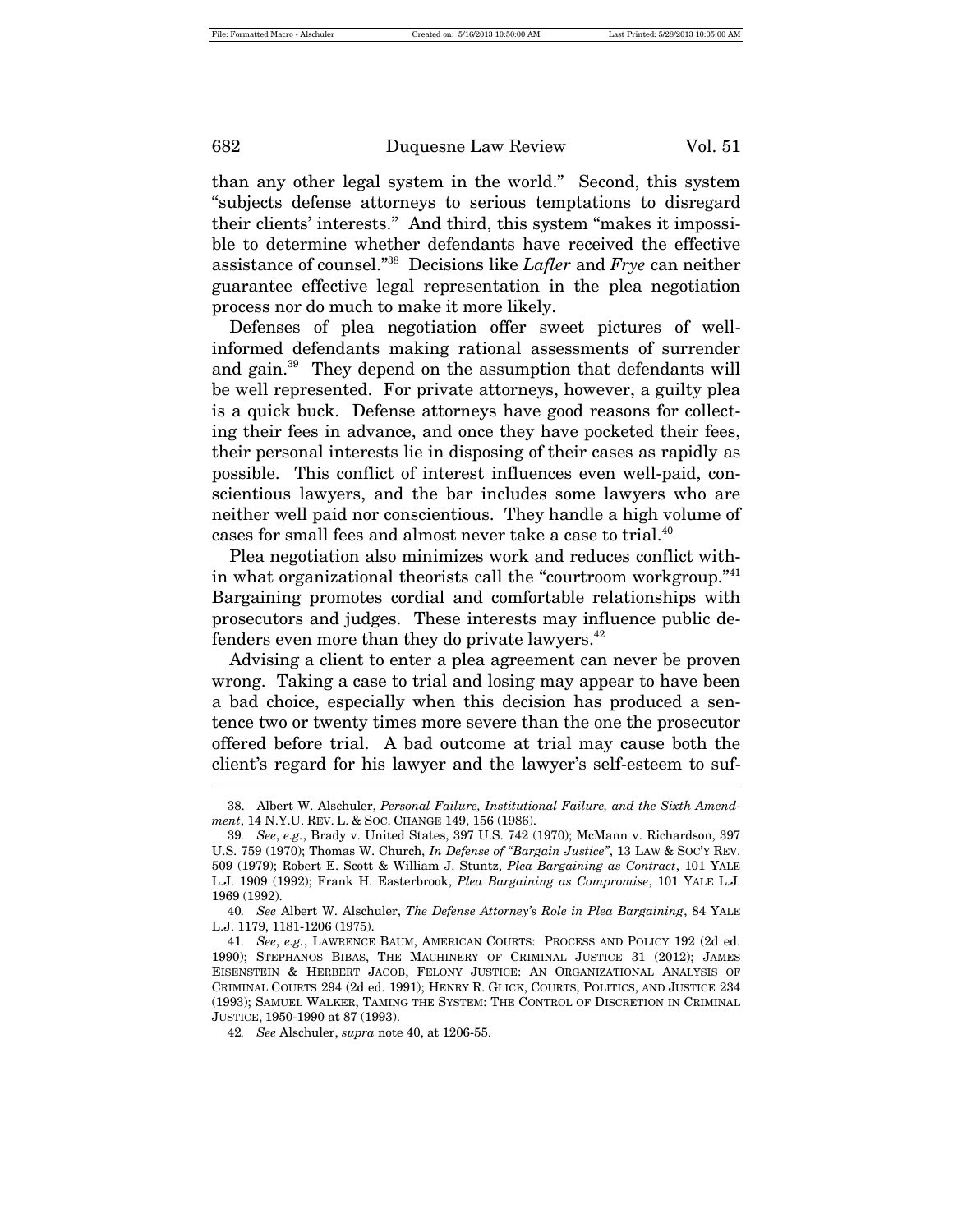fer. It also may increase the likelihood of a claim of professional ineffectiveness. When one has entered a plea agreement, however, he can always imagine that the outcome of a trial would have been worse. Advising a client to plead guilty is nearly always the safe, secure, comfortable, and profitable course. Everything in our criminal justice system pushes in that direction.

A lawyer's conferences with his client are not public, and neither are his bargaining sessions with the prosecutor. The effectiveness of *Lafler* and *Frye* depend on the willingness of lawyers to acknowledge failings so serious that their conduct falls below what the Supreme Court calls "the wide range of reasonable professional assistance."43 The lawyers whose performances were judged ineffective in *Lafler* and *Frye* were appropriately forthcoming,<sup>44</sup> but when a defendant says, "my lawyer never told me about the offer," and the lawyer says, "oh yes I did," the defendant is almost

44. In *Frye*,

[t]rial counsel testified at the post-conviction hearing that trial counsel could not recall whether he had communicated the Offer to Frye. Trial counsel testified that there was no correspondence in his file to indicate any effort was made by his office to mail the Offer to Frye. Trial counsel could not recall speaking with, seeing, or ever attempting to contact Frye during the Offer window of November 15, 2007, to December 28, 2007.

Frye v. State, 311 S.W.3d 350, 352 (Mo. Ct. App. 2010), *vacated and remanded*, 132 S. Ct. 1399 (2012).

In *Lafler*, counsel testified that he advised his client to reject the prosecutor's offer because the charge of which the client later was convicted "could not be supported by the evidence." Counsel earlier had prompted the prosecutor to withdraw his offer by saying on the record of a pretrial conference that there was "insufficient evidence" and that the "Prosecution does not have the evidence to try to [sic] this case." *See* Cooper v. Lafler, 376 Fed. Appx. 563, 566, 2010 U.S. App. LEXIS 95899 (6th Cir. 2010), *vacated and remanded*, 132 S. Ct. 1376 (2012). The Supreme Court said in *Lafler* that it was

> unclear whether respondent's counsel believed respondent could not be convicted for assault with intent to murder as a matter of law because the shots hit Mundy below the waist, or whether he simply thought this would be a persuasive argument to make to the jury to show lack of specific intent. And . . . an erroneous strategic prediction about the outcome of a trial is not necessarily deficient performance. Here, however, the fact of deficient performance has been conceded by all the parties . . . . [T]here is no need to address that question.

#### 132 S. Ct. at 1390-91.

The lawyers whose performances were judged ineffective in *Lafler* and *Frye* probably were not among those whose performance should prompt the most serious concern. Not only were these lawyers forthright about their errors; at least one of them was willing to try his cases. (The defendant in *Frye* ultimately pleaded guilty without a bargain.) If the defendant's lawyer in *Lafler* had taken the easy course and advised his client to plead guilty, his conduct would not have been judged ineffective.

<sup>43</sup>*. See* Strickland v. Washington, 466 U.S. 668, 689 (1984) ("A court must indulge a strong presumption that counsel's conduct falls within the wide range of reasonable professional assistance.").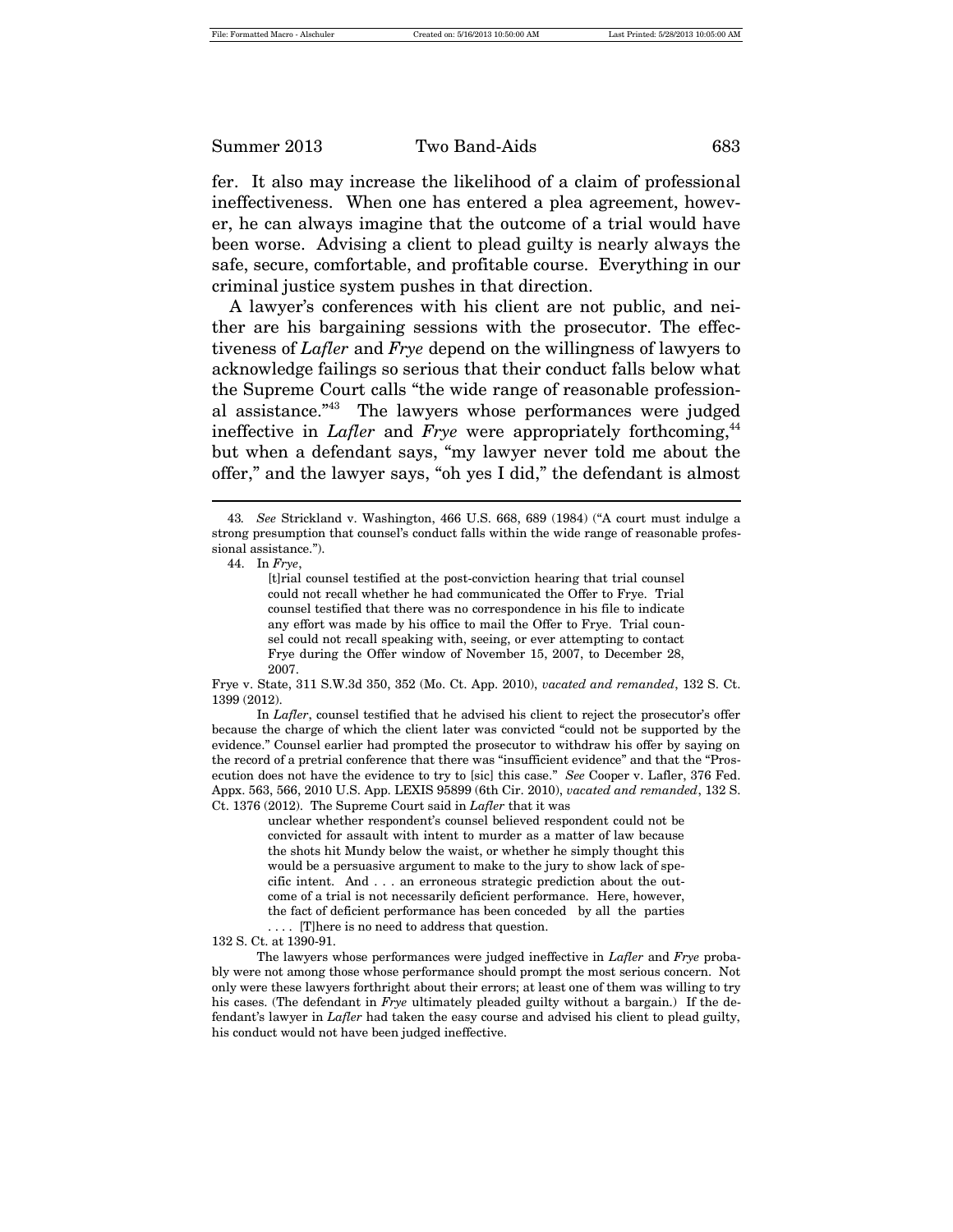certain to lose. When a defendant claims that his lawyer misinformed him, many lawyers are likely to respond that the defendant misunderstood.

Moreover, the confessions of lawyers must be of a particular kind. Failing to convey critical information (say, about the existence of an offer) may entitle a client to relief, and negligent misstatements of law or fact may too.<sup>45</sup> So may ignoring or failing to investigate important evidence, trading the interests of one client for the interests of another, and refusing to bargain at all in a case offering little or no chance of success at trial.<sup>46</sup> Self-interested advice to plead guilty, inept negotiating, and erroneous predictions, however, almost certainly will not suffice. In our lawyersupportive legal system, no one need recognize the ineffectiveness of the weakest members of the bar, not even the weak lawyers themselves. One can always conjure up plausible reasons for a default.47

A prosecutor in Ventura County, California recalled the telephone calls he received from a lawyer who invariably persuaded his clients to plead guilty. "Phil," this lawyer would say, "will you let my guy go with a misdemeanor? Of course we'll plead anyway, but I just wondered if you could let him go with a misdemeanor." The prosecutor always answered that he could not reduce the charge "in view of the circumstances of the case."48 Although the lawyer described by this prosecutor pocketed his clients' cash without helping them, *Lafler* and *Frye* will not touch him. Judicial decisions cannot significantly ameliorate the problem of defective, self-interested lawyering in the plea-negotiation process.

<sup>45.</sup> Some lawyers go to the point of lying to their clients in order to persuade them to plead guilty. A few even extract additional payments by claiming falsely that "the fix is in." *See* Alschuler, *supra* note 40, at 1194-97. A lawyer willing to lie to his clients, however, probably is willing to lie about lying.

<sup>46</sup>*. See* Rishi Batra, Lafler *and* Frye*: A New Constitutional Standard for Negotiation*, 14 CARDOZO J. CONFLICT RES. 309, 325-31 (2013).

<sup>47</sup>*. Cf. Frye*, 132 S. Ct. at 1408 ("Bargaining is, by its nature, defined to a substantial degree by personal style. The alternative courses and tactics in negotiation are so individual that it may be neither prudent nor practicable to try to elaborate or define detailed standards for the proper discharge of defense counsel's participation in the process.").

<sup>48.</sup> Conversation with Phillip E. Johnson sometime.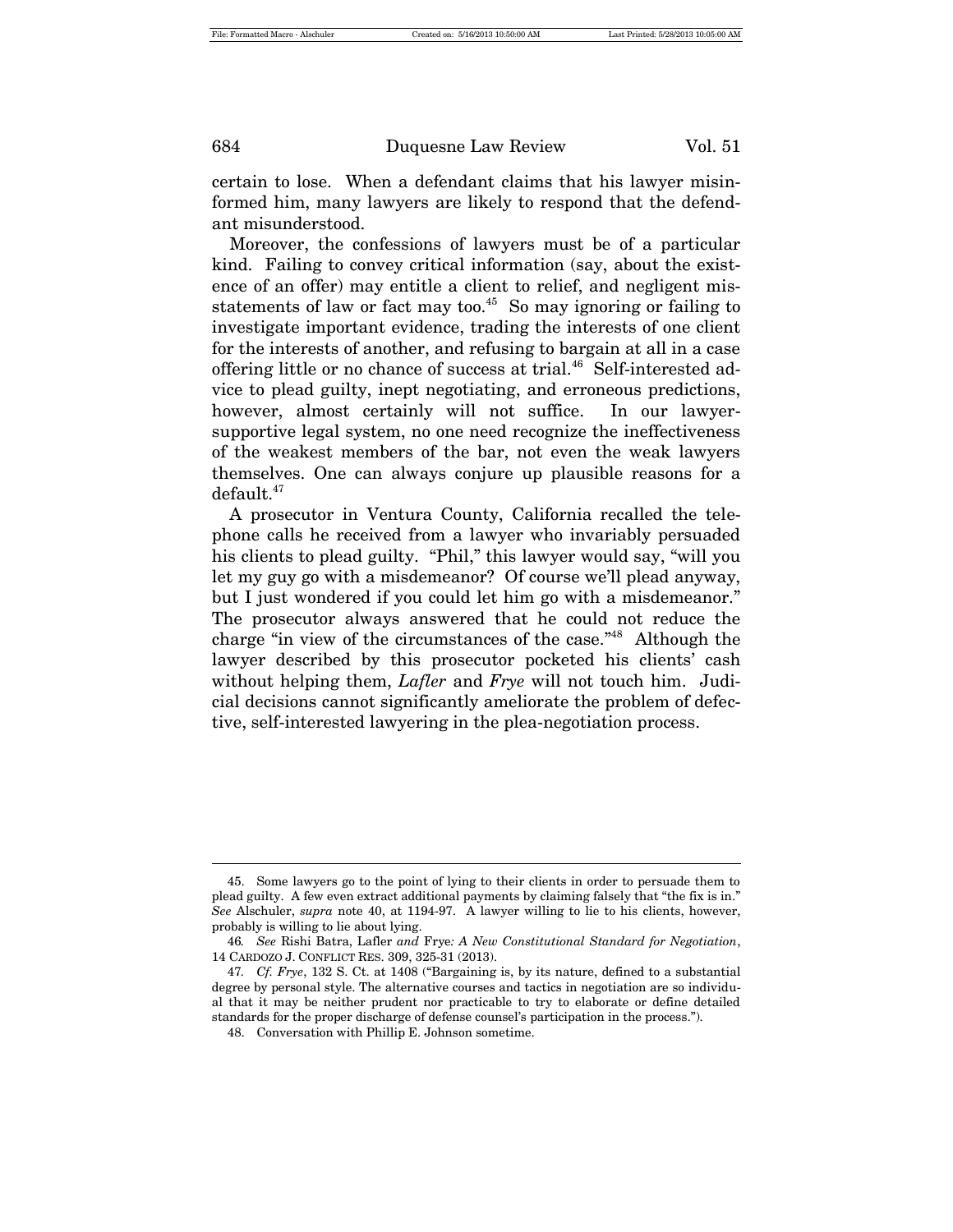### IV. THE ALCHEMY OF AMERICAN TRIALS: TURNING GOLD INTO LEAD

#### *A. Finding a Baseline*

American defendants plead guilty in overwhelming numbers<sup>49</sup> because the sentences imposed pursuant to plea agreements are substantially less severe than those imposed following convictions at trial.50 Defenders of plea negotiation typically treat post-trial sentences as the baseline from which plea agreements are to be judged. They (and many critics) view plea-bargained sentences as departures from an ethical norm.<sup>51</sup> Justice Scalia's dissent in *Lafler* describes plea negotiation as a way to "beat the house, that is, to serve less time than the law says [an offender] deserves."<sup>52</sup>

Justice Kennedy's majority opinion in *Lafler* rejects the assumption that post-trial sentences are an appropriate ethical baseline. He quotes Professor Bibas: "'The expected post-trial sentence is imposed in only a few percent of cases. It is like the sticker price for cars: only an ignorant, ill-advised consumer would view full price as the norm and anything less a bargain.'"53 Justice Kennedy reiterates the point in *Frye*, this time quoting Professor Barkow: "'[Defendants] who do take their case to trial and lose receive longer sentences than even Congress or the prosecutor might think appropriate, because the longer sentences exist on the

*Id*. at 520.

<sup>49</sup>*. See Frye*, 132 S. Ct. at 1407 (noting that "ninety-seven percent of federal convictions and ninety-four percent of state convictions are the result of guilty pleas") (citing DEPT. OF JUSTICE, BUREAU OF JUSTICE STATISTICS, SOURCEBOOK OF CRIMINAL JUSTICE STATISTICS ONLINE, Table 5.22.2009, http://www.albany.edu/sourcebook/pdf/t5222009.pdf and DEPT. OF JUSTICE, BUREAU OF JUSTICE STATISTICS, S. ROSENMERKEL, M. DUROSE, & D. FAROLE, FELONY SENTENCES IN STATE COURTS, 2006-Statistical Tables, p. 1 (NCJ226846, rev. Nov. 2010), http://bjs.ojp.usdoj.gov/content/publ/pdf/fssc06st.pdf).

<sup>50</sup>*. See*, *e.g.*, Albert W. Alschuler, *The Changing Plea Bargaining Debate*, 69 CALIF. L. REV. 652, 653-57 (1981).

<sup>51.</sup> For example, Thomas W. Church's defense of plea bargaining recognizes that "bargaining, particularly when the judge or prosecutor manipulates post trial sentencing philosophy sentences to 'punish' those who refuse to plead guilty, can operate to coerce or unfairly encourage guilty pleas." Church, *supra* note 39, at 519. In a "defensible plea bargaining system," Church says,

those cases that go to trial must be decided on the merits, without penalizing the defendant for not pleading guilty. In other words, trial sentences must be objectively *deserved* according to whatever is embodied in the penal code. Plea bargaining should therefore result in sentences *less than* this theoretically correct sentence.

<sup>52.</sup> Lafler v. Cooper, 132 S. Ct. 1376, 1398 (2012) (Scalia, J., dissenting).

<sup>53</sup>*. Id*. at 1387 (quoting Stephanos Bibas, *Regulating the Plea-Bargaining Market: From Caveat Emptor to Consumer Protection*, 99 CAL. L. REV. 1117, 1138 (2011)).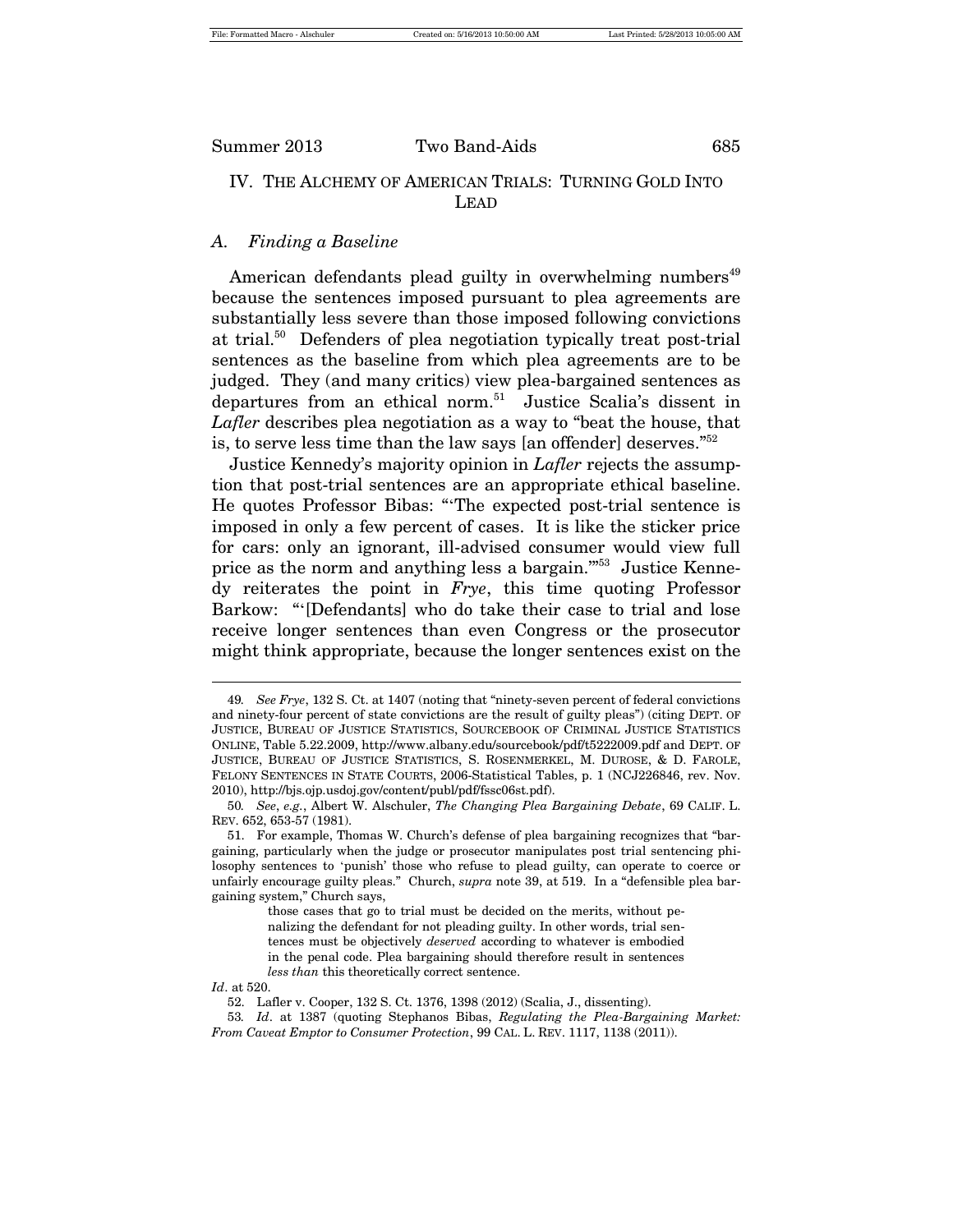books largely for bargaining purposes."<sup>54</sup> If accurate, the observations of Professors Bibas and Barkow rout the central claim of the dissenters—that "a full dress criminal trial" is the "exorbitant gold standard of American justice" <sup>55</sup>—and the dissenters offer no reply.

Shortly after endorsing the Bibas and Barkow observations, however, the *Frye* majority disregards their implications. Justice Kennedy writes, "To note the prevalence of plea bargaining is not to criticize it. The potential to conserve valuable resources and for defendants to admit their crimes and receive more favorable terms at sentencing means that a plea agreement can benefit both parties."<sup>56</sup>

If post-trial sentences are unjust and are imposed simply for the purpose of inducing guilty pleas (as the Supreme Court recognizes five-to-four), plea bargaining surely merits criticism. This process then benefits both parties only in the sense that a gunman's demand for your money or your life benefits you as well as the gunman. Compared to death at the hands of the gunman, "your money or your life" is a great offer. Proposals commonly are treated as coercive, however—as "threats" rather than "offers"—when refusing them would leave recipients worse off than they ought to be.<sup>57</sup>

<sup>54</sup>*. Frye*, 132 S. Ct. at 1407 (quoting Rachel E. Barkow, *Separation of Powers and the Criminal Law*, 58 STAN. L. REV. 989, 1034 (2006)). Bibas's remark can be read as saying only that the sentences imposed following trials depart from the statistical norm (something that no one would deny). Barkow's statement says more clearly that these sentences (or many of them) depart from an ethical norm as well.

<sup>55</sup>*. Lafler*, 132 S. Ct. at 1398 (Scalia, J., dissenting).

<sup>56</sup>*. Id*. at 1407 (majority opinion).

<sup>57</sup>*. See* ALAN WERTHEIMER, COERCION *passim* (1987); Albert W. Alschuler, *Constraint and Confession*, 74 DENVER U.L. REV. 957, 962-67 (1997) (reviewing several approaches to defining coercion and explaining why the better ones focus on the wrongfulness of proposals rather than the supposedly overborne wills of the people receiving them). *See generally* Scott Anderson, *Coercion*, *in* STANFORD ENCYCLOPEDIA OF PHILOSOPHY (Edward N. Zalta, ed., Winter 2011), http://plato.stanford.edu/entries/coercion/#ThrBas.

Although distinguishing between rewards and penalties makes sense in many contexts, I have argued that officials should employ neither penalties nor rewards to induce confessions or pleas of guilty. *See* Alschuler, *supra* note 57, at 967-69. The common law took the same position, declaring that a guilty plea or confession induced by either a promise or a threat was involuntary. *See*, *e.g.*, Rex v. Warickshall, 168 Eng. Rep. 234 (Cr. Cas. 1783) (holding a confession obtained "by promise of favour" inadmissible); Hopt v. Utah, 110 U.S. 574, 584 (1884) (declaring that a confession must be "uninfluenced by hope of reward or fear of punishment"); Wilson v. United States, 162 U.S. 613, 622 (1896) (declaring a confession "inadmissible if made under any threat, promise, or encouragement of any hope or favor"); Bram v. United States, 168 U.S. 532, 542-43 (1897) (declaring that a confession may not be received in evidence unless it is "free and voluntary; that is, must not be extracted by any sort of threats or violence, nor obtained by any direct or implied promises, however slight").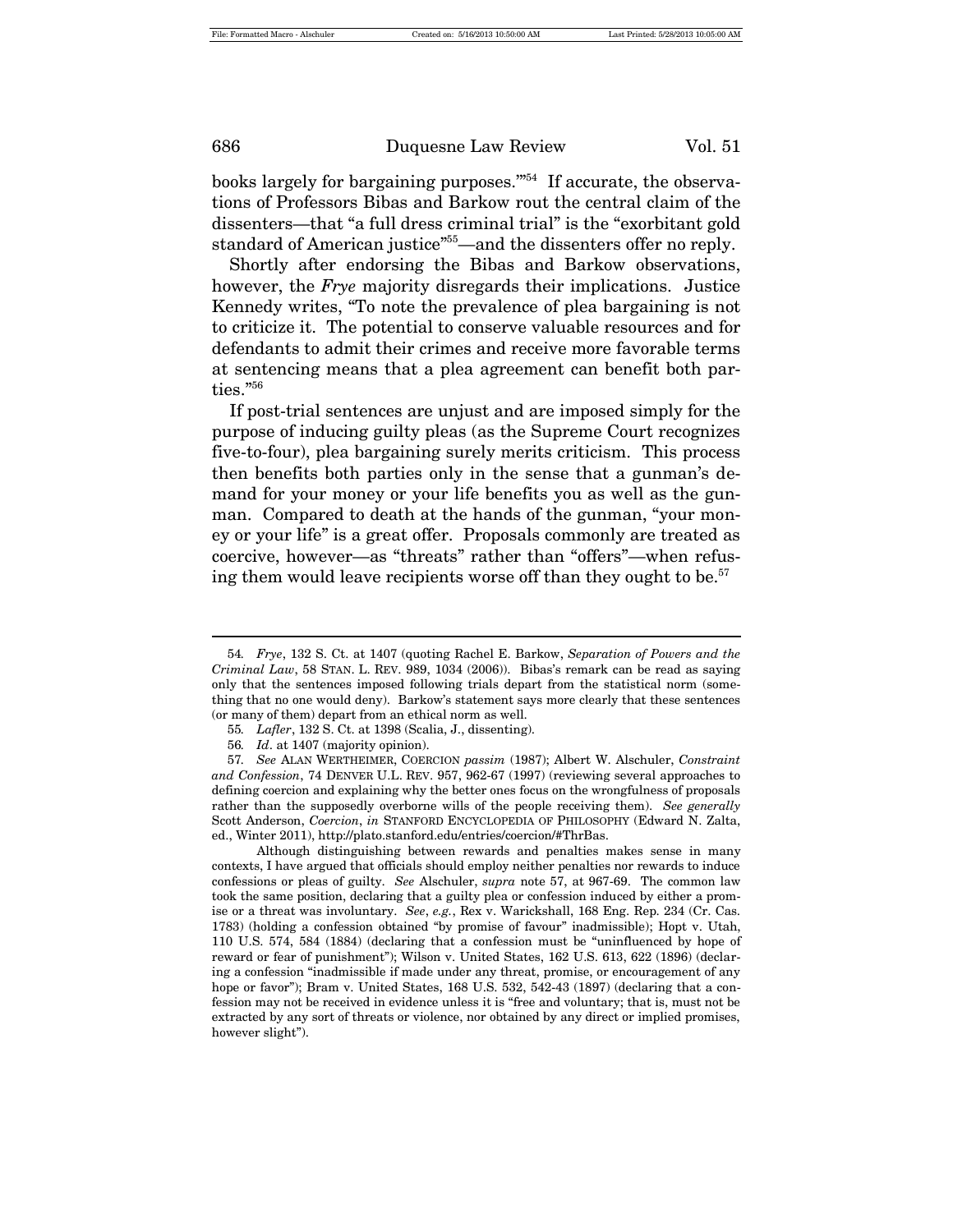Choosing the appropriate ethical baseline is not simply a matter of perspective, and, when one seriously examines our criminal justice system, Bibas, Barkow, and the *Lafler*-*Frye* majority appear to have it right. Before I explain why, however, it seems appropriate to consider the suggestion of a participant in this symposium that plea bargains really aren't bargains at all.

#### *B. An Unconvincing Study*

On one point, David Abrams' empirical findings match almost everyone else's. He reports that the sentences imposed following convictions at trial are substantially more severe than those imposed following pleas of guilty.<sup>58</sup> Abrams maintains, however, that this frequently repeated finding answers the wrong question.

In Abrams' view, earlier studies erred by considering only defendants who were convicted by guilty plea or at trial.<sup>59</sup> His study includes acquitted defendants as well. It treats the sentences of these defendants as zero. With these "sentences" of zero included in the mix of post-trial sentences, the post-trial sentences no longer appear to be more severe than those imposed following guilty pleas. To the contrary, they appear to be much less severe. <sup>60</sup> As a group, defendants who have taken their cases to trial appear to have achieved better results than those who have pleaded guilty. $61$ 

Abrams does not spell out what lesson he would draw from this finding, but he seems to suggest that plea bargains are usually bad deals for defendants. A risk-neutral defendant who discounts his probable post-conviction sentence by the likelihood of acquittal and compares it to the prosecutor's offer should usually reject the offer and go to trial. This defendant then will either win big or

<sup>58.</sup> David S. Abrams, *Is Pleading Really a Bargain?*, 8 J. EMPIRICAL LEGAL STUD. 200, 209 (2011).

<sup>59</sup>*. See id*. at 202-03.

<sup>60</sup>*. See id*. at 209. The reason why prior sentencing studies focused on convicted rather than acquitted defendants is not difficult to discern. A finding that some offenders received more severe sentences than other, equally culpable offenders only because they exercised their right to trial may be cause for concern. A finding that offenders received more severe sentences than non-offenders, however, is cause for celebration, not concern. This finding is also unsurprising.

<sup>61.</sup> When Abrams regressed on variables like age, race, sex, and type of offense, the correlation he found between insisting on trial and receiving a less severe sentence remained strong. I summarize Abrams' central finding by saying that, as a group, defendants who stood trial received less severe sentences than defendants who pleaded guilty, but one could also say things like, "As a group, young white men who stood trial for weapons offenses received less severe sentences than young white men who pleaded guilty to weapons offenses." Disaggregation of this sort would not affect the analysis that follows.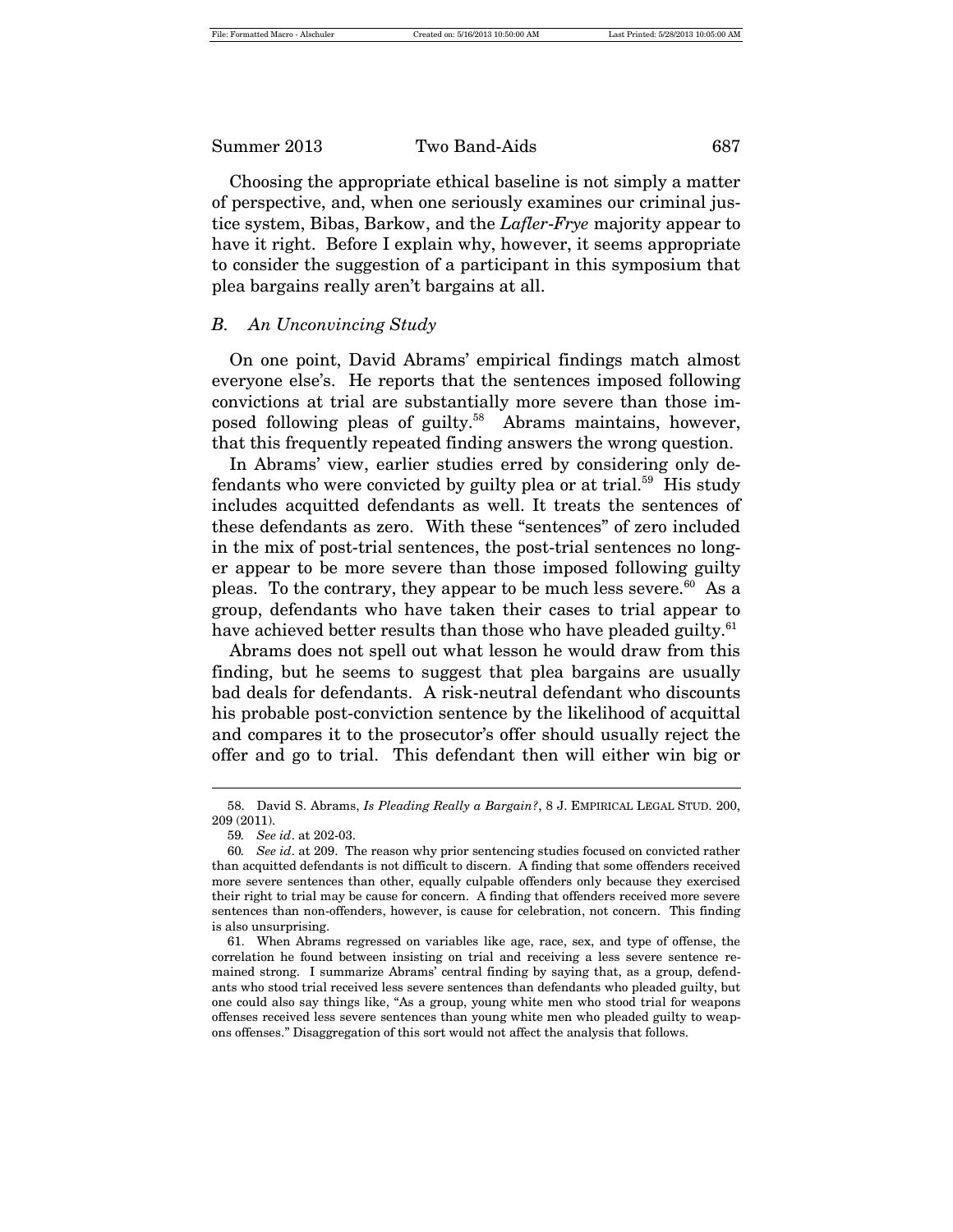lose big, but insisting on trial will on balance reduce his expected punishment.<sup>62</sup>

For reasons I will explain shortly, I do not credit Abrams' principal finding.<sup>63</sup> Even if I accepted this finding, however, I would not draw the lesson Abrams invites readers to draw. The discovery that defendants who went to trial achieved better results as a group than defendants who pleaded guilty does not show that any defendant in either group miscalculated. This finding may indicate only that plea bargains were good deals for defendants who took them and bad deals for those who didn't.

Every defendant in Abrams' sample who was acquitted might have discounted his expected post-trial sentence by the likelihood of acquittal and might have matched this discounted sentence against the prosecutor's offer, and every one of them might have made the correct choice. Every defendant who pleaded guilty also might have discounted the expected post-trial sentence by the likelihood of acquittal, and every one of them might have made the correct choice as well. $64$ 

Imagine, for example, a jurisdiction with a marvelous public defender system, the County of Dershowitz. Capably advised defendants in Dershowitz accept only offers that are truly in their interests. The District Attorney of Dershowtiz, however, is perverse. One day, he charges ten thousand men of Harvard with mayhem simply because a near-sighted witness, Magoo, reported seeing these men covered in crimson. The ten thousand men of Harvard demand trials, and all of them are acquitted. Abrams records their sentences as zero, and ten thousand sentences of zero bring the mean post-trial sentence to a tiny fraction of the mean

Abrams, *supra* note 58, at 200 (abstract).

<sup>62.</sup> Abrams embraced this thesis more clearly in the abstract of his article than in the article itself:

Conventional wisdom suggests that defendants are better served by entering into a plea bargain, to avoid what is known as the "trial penalty." In this article I present evidence that this notion is likely mistaken. In OLS regressions using data from Cook County state courts, I find that a risk-neutral defendant seeking to minimize his or her expected sentence would do substantially better by rejecting a plea bargain. I also employ an IV approach to the question and, while the instrument is weak, the results are consistent with the OLS: defendants are better off going to trial.

<sup>63.</sup> Many of the defendants whom Abrams described as standing trial did not in fact stand trial. *See* text at notes 65-74 *infra*.

<sup>64.</sup> The defendants who were convicted at trial and received more severe sentences than those in the two other groups can be said in retrospect to have made erroneous choices, but even they might have made appropriate judgments (or bets) *ex ante*.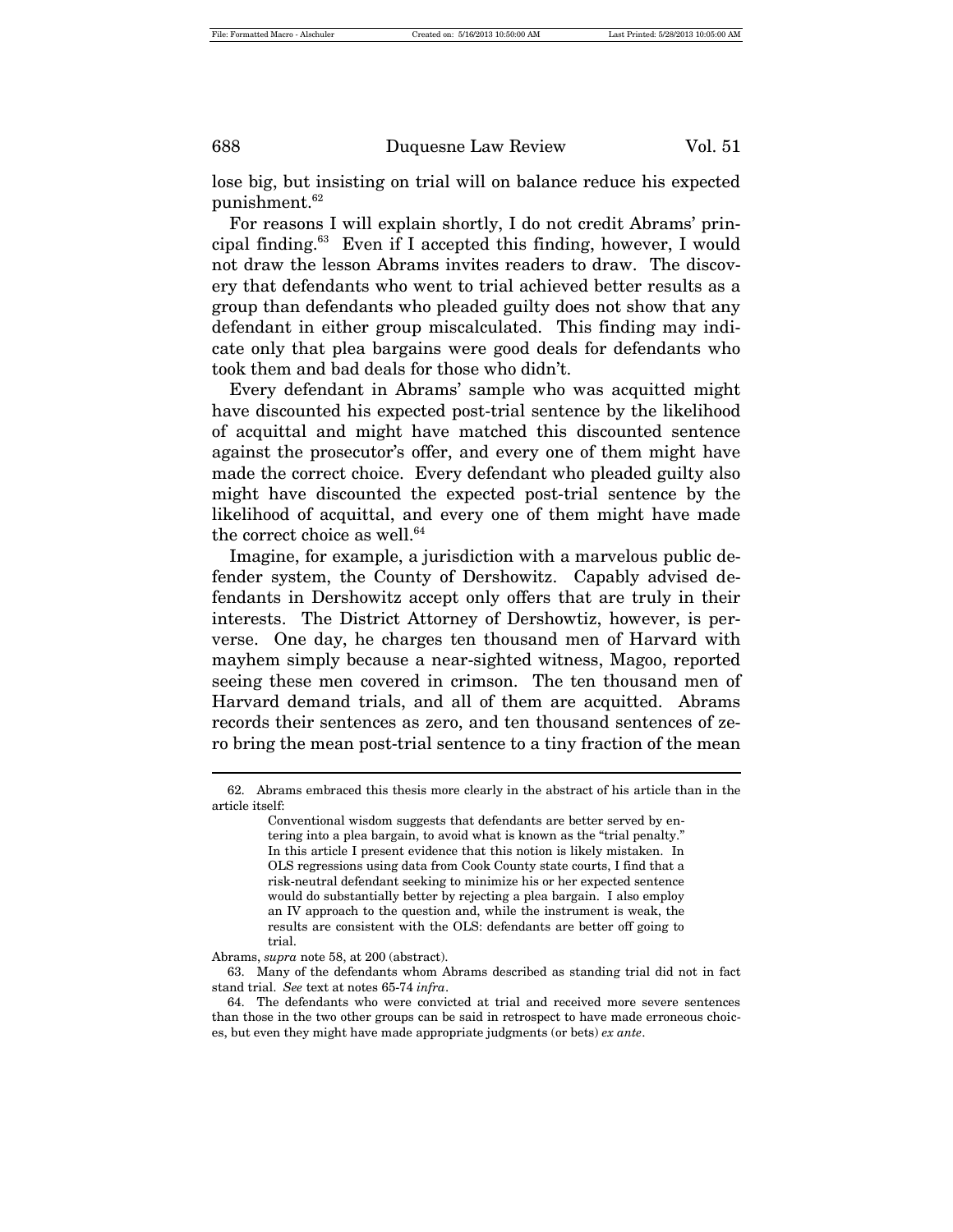post-guilty-plea sentence. The existence of ten thousand wrongly accused Harvard men, however, reveals nothing about the wisdom of the choices made by the ably advised defendants who pleaded guilty before the district attorney went berserk. It also reveals nothing about the wisdom of the many defendants who are scheduled to plead guilty in Dershowitz tomorrow. The agreements these defendants entered with the district attorney may indeed have been bargains.

In any event, Abrams does not convince me that, with acquittals included, post-trial sentences are less severe than post-plea sentences. Abrams studied official court data from Cook County, Illinois—"a data set containing 42,552 cases initiated between 1997 and 2001 that were completed by the end of 2004.<sup>765</sup> Because more than 40,000 felony cases were resolved annually in the Circuit Court of Cook County during this period,<sup>66</sup> the data set does not appear to include all of the cases that began and ended within the study period. Indeed, Abrams acknowledged in his presentation at this symposium that his data set did not include all cases.  $67$ Abrams also did not reveal whether the data included misdemeanor as well as felony cases, but they seem to consist almost entirely of felony cases.

Most of Abrams' study is presented in the obscure language of empirical economists, but I believe I understand Table  $2^{68}$  This table divides defendants into those who pleaded guilty and those who stood trial. One column then reveals what proportion of defendants in various offense categories were convicted.

It comes as no surprise that 100% of the defendants who pleaded guilty were convicted, but the percentage of convicted defendants in the group that stood trial could raise eyebrows. Abrams reports conviction rates of 50% for defendants tried on drug possession charges, 48% for those tried on drug distribution charges, 36% for those tried on weapons charges, 47% for those tried on

<sup>65.</sup> Abrams*, supra* note 58, at 208.

<sup>66</sup>*. See*, *e.g.*, ANNUAL REPORT OF THE ILLINOIS COURTS, STATISTICAL SUMMARY 2001, Caseload and Statistical Records, Felony Dispositions and Sentences by County Circuit Courts of Illinois, Calendar Year 2001 (hereinafter "ANNUAL REPORT"), http://www.state.il.us/court/supremecourt/AnnualReport/2001/StatsSumm/pdf/cir\_caseload &stat.pdf (reporting that 42,453 defendants were charged with felonies in the Circuit Court of Cook County during calendar year 2001).

<sup>67.</sup> Beyond mentioning that all of the study cases were resolved at one Cook County courthouse (2600 South California Avenue), Abrams did not indicate how the data set was compiled.

<sup>68</sup>*. See* Abrams, *supra* note 58, at 212 tbl. 2.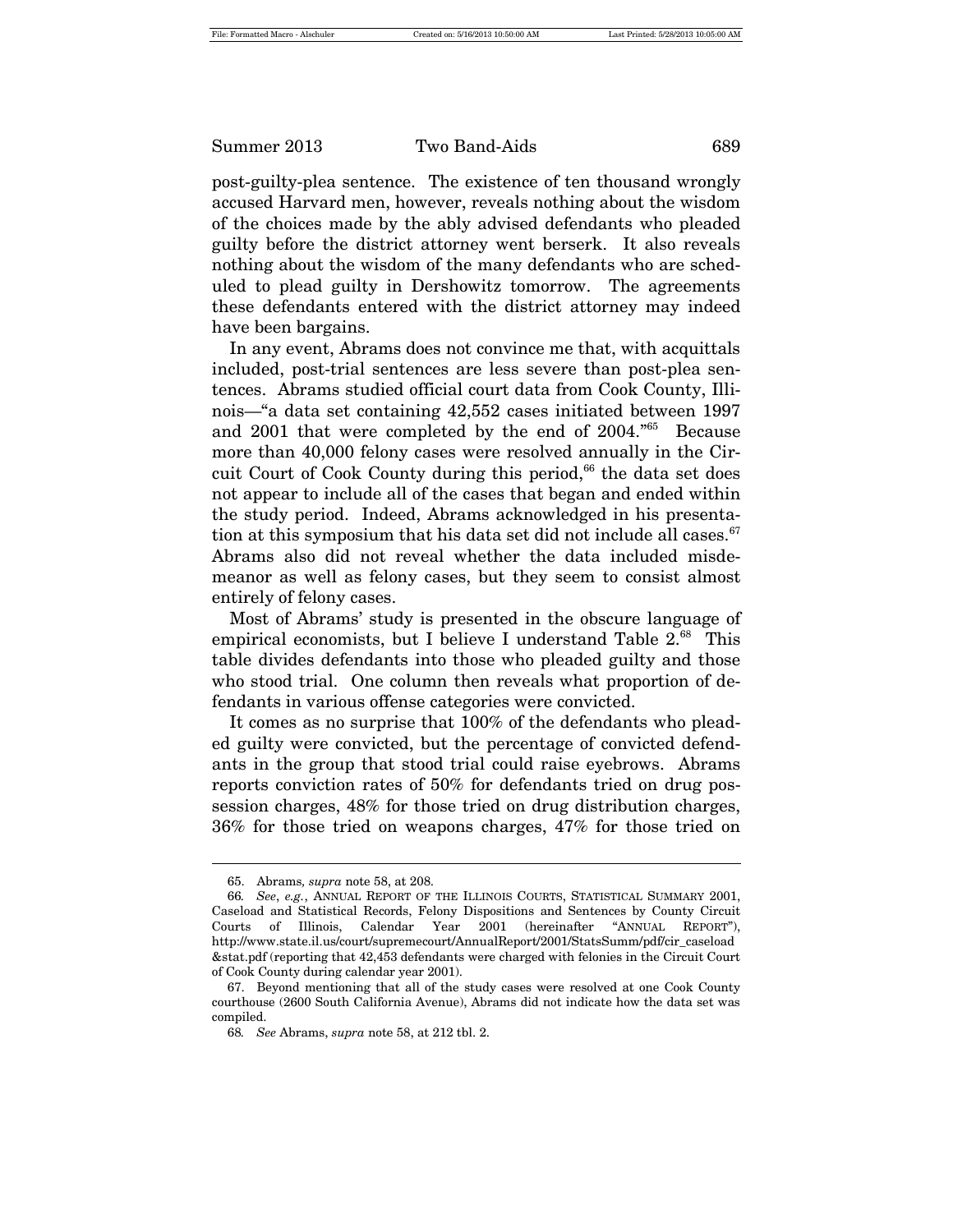theft charges, 53% for those tried on burglary charges, 43% for those tried on robbery charges, 47% for those tried on car theft charges, and 55% for those tried on charges of assault and battery. In most offense categories, more defendants appear to have been acquitted than convicted. In no offense category did the conviction rate exceed 55%, and in one category it was only  $36\%$ <sup>69</sup>

Abrams evidently included a large number of sentences of zero in his mix of post-trial sentences. Although he did not supply the number, it seems a reasonable guess that roughly half of the sentences in his post-trial mix were sentences of zero. It was as though the 10,000 wrongly accused men of Harvard had marched from the County of Dershowitz to the County of Cook.

I have lived in Cook County; I have practiced and taught law in Cook County; I have studied Cook County; and Professor Abrams' Cook County is not the one I know. Statistics included in the *Annual Report of the Illinois Courts* permit one to calculate the conviction rates in felony cases tried in Cook County in 2001, a year that was both typical and included in Abrams' study period. In that year, 75% of the 301 felony defendants tried by juries and 81% of the 10,996 felony defendants tried by judges were convicted.70 These conviction rates are similar to those reported by other American jurisdictions.<sup>71</sup>

The disparity between the normal Cook County conviction rates reported by the Illinois courts and the surprisingly low conviction rates reported by Abrams is apparently explained by the fact that Abrams treated all defendants whose cases ended without conviction as though they had been acquitted. Abrams in fact acknowledged during his presentation at this symposium that many of the defendants whom his article described as "acquitted at trial" were not acquitted at trial at all.

The *Annual Report of the Illinois Courts* includes a catchall category of terminated cases called "remaining balance." This category "includes such dispositions as transfers to inactive/fugitive warrant calendar, extradition proceedings, and dismissed on motion of state." The number of cases in this category in Cook Coun-

<sup>69</sup>*. Id*.

<sup>70</sup>*. See* ANNUAL REPORT, *supra* note 66.

<sup>71</sup>*. See*, *e.g*., Neil Vidmar, Sara Sun Beale, Mary Rose, & Laura F. Donnelly, *Should We Rush to Reform the Criminal Jury?: Consider Conviction Rate Data*, 80 JUDICATURE 286, 287-89 (1997) (reporting jury trial conviction rates in felony cases of 68.3% in North Carolina, 58.9% in Florida, 82.1% in California, 84% in Texas, 72.3% in New York State, and more than 80% in both drug and non-drug cases in the federal courts).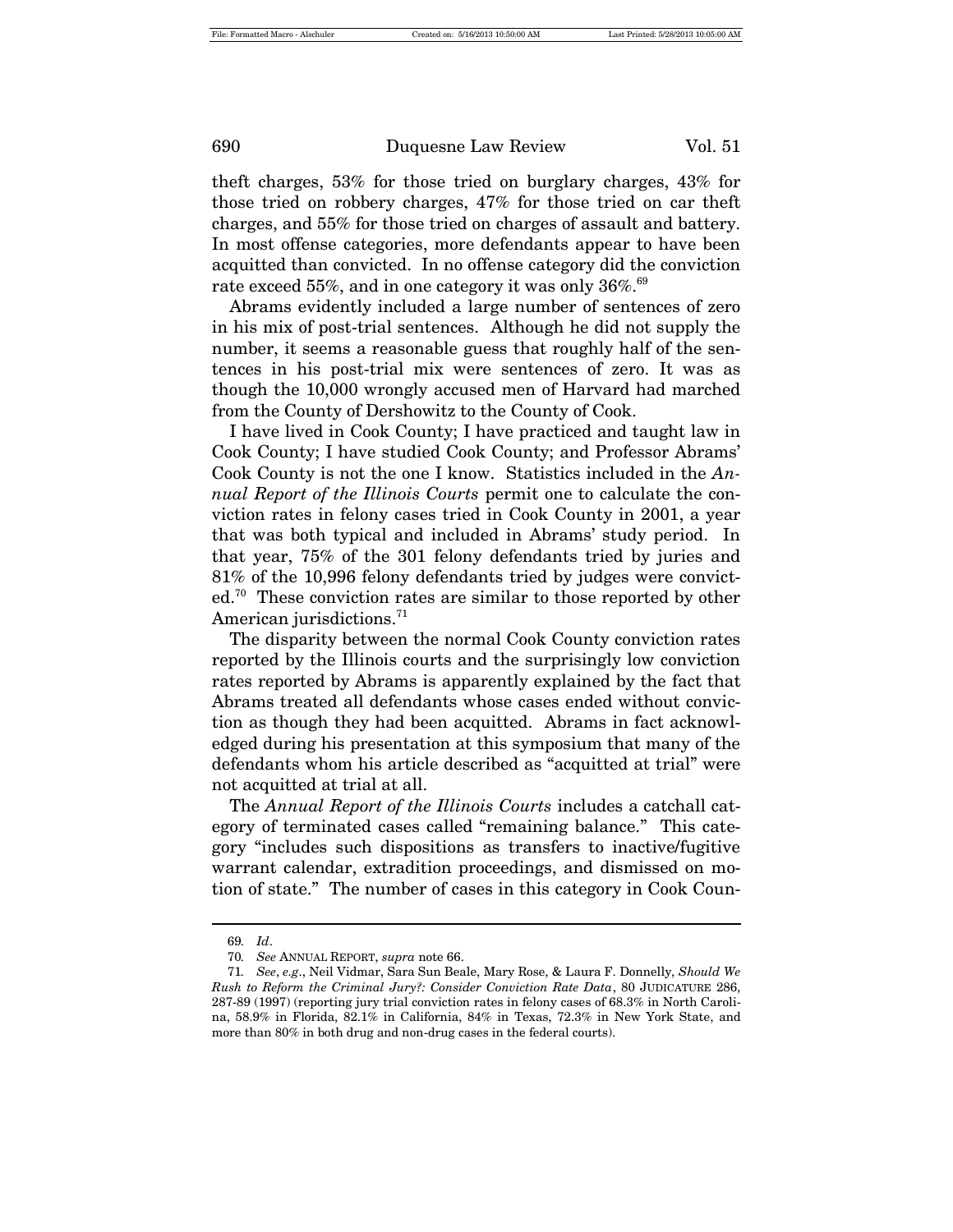ty in 2001 dwarfed the number of acquittals at trial, 7,848 to 2,134. When the "remaining balance" cases are treated as acquittals or "non-convictions," Cook County's overall conviction rate in cases not resolved by guilty pleas drops to a rate resembling those that Abrams reported,  $48\%$ .<sup>72</sup>

Abrams' study thus reveals that defendants who abscond receive lower sentences than defendants who plead guilty—that is, until they are caught. It also teaches us that extradited defendants receive lower sentences than defendants who plead guilty that is, until they are tried in the jurisdictions to which they are sent. And it reminds lawyers never to urge clients to enter plea agreements when prosecutors are willing to dismiss their cases outright. $73$ 

The low conviction rates Abrams reported enabled him to place a large number of sentences of zero in the cauldron of sentences imposed following trials. This number was not typical of the American criminal justice system or even of Cook County. Abrams' study does not provide convincing evidence that defendants who stand trial generally achieve better results than those who plead guilty, and even if it did, it would not show that any of the defendants who entered plea agreements had been snookered.74

#### *C. The Expected Difference Between Sentences Imposed Following Trials and Those Imposed Following Guilty Pleas*

Consider what offers and agreements should look like in a pleabargaining system that does only what bargaining prosecutors and defense attorneys acknowledge (and boast) that they do. Viewing offers and agreements from this perspective will lead to a

<sup>72.</sup> ANNUAL REPORT, *supra* note 66.

<sup>73.</sup> Some dismissals occur after defendants have refused to enter plea agreements. For example, a prosecutor might have offered to permit a guilty plea to a misdemeanor in exchange for the dismissal of a motion to suppress evidence. The defendant might have declined the prosecutor's offer and prevailed on the motion to suppress. With critical evidence suppressed, the prosecutor then might have dismissed the case. Other dismissals, however, occur because prosecutors recognize that their cases should never have been filed. An effort to determine whether "a plea is a bargain" should not include dismissals in the comparison group without differentiating among dismissals.

<sup>74.</sup> Abrams noted at the symposium that his findings were robust. He was confident that had he actually compared post-trial sentences to post-guilty-plea sentences, the posttrial sentences would have been less severe. Abrams might be correct, and it would be worth the effort to find out. The following section of this article considers circumstances that might explain findings like Abrams' if these findings were replicated in a better conceived and better executed study.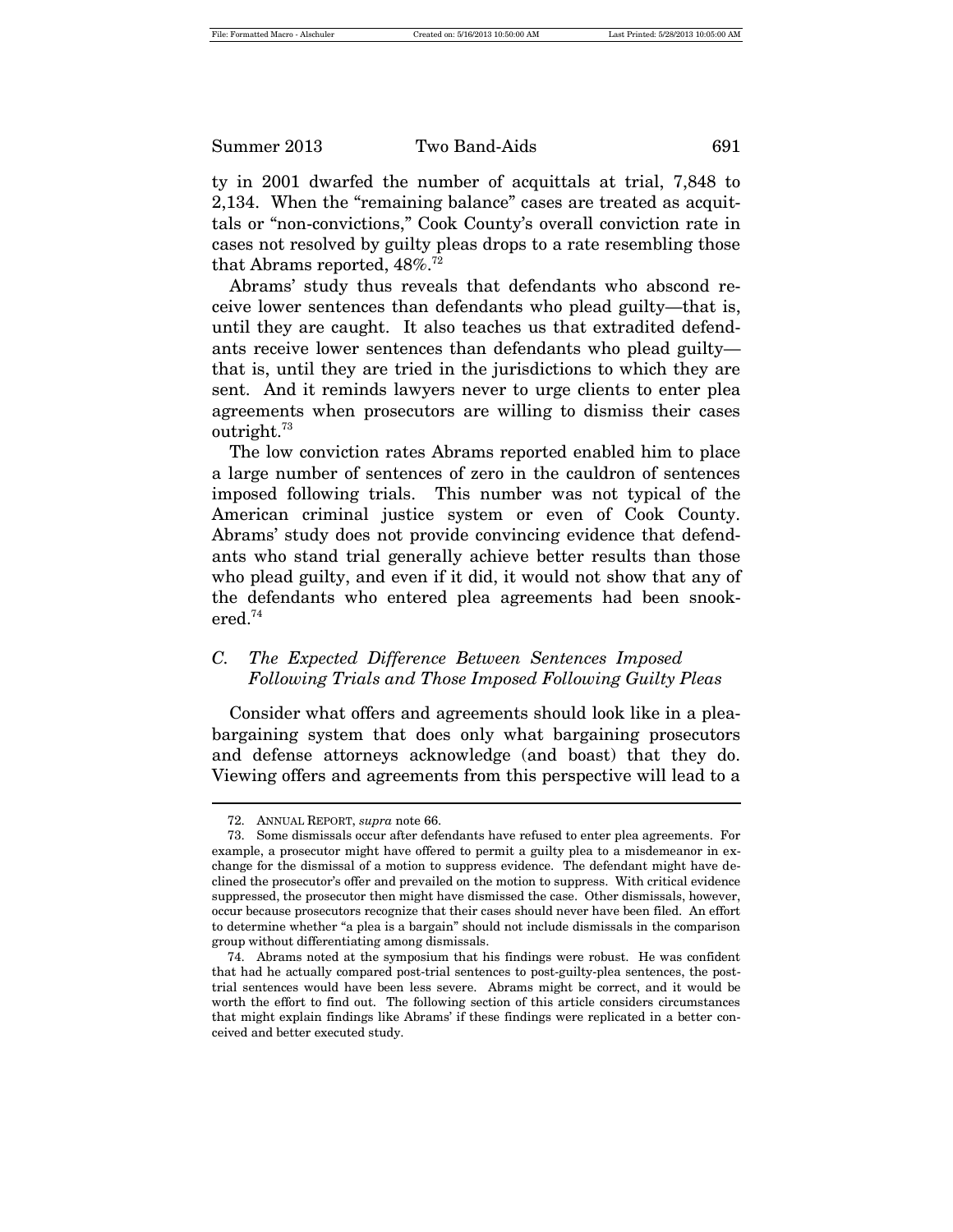few additional remarks about what might account for findings like David Abrams'.

Prosecutors readily acknowledge engaging in both "odds bargaining" and "costs bargaining."75 That is, they offer lower sentences in exchange for guilty pleas both to eliminate the risk of acquittal at trial and to avoid the cost of trials.<sup>76</sup> A prosecutor who engaged only in odds bargaining might estimate the likelihood of a defendant's conviction at trial at 50% and the defendant's probable sentence if convicted at trial at ten years. The prosecutor then might offer the defendant a sentence of five years in exchange for his plea. Prosecutors sometimes quote the line, "Half a loaf is better than none."

To be sure, this illustration is oversimplified. For most defendants, the first year of a prison term has greater disutility than the last, and part of an offender's punishment consists, not of imprisonment, but of the stigmatization and disabilities that follow conviction. Sophisticated bargainers take account of these consequences and others, but the simplified illustration suffices here.

I have cast students in their first week of law school as prosecutors instructed by a superior to bargain with the sole goal of obtaining the most punishment they can for every taxpayer dollar expended.<sup>77</sup> I then have asked them to consider what their last, best offer would be to a defendant whose likelihood of conviction at trial was 50% and who faced ten years of imprisonment if convicted. After a student has proposed a five-year offer, I have asked whether other students would increase or decrease it. Students invariably have struggled to justify lesser discounts from the predicted ten-year post-trial sentence. It typically has taken some cajolery on my part to prompt a student to give the correct answer from an economic or "bangs for the buck" perspective: the discount should be greater.

On the simplified assumptions noted above, a five-year offer would leave a risk-neutral defendant indifferent to the choice between guilty plea and trial.<sup>78</sup> A cost-conserving prosecutor, how-

<sup>75.</sup> I owe this terminology to Paul Schectman.

<sup>76</sup>*. See* Albert W. Alschuler, *The Prosecutor's Role in Plea Bargaining*, 36 U. CHI. L. REV. 50, 52-85 (1968).

<sup>77</sup>*. See* Frank H. Easterbrook, *Criminal Procedure as a Market System*, 12 J. LEGAL STUD. 289, 289 (1983) ("I argue in this essay that the aspects of criminal procedure treated with the greatest skepticism by academics and the popular press – prosecutorial discretion, plea bargaining, and sentencing discretion – may be understood as elements of a wellfunctioning market system.") (internal citations omitted).

<sup>78.</sup> The assumption of risk neutrality is a further oversimplification: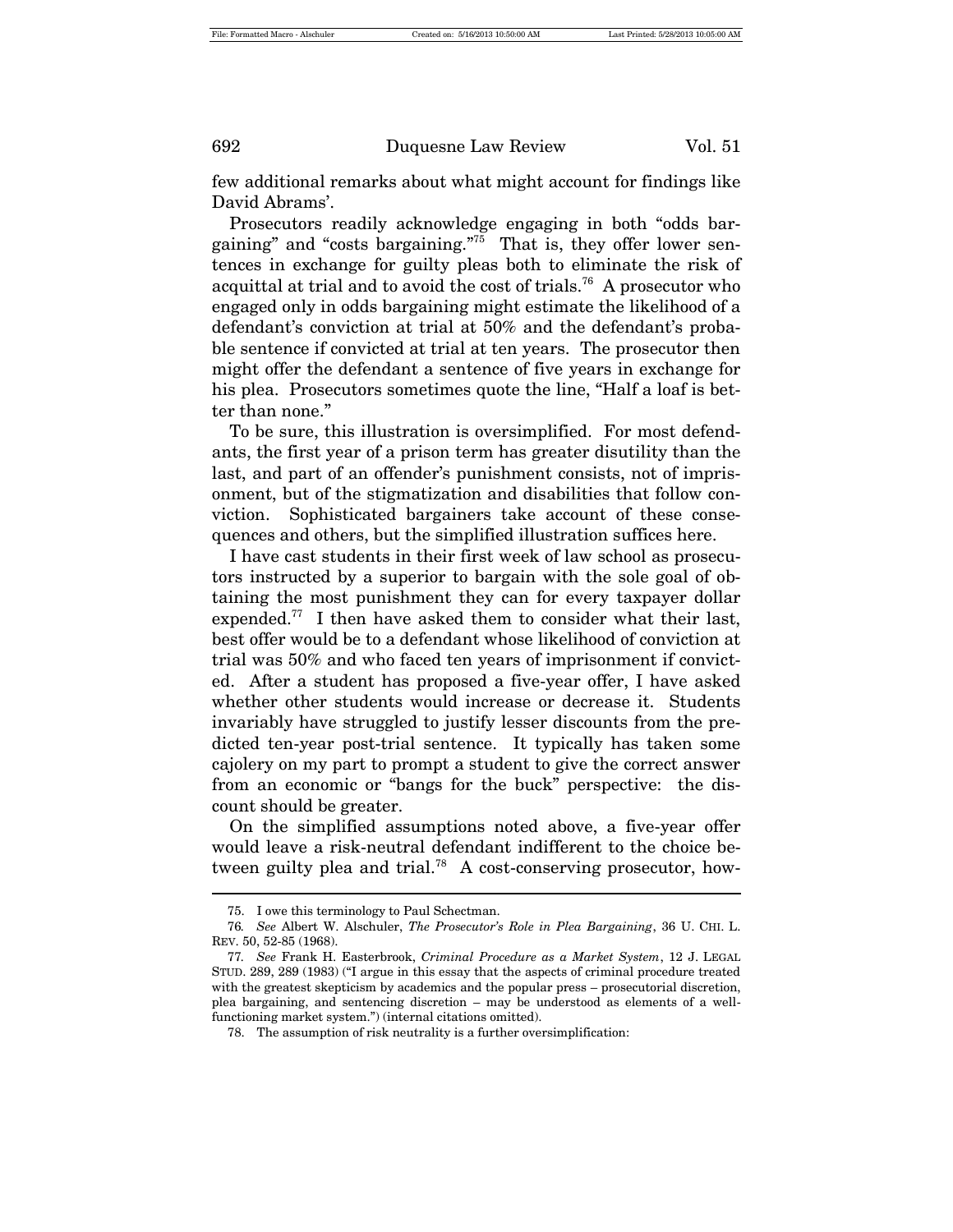ever, does not want the defendant to be indifferent. He hopes to avoid a trial and is prepared to engage in costs bargaining as well as odds bargaining. The prosecutor therefore tailors his offer, not to balance, but to overbalance the defendant's chances of acquittal. The prosecutor's final offer might be four years, three or two. It might be influenced by how much he expects a trial to cost.

If defendants faced the same costs as prosecutors and were equally concerned to avoid them, costs bargaining would disappear from the calculus. Defendants, however, are not equally concerned to minimize costs. About 80% are indigent and are represented by public defenders or other appointed attorneys.<sup>79</sup> They do not pay the costs of trials, $80$  and, at least in theory, their lawyers focus only on their interests, not the taxpayers'.

Defendants represented by private attorneys do pay some of the costs of trial, and the prospect of higher legal fees can influence them to plead guilty. $81$  Because limiting criminal punishment ranks highly on most defendants' utility curves, however, they are not inclined to be frugal. "It's like buying a casket," one lawyer reported. "They're not worried about how much it costs—until later."<sup>82</sup> Because cost concerns are asymmetrical, defendants should engage mostly in odds bargaining while prosecutors engage in both odds bargaining and costs bargaining. Agreement should

One of the commodities that the representatives of the state "sell" during pretrial negotiations is certainty. During the period between arrest and trial, most defendants experience a great and understandable anxiety about what will happen to them. The promise that a prosecutor or trial judge offers in a bargaining session usually provides the first authoritative answer to that question that a defendant can secure. A trial, by contrast, represents what Oakland Public Defender John D. Nunes called "a plunge from an unknown height.". . . [T]he reduction of anxiety—the minimization of grab-bag uncertainty—is itself a value to many defendants.

Albert W. Alschuler, *The Trial Judge's Role in Plea Bargaining*, 76 COLUM. L. REV. 1059, 1080-81 (1976).

<sup>79.</sup> STEVEN K. SMITH & CAROL J. DEFRANCES, BUREAU OF JUSTICE STATISTICS SELECTED FINDINGS: INDIGENT DEFENSE 4 (1996), *available at* http://bjs.gov/content/pub/pdf/id.pdf (reporting the percentage of felony defendants with appointed attorneys in America's 75 largest counties).

<sup>80.</sup> Again, I oversimplify. The costs of trial include time and anxiety as well as money, and non-monetary costs can influence plea negotiations.

<sup>81</sup>*. See* Scott Shane, *From Spy to Source to Convict*, N.Y. TIMES, Jan. 6, 2013, at A1 (Former C.I.A. agent John Kiriakou "said he had paid his defense lawyers more than \$100,000 and still owed them \$500,000; the specter of additional, bankrupting legal fees, along with the risk of a far longer prison term that could separate him from his wife and children for a decade or more, prompted him to take the plea offer . . . .").

<sup>82.</sup> Jackson B. Battle, *In Search of the Adversary System: The Cooperative Practices of Private Criminal Defense Attorneys*, 50 TEX. L. REV. 60, 111 (1971).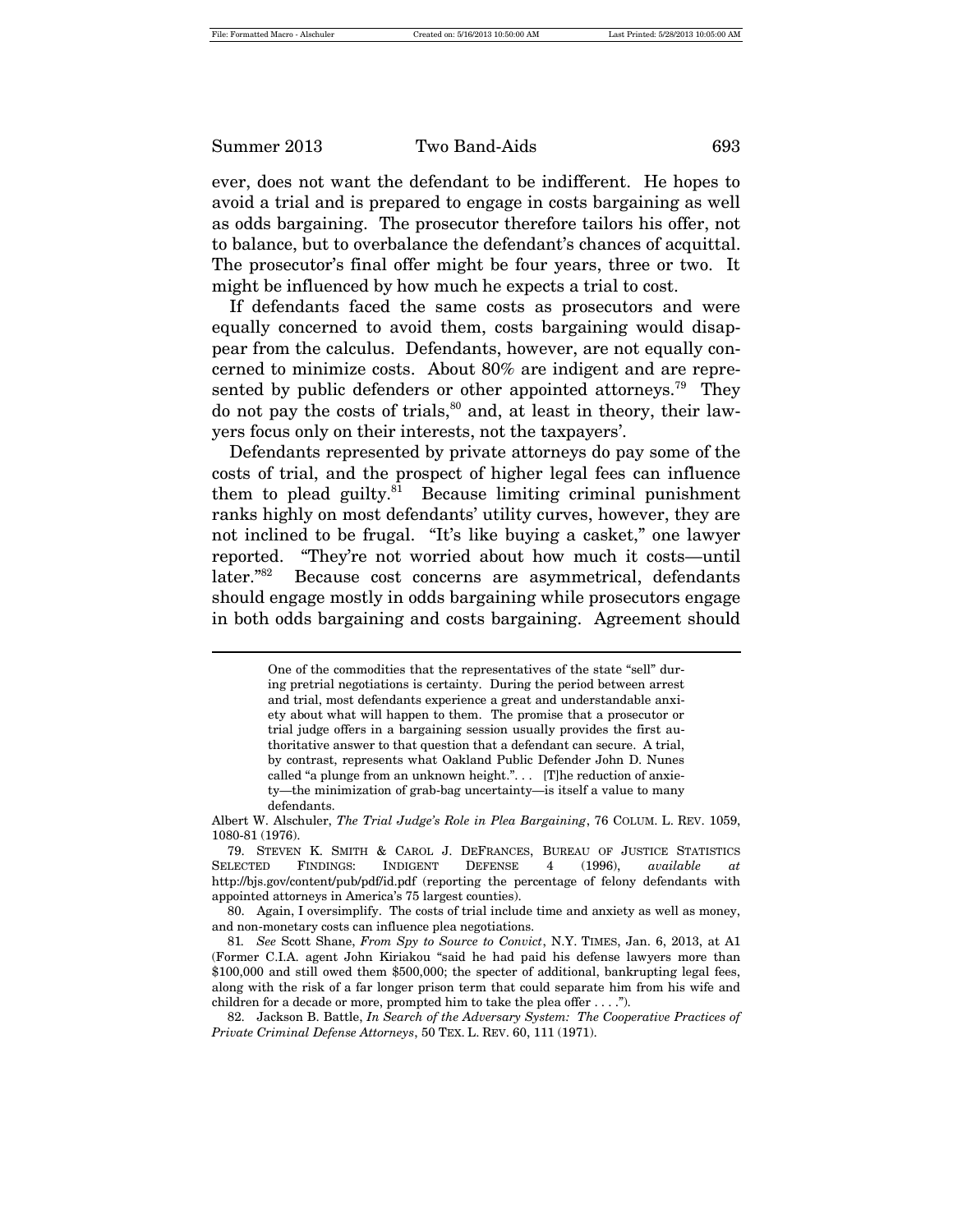come only when the prosecutor has made an offer that overbalances the defendant's chances of acquittal.

When a defendant is certain to be acquitted at trial, the prosecutor cannot make an offer that will overbalance his chances of acquittal,<sup>83</sup> but in almost every other case, he can. The prosecutor can get the most punishment for the government's bucks by making such an offer, and the defendant can reduce his expected punishment by accepting it. Does it follow that, in a system of costs bargaining and odds bargaining, there should be no trials? Do cases go to trial only when defendants are so convinced of their innocence, so indignant about prosecutorial overreaching, or so ashamed to admit their guilt that they press their luck irrationally? Many cases do go to trial for those reasons, but the answer is probably no.

Even when both parties engage only in costs bargaining and odds bargaining, they may disagree about circumstances that influence the bargaining calculus: what post-trial sentence is likely, what subjective disutility (or suffering) various punishments are likely to impose, what a trial is likely to cost, and, perhaps most importantly, what chance the defendant has of winning at trial. The differences in the parties' estimates may prevent an agreement.

For example, although the prosecutor and defense attorney might both estimate the defendant's probable post-trial sentence at ten years, the prosecutor might believe that the likelihood of conviction is 90% while the defense attorney might estimate it at 50%. The prosecutor then might conclude that agreeing to anything less than, say, an eight-year-sentence would not be costeffective, while the defendant, advised by his attorney, might conclude that any sentence of five years or more would not minimize his expected punishment. The parties would be unlikely to reach an agreement.

Lawyers who generally adhere to the economic model described above may depart from it sometimes. For example, a prosecutor might fear that the public would disapprove his offer of a light sentence in a publicized case. (The public seems not to understand how, in a regime of odds bargaining, the offer of a seemingly ludicrous sentence can advance its interests.) Or the prosecutor

<sup>83.</sup> Again, I abstract from the "process costs" of trial. *See* Albert W. Alschuler, *Implementing the Criminal Defendant's Right to Trial: Alternatives to the Plea Bargaining System*, 50 U. CHI. L. REV. 931, 949-52 (1983).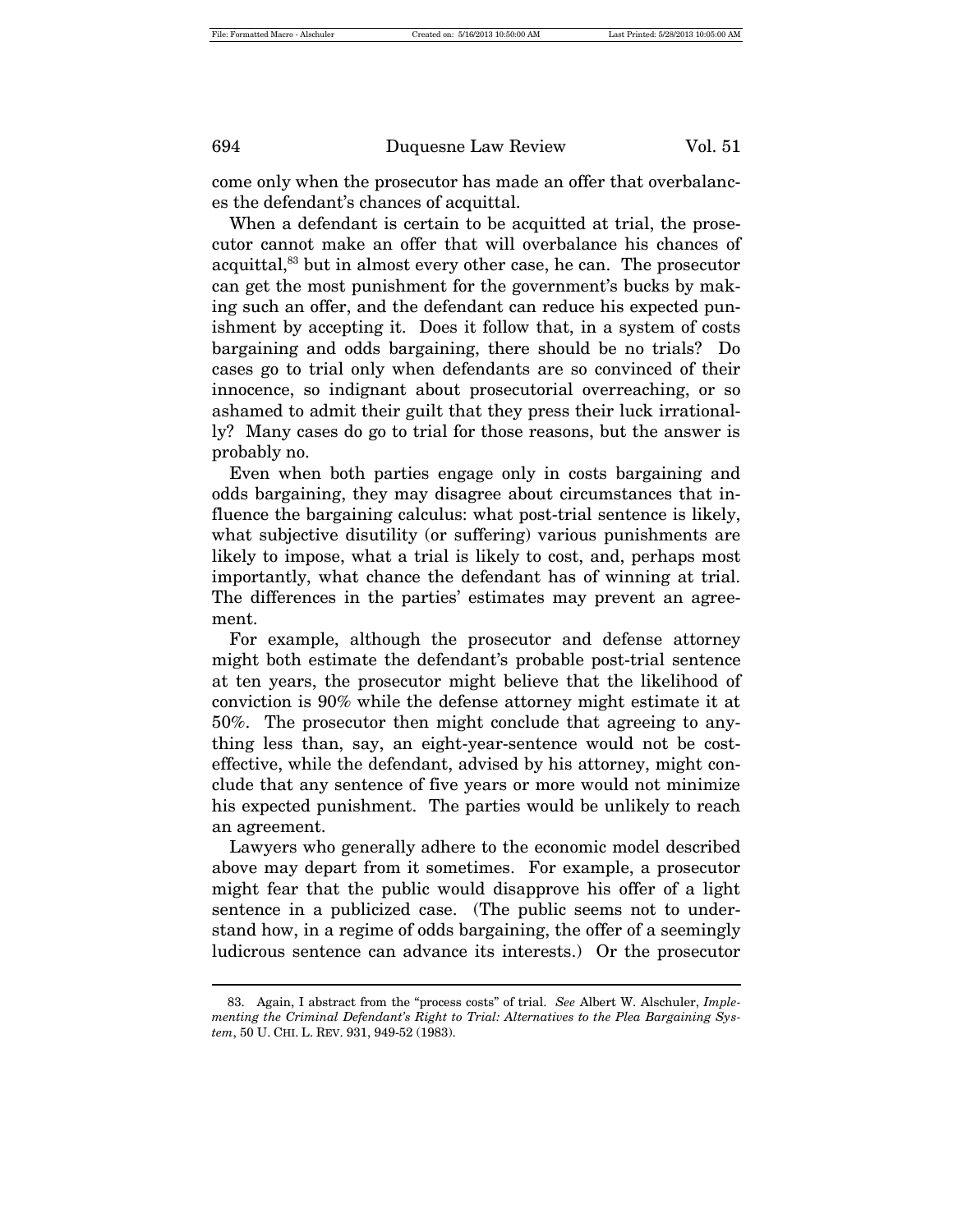might wish to gain trial experience, try a case against a noted defense attorney, or seek fame and political fortune by trying a front-page case. Similarly, a defense attorney might conclude that trying a prominent case will be good advertising. $84$ 

Some prosecutors and defense attorneys toss the economic model to the winds. One prosecutor declared,

When I sit down with a defense attorney who knows how to be reasonable, we judge the whole man. Neither of us cares what evidence would be admissible and what would not, or which one of us would win at trial. We simply try to do the fair thing with each case. $85$ 

Frequent departures from the economic model occur because, as noted above, the personal interests of defense attorneys encourage them to recommend guilty pleas to their clients. $86$  A prosecutor need not offer a sentence that will overbalance the defendant's chances of acquittal when the defense attorney does not insist on such an offer and back his demand with a credible threat of trial.

When defense attorneys sell out their clients too cheaply, findings like those reported by David Abrams should come as no surprise. $87$  As a group, defendants who plead guilty may obtain less favorable outcomes than those who stand trial because many of them are represented by lawyers who do not press hard for the offers that economic theory says prosecutors should make.

At the same time, a lawyer who demands an offer minimizing his client's expected punishment may not get it, for prosecutors may be the ones who forsake the economic model. Like my firstyear law students, they may recoil from placing the greatest pressure to plead guilty on defendants who may be innocent and/or from offering sentences far lighter than they believe honest-to-God offenders deserve. Although these prosecutors may engage in odds bargaining, they may not take the process to its logical conclusion. When prosecutors refuse in some cases to make offers that overbalance the defendants' chances of acquittal, the defendants in these cases will, as a group, achieve better results by in-

<sup>84.</sup> For a more sophisticated and complete examination of why plea-bargaining reality often bears little resemblance to the economic model*,* see Stephanos Bibas, *Plea Bargaining Outside the Shadow of Trial*, 117 HARV. L. REV. 2463 (2004).

<sup>85.</sup> Alschuler, *supra* note 76, at 54.

<sup>86</sup>*. See* text at notes 37-43 *supra*.

<sup>87</sup>*. See* text at notes 59-61 *supra*.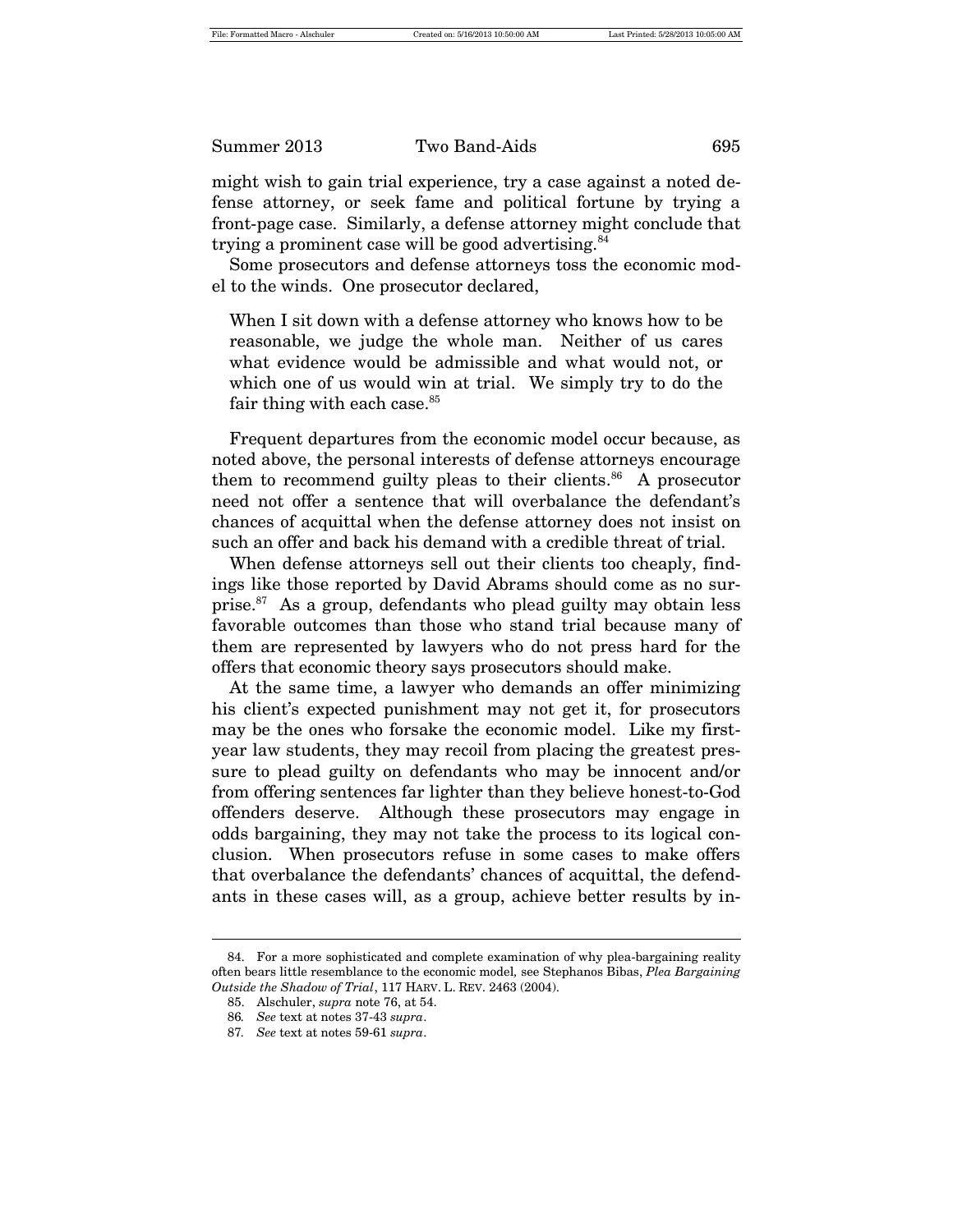sisting on trial. There may be enough of them to produce findings like those Abrams reported.

To reiterate, departures from the economic model by either prosecutors or defense attorneys could produce findings like those of David Abrams. Findings like his, however, do not conclusively establish any departure from the model. In the small minority of cases that go to trial, negotiators may differ in their estimates of the likelihood of conviction and/or other circumstances affecting the bargaining calculus, and the predictions of defendants and their lawyers generally may be better than those of prosecutors.<sup>88</sup>

#### *D. A Hard Look at the Post-Trial Baseline*

As noted above, Justice Scalia and the other *Lafler*-*Frye* dissenters view plea bargaining as a way for an offender to "to serve less time than the law says he deserves."<sup>89</sup> Justice Kennedy and the other justices in the *Lafler*-*Frye* majority reply that the sentences imposed following conviction at trial often are undeserved. Many of these sentences are more severe "'than even Congress or the prosecutor might think appropriate, because the longer sentences exist on the books largely for bargaining purposes."<sup>90</sup> Although the majority praises plea bargaining as beneficial to both parties, its recognition that post-trial sentences often are imposed to gain bargaining leverage makes the process indefensible different in degree but not in principle from the transaction proposed by a gunman who demands your money or your life.<sup>91</sup>

Here is a multiple-choice question. Which of the following six propositions best captures your view of the partly empirical, partly conceptual issue that divided the majority and dissenting justices:

<sup>88.</sup> I do not consider this last hypothesis particularly likely. To the contrary, information asymmetries suggest that prosecutors should have the edge in estimating probable trial outcomes. Although defendants know better than prosecutors whether they are guilty or innocent, this information might not make them better predictors. Indeed, an unwillingness to face the fact that juries sometimes convict the innocent could distort an innocent defendant's predictions. Lawyers generally regard both innocent and guilty defendants as too optimistic about their prospects at trial. *See* BIBAS, *supra* note 41, at 55. Moreover, professional estimates of trial outcomes are likely to be superior to amateur estimates, and unlike defense attorneys, prosecutors need not respect the wishes of amateur clients. Prosecutors are likely to know more than defendants and their lawyers about the most important determinant of trial outcomes, the strength or weakness of their evidence.

<sup>89.</sup> Lafler v. Cooper, 132 S. Ct. 1376, 1398 (2012) (Scalia, J., dissenting).

<sup>90.</sup> Missouri v. Frye, 132 S. Ct. 1399, 1407 (2012) (quoting Rachel E. Barkow, *Separation of Powers and the Criminal Law*, 58 STAN. L. REV. 989, 1034 (2006)).

<sup>91</sup>*. See* text at notes 53-57 *supra*.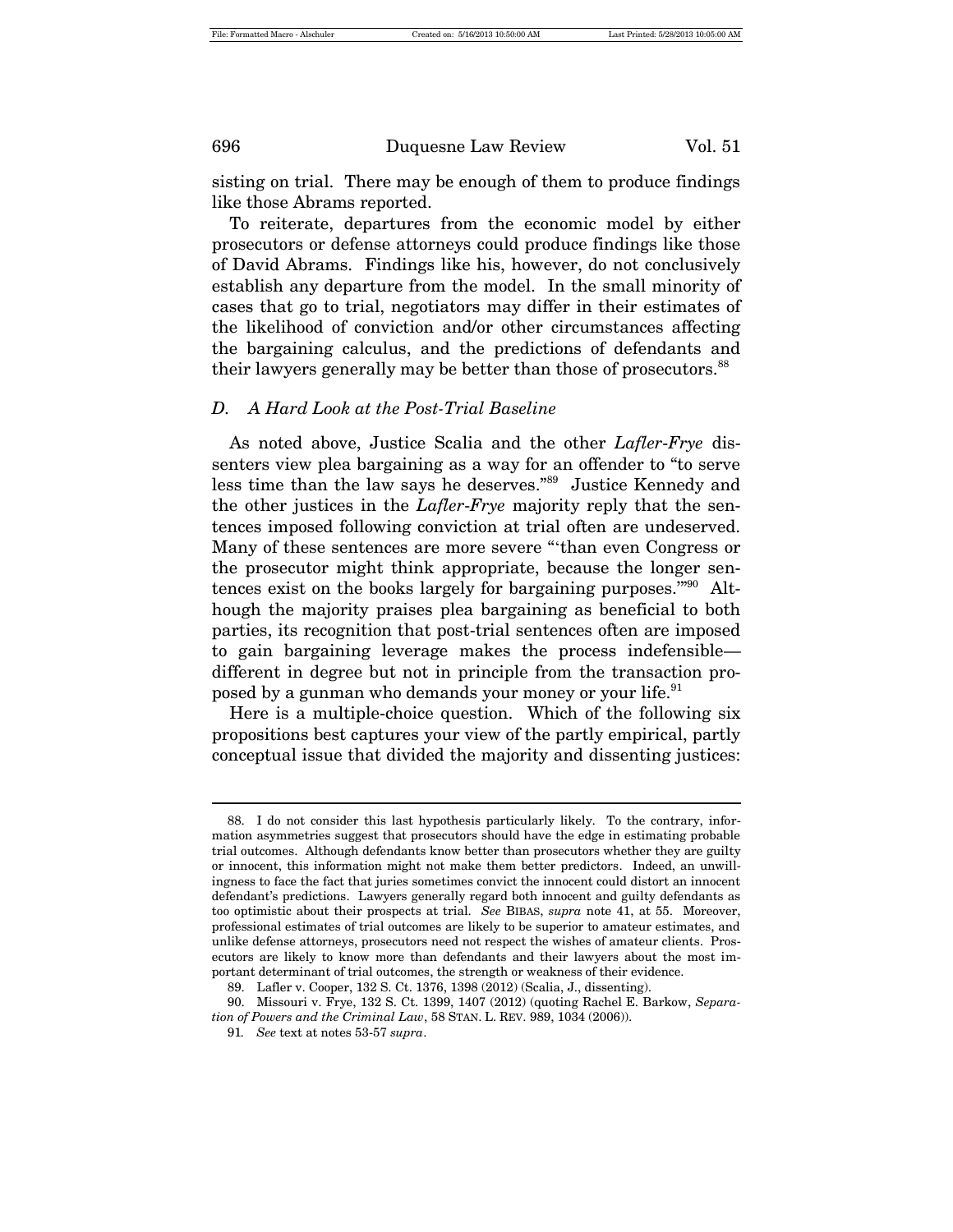Does plea bargaining reward defendants who plead guilty or penalize those who stand trial?

- A. *An Incoherent Question.* The concepts of harshness and leniency are relative and draw meaning only from each other. "If we are 'lenient' toward [defendants who plead guilty], we are by precisely the same token 'more severe' toward [those who plead not guilty]."92 Asking whether plea bargaining rewards defendants who plead guilty or penalizes defendants convicted at trial is incoherent. When bargaining does one thing, it also does the other.
- B. *An Unanswerable Question.* Whether plea bargaining rewards defendants who plead guilty or penalizes defendants convicted at trial is a sensible query, but it is not a question that anyone can resolve. In principle, one can envision a "Goldilocks" or "just right" sentence—the sentence an offender deserves or the sentence that best accomplishes the law's forward-looking, crime-prevention purposes. If a defendant who pleads guilty receives a sentence less severe than the Goldilocks sentence, he is rewarded. Such a sentence may short-change the public, but it benefits him. At the same time, an offender who receives a sentence more severe than the Goldilocks sentence because he has stood trial is unfairly penalized. The constitutional right to trial means at a minimum that the government may not make standing trial a crime. On this view, the concepts of harshness and leniency need not be relative; they can describe deviations in opposite directions from a moral baseline. In practice, however, no one can identify the Goldilocks sentence, and no one can know whether plea bargaining rewards guilty pleas or penalizes exercise of the right to trial. It is as likely to be one thing as the other.
- C. *A Formalist Answer: The Law Deems Post-Trial Sentences Deserved.* Although no one may know the Goldilocks sentence or what punishment an offender deserves, one

<sup>92.</sup> Scott v. United States, 419 F.2d 264, 278 (D.C. Cir. 1969); *accord* People v. Earegood, 162 N.W. 2d 802, 812 (Mich. Ct. App. 1968), *rev'd in part,* People v. Earegood, 173 N.W.2d 205 (Mich. 1970); Comment, *The Influence of the Defendant's Plea on Judicial Determination of Sentencing*, 66 YALE L.J. 204, 220 (1956).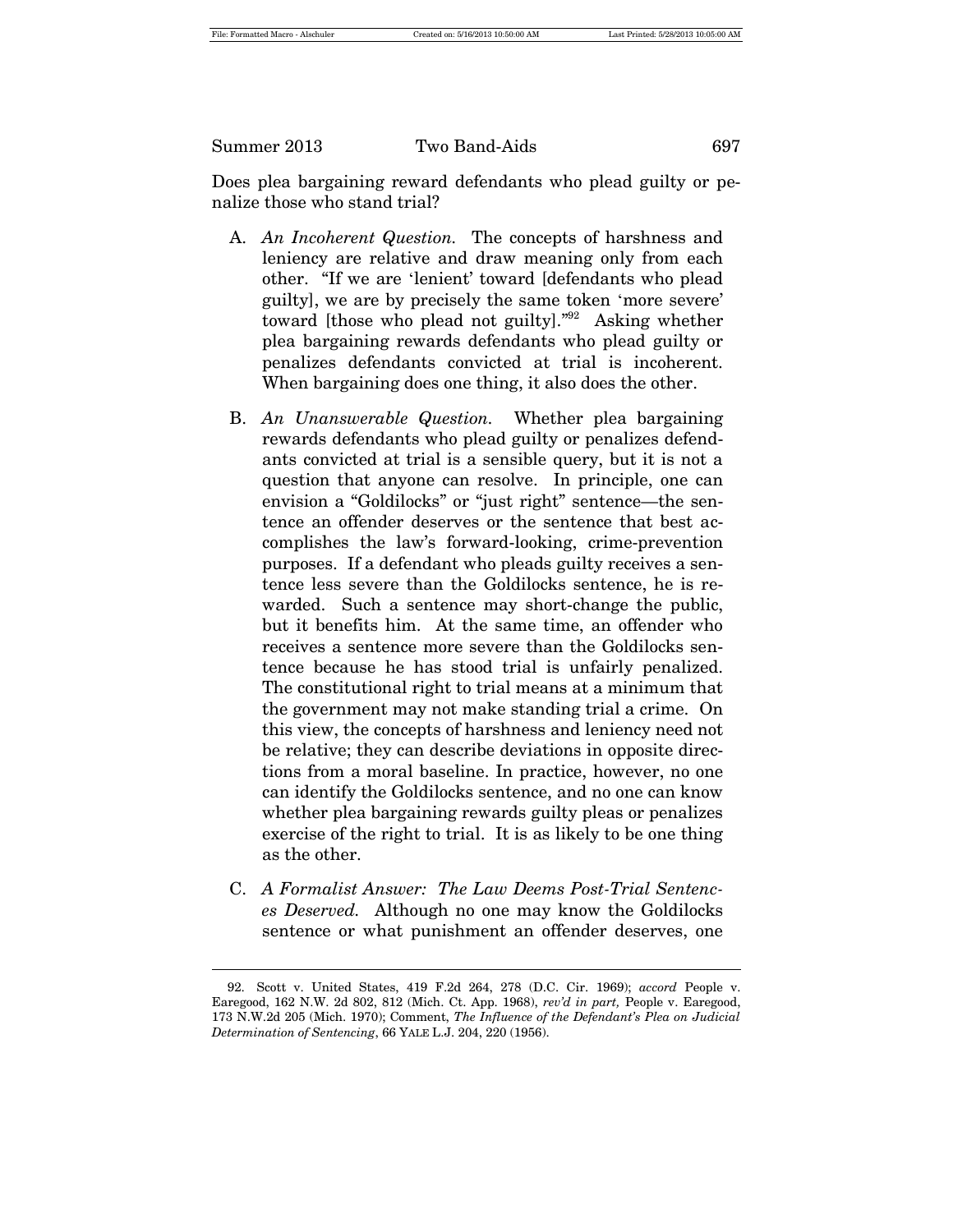can easily determine what punishment the law says he deserves. This punishment is the one that sentencing authorities have determined should be imposed following a conviction at trial. $93$  Because no one is in a position to psychoanalyze the authorities or second-guess their official determinations, plea bargaining must be viewed as rewarding defendants who plead guilty. The issue is one of juridical theory, not fact.

- D. *One Realist Answer: Post-Trial Sentences are Imposed Because Offenders Deserve Them, While Defendants Who Plead Guilty are Rewarded.* To judge whether plea bargaining rewards defendants who plead guilty or instead penalizes those convicted at trial, one need neither know the Goldilocks sentence nor indulge in the fiction that post-trial sentences must be considered deserved simply because officials have imposed them. After examining the actual motives of sentencing authorities, the likely motives of people in their situation, and the consequences of their choices, one can make a plausible guess about what punishments would be imposed in a regime without plea bargaining. If all defendants in a system without bargaining would receive the punishments now imposed on defendants convicted at trial, plea bargaining can fairly be said to reward those who plead guilty. These defendants achieve better results in a system with plea bargaining than they would in a system without it. At the same time, defendants who stand trial would be treated identically in both systems. And in fact, an examination of the American legal system indicates that it fits this pattern. Current post-trial sentences reflect bona fide determinations of desert and nothing else. In the absence of plea bargaining, these sentences probably would be imposed across the board.
- E. *An Opposing Realist Answer: Post-Trial Sentences are Inflated to Discourage Exercise of the Right to Trial.* As suggested in the preceding answer (D), the appropriate inquiry is what sentences offenders would receive in a

<sup>93</sup>*. See Lafler*, 132 S. Ct. at 1398 (Scalia, J., dissenting) (declaring that plea bargaining gives defendants a opportunity "to serve less time than the law says [they] deserve[]."). *But see* text at notes 104-05 *infra*.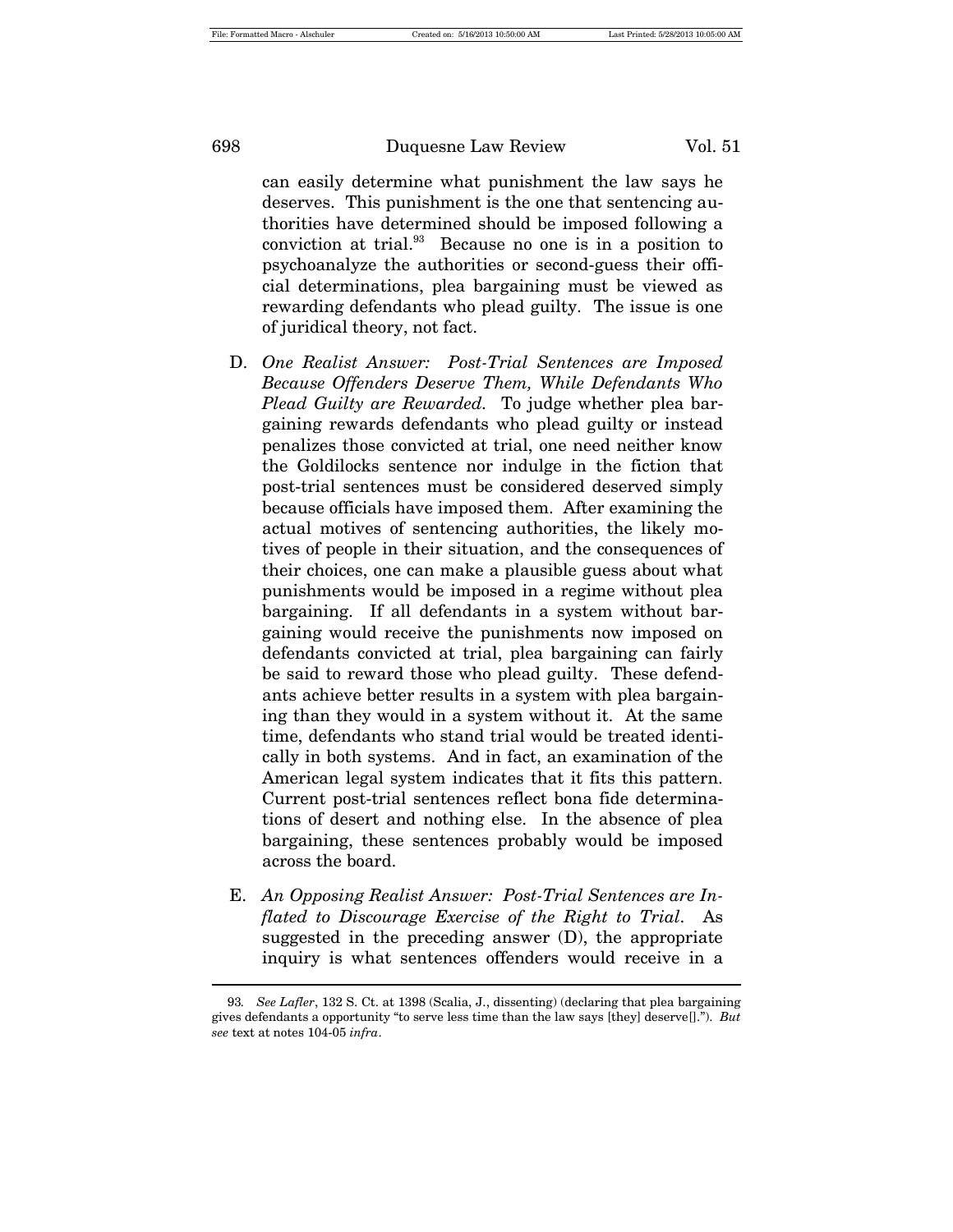system without plea bargaining. The correct response, however, is the opposite of the one that answer (D) supplies. For the most part, it is offenders who plead guilty who receive the sentences they are thought to deserve. The more severe sentences that follow conviction at trial are imposed, not to punish or deter crime, but to deter exercise of the right to trial. America's penology matches that of a Chicago trial judge who declared, "He takes some of my time, I take some of his. That's the way it works."<sup>94</sup>

F. *None of the Above.* Please select this answer if you know the Goldilocks sentence.

Before giving your final answer to this multiple-choice question, consider another thought experiment. Imagine a hypothetical democracy called Becker in which, until recently, everyone embraced the penal philosophy of Jeremy Bentham. Everyone in Becker believed that the function of criminal punishment was deterrence and that penalties should be calculated to ensure that crime does not pay.95

Of course not every crime is detected. The people of Becker concluded that penalties should be determined by multiplying the gain an offender derived from committing his crime times the number of crimes he could have been expected to commit before being convicted. For several reasons, they also concluded that judges should not impose punishments much more severe than those provided by this calculus. First, more severe punishments would cause offenders to suffer needlessly, and "all punishment in itself is evil. . . . [I]f it ought at all to be admitted, it ought only to be admitted in as far as it promised to exclude some greater evil."96 Second, imposing punishments more severe than necessary would waste public funds. And third, effective deterrence requires grading crimes and reserving more severe penalties for more severe crimes. If—like murderers—kidnappers, armed rob-

<sup>94</sup>*. See* Alschuler, *supra* note 78, at 1089 (describing the remark a Chicago judge made to Dallin H. Oaks after telling Oaks that, if his client declined an offer of two-to-five years and was convicted at trial, the judge would impose a sentence of twenty years).

<sup>95</sup>*. See* Gary S. Becker, *Crime and Punishment: An Economic Approach,* 76 J. POL. ECON. 169, 169 (1968); William M. Landes, *Optimal Sanctions for Antitrust Violations*, 50 U. CHI. L. REV. 652 (1983).

<sup>96.</sup> Jeremy Bentham, *An Introduction to the Principles of Morals and Legislation*, in JEREMY BENTHAM AND JOHN STUART MILL, THE UTILITARIANS 162 (1961).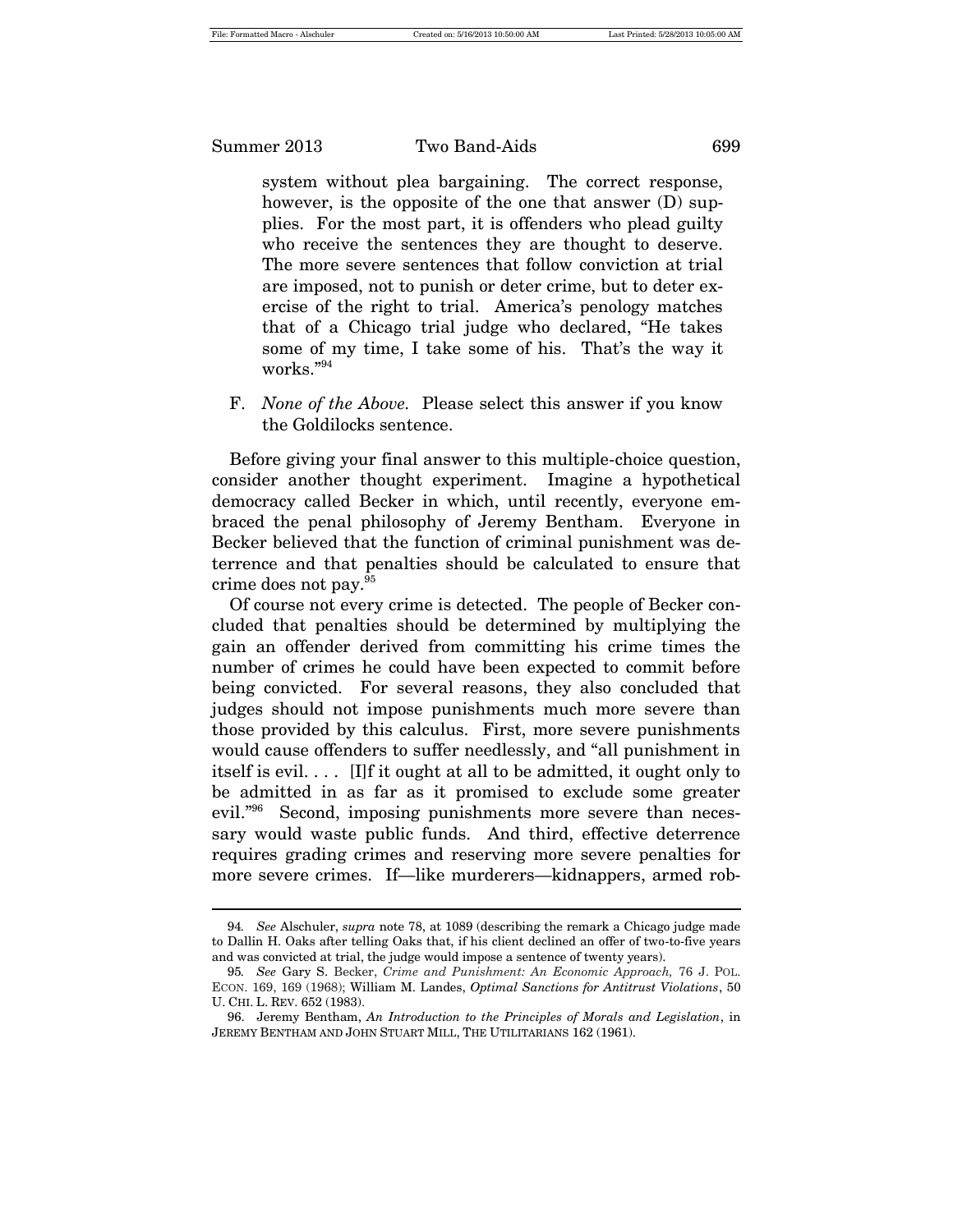bers, and rapists were subject to capital punishment, they might see no reason not to kill their victims.

For many years, Becker implemented its Benthamite penology without variation. The people of Becker recently realized, however, that practical necessity required them to discourage exercise of the right to trial. Judges then were instructed to impose more severe sentences following convictions at trial than following pleas of guilty. Moreover, they were told to make the difference so substantial that 95% of all offenders would plead guilty.

Social science research reveals that the new policy has been implemented. With every other relevant variable held constant, the sentences currently imposed following convictions at trial are much more severe than those imposed following pleas of guilty, and 95% of all convictions in Becker are by plea.

Here's the thought experiment. The judges could have complied with Becker's new policy either by lowering the sentences of defendants who pleaded guilty below the Benthamite baseline or by increasing the sentences of defendants convicted at trial above it. These judges are sane, smart, public-spirited people. Can you guess which they did?

Do you suppose that the judges of Becker reduced the sentences of defendants who pleaded guilty so that these sentences no longer overbalanced the benefit offenders derived from committing their crimes? Do you imagine that they—or that any polity—would create a regime in which crime does pay for 95% of all offenders? Or does it seem more likely that the judges of Becker still sentence the vast majority of criminals to the punishment needed to deter crime while imposing additional punishment on a tiny minority to save the cost of trials?<sup>97</sup>

Becker is only one of several hypothetical jurisdictions that recently rejected the judgment of the Framers of the U.S. Constitution that the cost of trials is worth paying. Each of these jurisdictions now sentences defendants who are convicted at trial more severely than those who plead guilty. The former penology of the other hypothetical jurisdictions, however, differed from the prior

<sup>97.</sup> Odds bargaining often could lead deterrence-minded authorities to impose sentences below the Benthamite baseline; some deterrence is better than none. The issue posed by the thought experiment, however, is how a deterrence-minded polity probably would accomplish the objectives of costs bargaining. Would it be more likely to impose sentences below the Benthamite baseline in 19 cases out of 20 or to impose a sentence above the baseline in one? Recall that lowering the baseline at all leaves crime a profitable enterprise.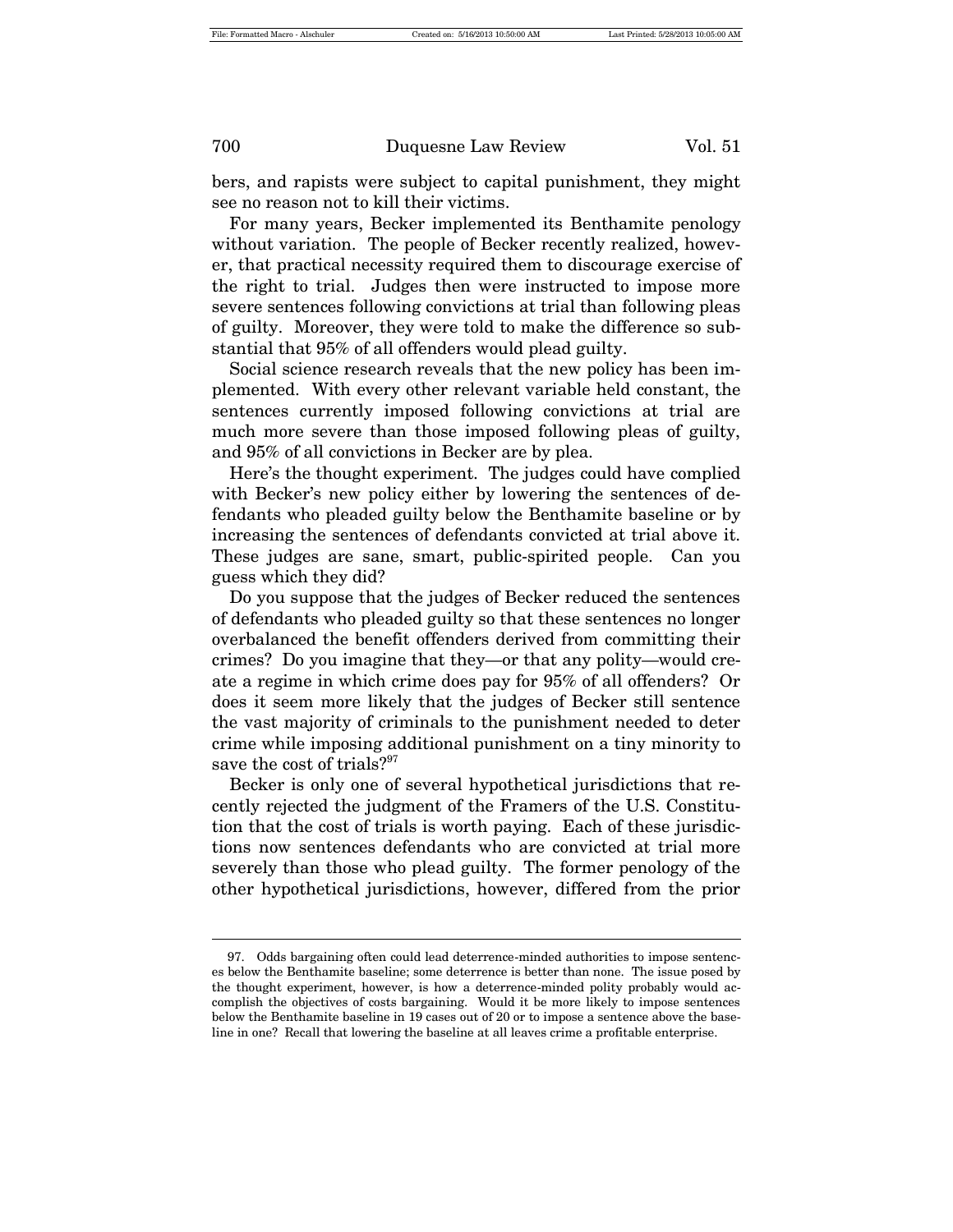penology of Becker. Perform the same thought experiment with them.

When an offender was convicted in Kant, judges previously imposed the sentence he deserved. Do you suppose that judges in Kant now sentence 95% of all offenders less severely than they deserve? In Greenwood, judges formerly assessed the dangerousness of each offender and sentenced him to a long enough prison term to protect the public through incapacitation. Do you suppose the judges of Greenwood now decline to incapacitate the vast majority of offenders long enough to protect the public? In Wootton, judges formerly required offenders to undergo the treatment they believed the offenders needed to cure their socially harmful behavior. Do you suppose these judges now require 95% of all offenders to undergo only part of this treatment?

People devise rationalizations for their self-interested conduct. If the changes that occurred in Becker, Kant, Greenwood, and Wootton had happened more gradually, even the authors of these changes might not have realized just what they were doing. These legislatures, sentencing commissions, prosecutors, and judges might have been unwilling to sentence most offenders less severely than they deserved or to leave crime a paying proposition. Instead, they might have conserved public resources by sentencing offenders convicted at trial more severely. Officials might nevertheless proclaim (and even believe) that they never sentenced anyone more severely than he deserved or more than public protection required.<sup>98</sup> Considering what officials would have done in a regime without plea bargaining may offer greater insight than asking what officials believe they are doing.<sup>99</sup> Like everyone else, criminal justice officials can convince themselves of many things.

The thought experiment you just performed may have persuaded you that officials are more likely to pursue cost-saving objectives by penalizing exercise of the right to trial than by sacrificing the purposes of criminal punishment (at least in part) for 95% of

<sup>98.</sup> I have examined the claim that defendants who plead guilty *deserve* lighter sentences than those convicted at trial in Alschuler, *supra* note 50, at 661-69, 718-23.

<sup>99.</sup> Economists speak of "revealed preferences." They maintain that people's preferences are shown, not by what they say, but by what they do. *See*, *e.g*., Paul A. Samuelson, *Consumption Theory in Terms of Revealed Preference*, 15 ECONOMICA 243, 243 (1948); Hal R. Varian, *Revealed Preference*, *in* SAMUELSONIAN ECONOMICS AND THE TWENTY-FIRST CENTURY 99 (Michael Szenberg, Lall Ramrattan & Eric A. Gottesman, eds., 2006). The thought experiment presented in text could be regarded as asking about "hypothetical revealed preferences" or even "unrevealed revealed preferences."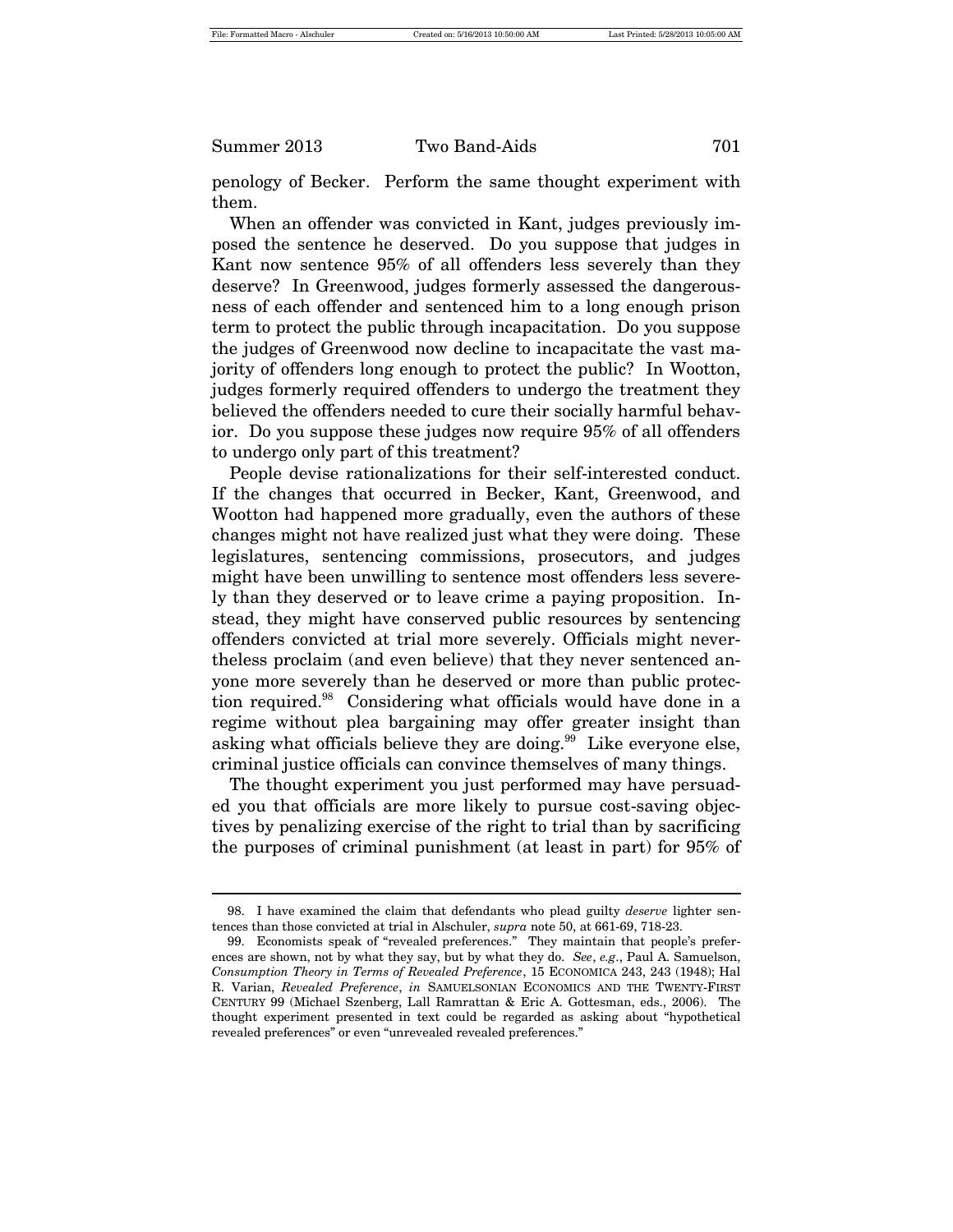all offenders. If you remain in doubt, however, consider one more jurisdiction, the United States of America.

The United States is more dependent on plea bargaining than any other nation in the world. It also incarcerates a higher proportion of its population than any other nation.<sup>100</sup> Could the United States truly have achieved the world record for mass incarcera- $\chi$  tion<sup>101</sup> while sentencing 95% of all offenders less severely than they deserved? Until the *Lafler-Frye* majority acknowledged that post-trial sentences often were inflated to encourage guilty pleas, the official story seemed to be that 95% of the 2,292,133 Americans behind bars<sup>102</sup> had been rewarded for their pleas of guilty and therefore sentenced less severely than they deserved (or than was necessary to fully protect the public). Moreover, some observers, including the *Lafler-Frye* dissenters, still insist that 95% of America's prisoners received undeserved breaks. These lucky millions gambled and beat the house.<sup>103</sup>

Justice Scalia contends that at least the defendants who entered plea agreements were sentenced less severely than the law *says* they deserve.104 But what law says that the punishments they would have received following conviction at trial are the ones they deserved? One federal law says that *all* sentences must "comply with" a list of approved purposes of punishment. These purposes include providing just punishment for the offense. They do not include reducing court costs or ensuring conviction in doubtful cases.<sup>105</sup> Do judges follow this statute when defendants are convicted at trial but not when they plead guilty? Some officials barely maintain the fiction that post-trial sentences are deserved.

<sup>100.</sup> ROY WALMSLEY, WORLD PRISON POPULATION LIST 1 (2011), *available at* http://www.idcr.org.uk/wp-content/uploads/2010/09/WPPL-9-22.pdf ("The United States has the highest prison population rate in the world, 743 per 100,000 of the national population, followed by Rwanda (c. 595), Russia (568), Georgia (547), U.S. Virgin Is. (539), Seychelles (507), St Kitts & Nevis (495), British Virgin Is. (468), Belize (439), Dominica (431), Bermuda (428), Grenada (423) and Curacao (422).").

<sup>101</sup>*. See generally* MICHELLE ALEXANDER, THE NEW JIM CROW: MASS INCARCERATION IN THE AGE OF COLORBLINDNESS (2010).

<sup>102.</sup> WALMSLEY, *supra* note 100, at 3.

<sup>103</sup>*. See* Lafler v. Cooper, 132 S. Ct. 1376, 1398 (2012) (Scalia, J., dissenting). Presumably 95% of the more than four million Americans under forms of penal supervision other than imprisonment got lucky too. *See* Lauren E. Glaze & Erika Parks, *Correctional Populations in the United States, 2011*, NAT'L CRIM. J., Nov. 2012 at 1, 4 tbl. 3 *available at*, http://bjs.ojp.usdoj.gov/content/pub/pdf/cpus11.pdf (U.S. Dept. of Justice, Bureau of Justice Statistics 2012).

<sup>104</sup>*. Lafler*, 132 S. Ct. at 1398 (Scalia, J., dissenting).

<sup>105</sup>*. See* 18 U.S.C. § 3553(a) (2006).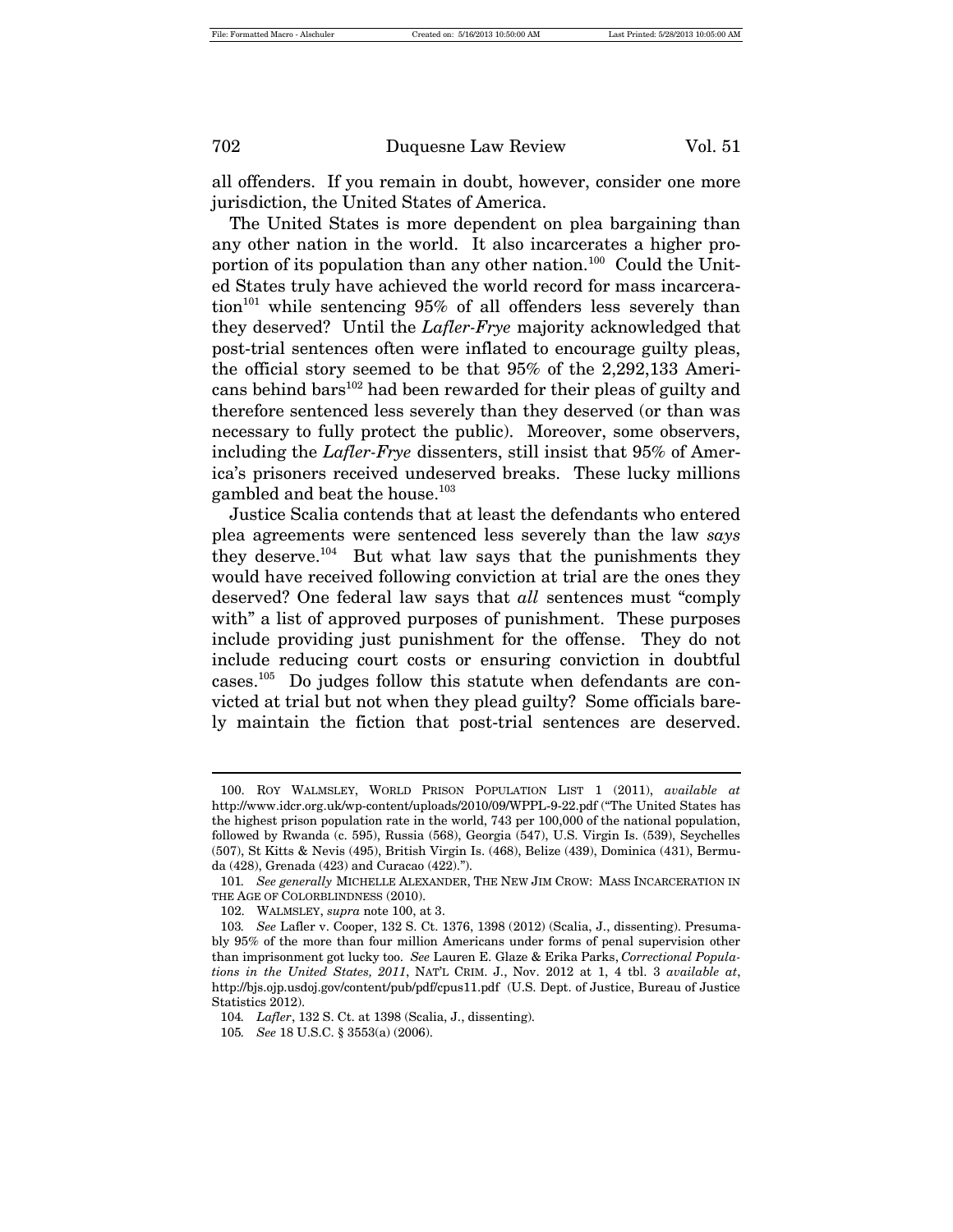When Congress creates new crimes and increases sentences, it speaks, not of doing justice, but of giving "tools" to prosecutors.<sup>106</sup>

Consider mandatory minimum sentences like the ones 18 U.S.C. § 924(c) provides for drug traffickers carrying firearms:

In a recent case, a twenty-two-year-old defendant was arrested on two occasions for possessing both drugs and a firearm. Although he had no criminal record before these arrests, his conviction of the second offense required the court to impose a mandatory minimum sentence of twenty-five years, which the offender would be required to serve after he completed his first sentence. When Judge Myron H. Thompson imposed the total sentence of forty years required by section 924 . . . , he called this sentence "draconian." He noted that not only would the offender's child grow up without a father but his grandchildren, if he had any, would be teenagers or young adults before he was released.

Judge Thompson and other judges are required to impose the mandatory minimum sentences specified by section 924, but prosecutors have a choice. The [United States] Sentencing Commission reports that, after the exercise of prosecutorial discretion in charging and plea bargaining, only 20% of the offenders who used firearms to commit drug crimes received the mandatory sentences that section 924 prescribes, and offenders who carried firearms without using them received the section  $924$  enhancements even less often.<sup>107</sup>

<sup>106.</sup> The full title of the PROTECT Act is the Prosecutorial Remedies and Tools Against the Exploitation of Children Today Act of 2003. *See* Pub. L. No. 108-21, 117 Stat. 650 (2003). The full title of the USA Patriot Act is the Uniting and Strengthening America by Providing Appropriate Tools Required to Intercept and Obstruct Terrorism Act of 2001. *See* Pub. L. 107-56, 115 Stat. 272 (2001). Shortly after the Supreme Court narrowly construed a federal statute proscribing schemes to "deprive another of the intangible right to honest services," *see* 18 U.S.C. § 1346 (2006), a Senate committee held hearings titled, "Restoring Key Tools to Combat Fraud and Corruption After the Supreme Court's Skilling Decision." *See Restoring Key Tools to Combat Fraud and Corruption After the Supreme Court's Skilling Decision: Hearing Before the S. Comm. on the Judiciary*, 111th Cong. (2010). No one in Congress speaks of providing "tools" to defense attorneys.

<sup>107.</sup> Albert W. Alschuler, *Disparity: The Normative and Empirical Failure of the Federal Guidelines*, 58 STAN. L. REV. 85, 115-16 (2005) (describing Judge Thompson's opinion in *United States v. Washington*, 301 F. Supp. 2d 1306 (M.D. Ala. 2004), and some findings reported in UNITED STATES SENTENCING COMMISSION, FIFTEEN YEARS OF GUIDELINES SENTENCING: AN ASSESSMENT OF HOW WELL THE FEDERAL CRIMINAL JUSTICE SYSTEM IS ACHIEVING THE GOALS OF SENTENCING REFORM 90 (2004)).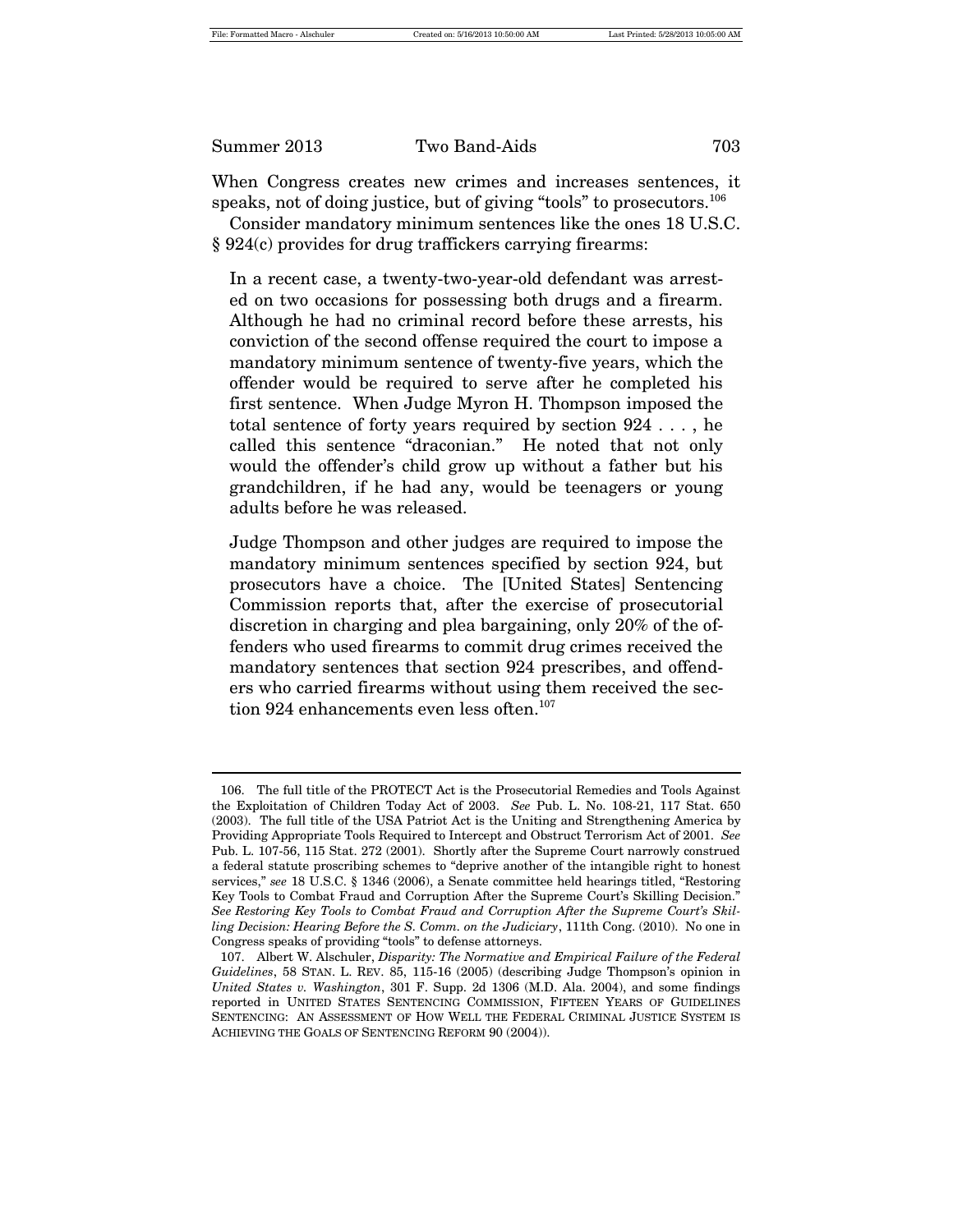If mandatory minimum sentences reflect Congress's determination of the punishments offenders deserve, why don't they bind the officials who determine sentences? Why are they imposed in only one case out of five?

Was Congress unaware that prosecutors effectively determine sentences in 95% of the cases? Or did Congress willingly play the bad cop, threatening the accused with harsh treatment? Did it knowingly invite prosecutors to play the good cop? Did it supply weaponry that it expected to be brandished in every case but fired only rarely?

At the very least, a regime of plea bargaining enables legislators to indulge in vengeful fantasies and political posturing, secure in the knowledge that no one will pay the fiscal and human costs of implementing these fantasies across the board. When a legislature plans from the outset to allow 95% of all offenders to avoid the punishments it prescribes, these punishments do not establish a moral norm.

#### V. CONCLUSION

In 1957, in *Shelton v. United States*,<sup>108</sup> a panel of the Fifth Circuit held plea bargaining unlawful by a vote of two to one. "Justice and liberty are not the subjects of bargaining and barter," Judge Richard Rives declared.109 The en banc Fifth Circuit set aside the panel ruling by a vote of three to  $two, <sup>110</sup>$  and the defendant sought review in the Supreme Court.

The Supreme Court did not decide in *Shelton* whether a guilty plea was involuntary simply because a prosecutor had induced it by promising leniency. The Court would not resolve that question until twelve years later.<sup>111</sup> Instead, in 1958, the Solicitor General confessed error on a tangential issue, and the Court accepted his confession.<sup>112</sup>

The government's confession of error was peculiar. While referring to all the circumstances of the case, it emphasized that the trial court had failed to conduct an adequate inquiry when it accepted the defendant's guilty plea. The confession of error, how-

<sup>108.</sup> 242 F.2d 101 (5th Cir.), *judgment set aside en banc*, 246 F.2d 571 (5th Cir. 1957), *rev'd per curiam*, 356 U.S. 26 (1958).

<sup>109</sup>*. Id*. at 113.

<sup>110.</sup> Sheldon v. United States, 246 F.2d 571 (5th Cir. 1957), *rev'd per curiam*, 356 U.S. 26 (1958).

<sup>111</sup>*. See* Brady v. United States, 397 U.S. 742 (1970).

<sup>112.</sup> Shelton v. United States, 356 U.S. 26 (1958).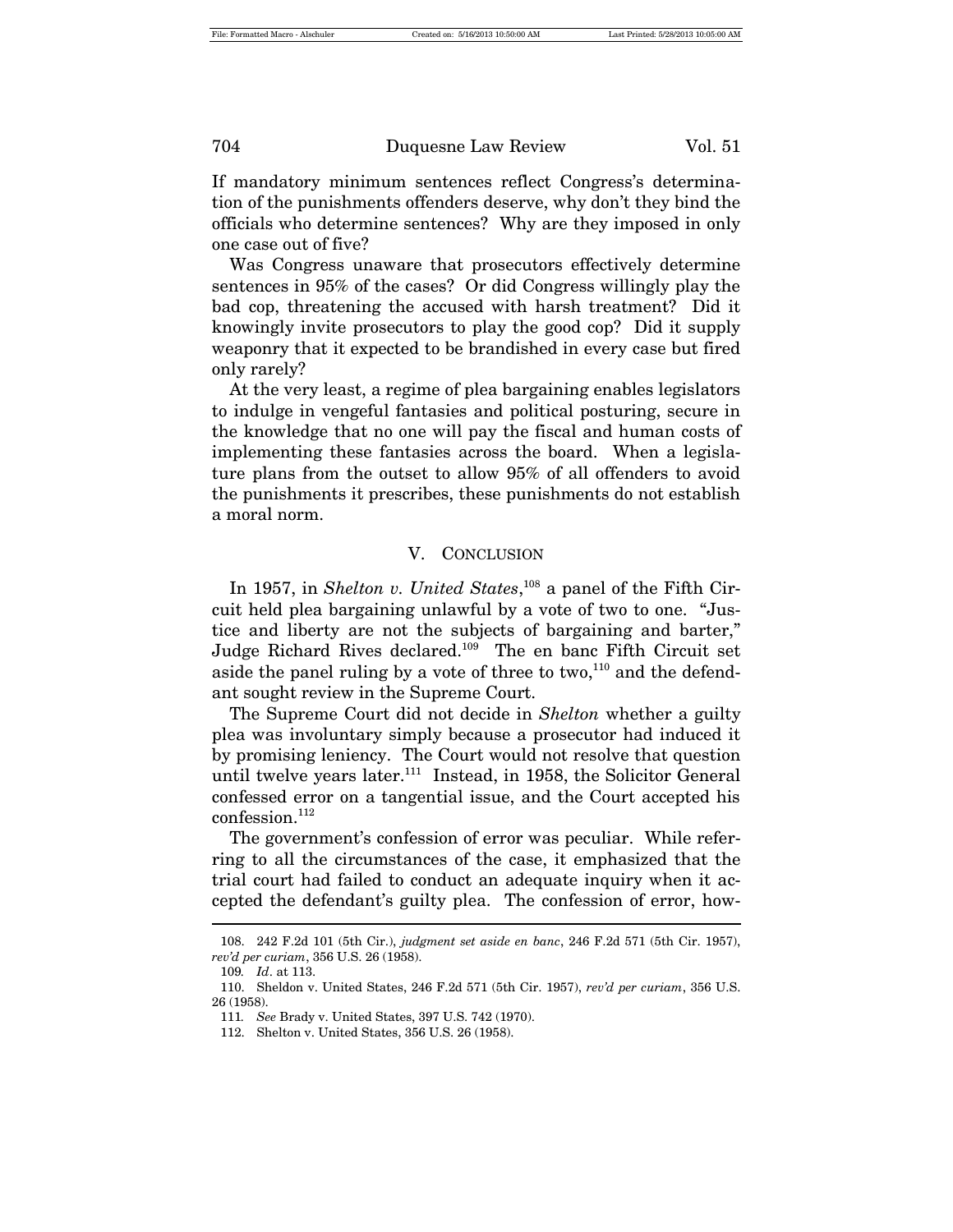ever, failed even to advert to the Fifth Circuit's ruling on this issue. The Fifth Circuit had held unanimously that an inadequate inquiry would not entitle the defendant to withdraw his plea but would require only a hearing on the plea's validity.<sup>113</sup> Perhaps the Solicitor General did some vote counting, feared that the Supreme Court would forbid plea bargaining, and sought to foreclose such a ruling. $^{114}$ 

If the Supreme Court had outlawed plea bargaining in 1958, I do not believe that the sky would have fallen. I also believe the American criminal justice system would look very different today. I cannot demonstrate that plea bargaining has been at the root of the many evils that have befallen this system since 1958, but one can make a plausible case that it prompted or facilitated most of them. By lowering the price of imposing criminal punishment, plea bargaining gave America more of it. $115$ 

Here are a few more thought experiments. If the Supreme Court had outlawed plea bargaining in 1958, would the United States now have as many mandatory minimum sentences, and would they be as harsh? Would it have approved mandatory sentencing guidelines (guidelines the Supreme Court later made advisory)?116 Would it have ended parole?117 Would it have rushed to punish crack cocaine offenses by treating a single gram of this drug as the equivalent of 100 grams of powder?<sup>118</sup> Would it have locked up non-violent white-collar first offenders for decades, cal-

<sup>113</sup>*. See Shelton*, 242 F.2d at 112 (panel opinion); *Shelton*, 246 F.2d at 572-73 (en banc opinion).

<sup>114.</sup> The Solicitor General's confession of error does not appear in most collections of Supreme Court briefs and records. In 1968, however, I located a copy in the Supreme Court library. I told the *Shelton* story in Alschuler, *supra* note 10, at 35-37.

<sup>115.</sup> The prosecutors and judges who produce convictions and sentences in America are usually officials of one set of governments (counties) while prison costs are largely borne by another set of governments (states). Through plea bargaining, courts and prosecutors issue punishment orders cheaply while someone else pays the cost of filling these orders. Far from reducing what taxpayers pay for criminal justice, plea bargaining almost certainly has caused them to pay more.

<sup>116</sup>*. See* United States v. Booker, 543 U.S. 220 (2005); *cf.* United States v. Green, 346 F. Supp. 2d 259, 270 (D. Mass 2004) ("Enhanced plea bargaining is actually the goal of the [federal sentencing] guidelines.").

<sup>117.</sup> Defendants cannot bargain with a parole board. Leaving much of the determination of sentence to a parole board makes it difficult for prosecutors to promise significant sentence reductions to defendants who will be sentenced to prison following their guilty pleas. *See* GEORGE FISHER, PLEA BARGAINING'S TRIUMPH: A HISTORY OF PLEA BARGAINING IN AMERICA 186-94 (2003).

<sup>118</sup>*. See* William Spade, Jr., *Beyond the 100:1 Ratio: Towards a Rational Cocaine Sentencing Policy*, 30 ARIZ. L. REV. 1233, 1250-56 (1996); David A. Slansky, *Cocaine, Race, and Equal Protection*, 47 STAN. L. REV. 1283, 1290-98 (1995).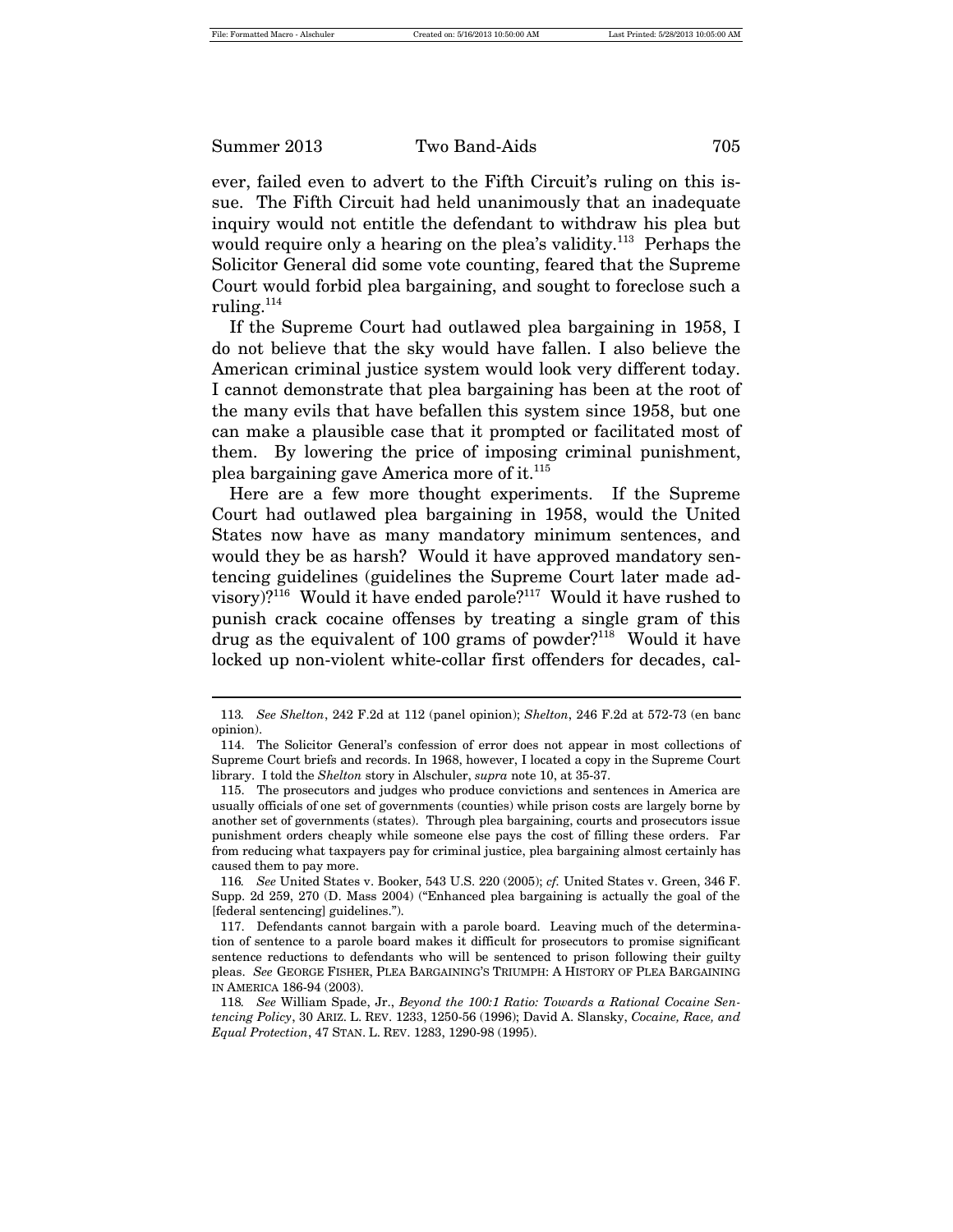culating their sentences by counting the dollars their crimes  $cost^{119}$ — and possessors of child pornography for a decade or more, calculating their sentences by counting the unlawful images on their computers?120 Would it have taken "real offense sentencing" to the same nonsensical extremes?<sup>121</sup> Would it have six-month trials? Would it conduct lengthy hearings on the appropriate phrasing of *Miranda* warnings and other irrelevancies?<sup>122</sup> Would it have approved RICO, the PROTECT Act, the "honest services" statute, and other swaggering tough-on-crime measures?

In a series of articles that began forty-five years ago, I argued that the United States should prohibit plea bargaining<sup>123</sup> and that doing so was feasible.<sup>124</sup> Now, however, the criminal justice system has gone off the tracks, and the rails themselves have disappeared. If someone were to propose a Tea Party (or Back to Basics) Movement for Criminal Justice, I might still join, $125$  but I would not give the group more than ten dollars. The time for a crusade to prohibit plea bargaining has passed.<sup>126</sup>

http://www.newyorker.com/reporting/2013/01/14/130114fa\_fact\_aviv?currentPage=1.

- 123. See the articles cited in notes 29, 40, 50, 76 & 78 *supra*.
- 124*. See* Alschuler, *supra* note 83.

<sup>119</sup>*. See* Peter J. Henning, *Sentences Get Harsher in White-Collar Cases*, N.Y. TIMES DEALB%K (Apr. 12, 2010), http://dealbook.nytimes.com/2010/04/12/sentences-get-harsherin-white-collar-cases/.

<sup>120</sup>*. See* UNITED STATES SENTENCING COMMISSION, 2010 SOURCEBOOK OF FEDERAL SENTENCING STATISTICS tbl. 13, *available at*  http://www.ussc.gov/Data\_and\_Statistics/Annual\_Reports\_and\_Sourcebooks/2010/Table13. pdf (reporting that the average federal sentence for child pornography in fiscal 2010 was 118 months); John Gabriel Woodlee, Note, *Congressional Manipulation of the Sentencing Guideline for Child Pornography Possession: An Argument for or Against Deference?*, 60 DUKE L.J. 1015, 1025-31 (2011); Rachel Aviv, *The Science of Sex Abuse: Is it Right to Imprison People for Heinous Crimes They Have Not Yet Committed?*, The New Yorker, Jan. 14, 2013, *available at*

<sup>121</sup>*. See* Alschuler, *supra* note 107, at 94-95 (noting that federal courts now sentence low-level drug dealers on the basis of the weight of all the drugs possessed by all the member of their drug organizations and even on the basis of drugs these dealers were acquitted of possessing).

<sup>122</sup>*. See* Charles D. Weisselberg, *Mourning* Miranda, 96 CALIF. L. REV. 1519 (2008).

<sup>125.</sup> I say that as someone who is appalled by the actual Tea Party's influence on American politics.

<sup>126.</sup> As late as 1965, a federal court of appeals declared, "It is clear, of course, that a plea of guilty induced by a promise of lenient treatment is an involuntary plea and hence void." Scott v. United States, 349 F.2d 641, 643 (6th Cir. 1965). The proposition asserted by the court was far from clear in 1965, but the fact that a court could make this confident pronouncement reveals how different the world is now. As late as 1973, a federal crime commission proposed abolishing plea bargaining "as soon as possible, but not later than 1978." NATIONAL ADVISORY COMMITTEE ON CRIMINAL JUSTICE STANDARDS AND GOALS, A NATIONAL STRATEGY TO REDUCE CRIME 98 (1973).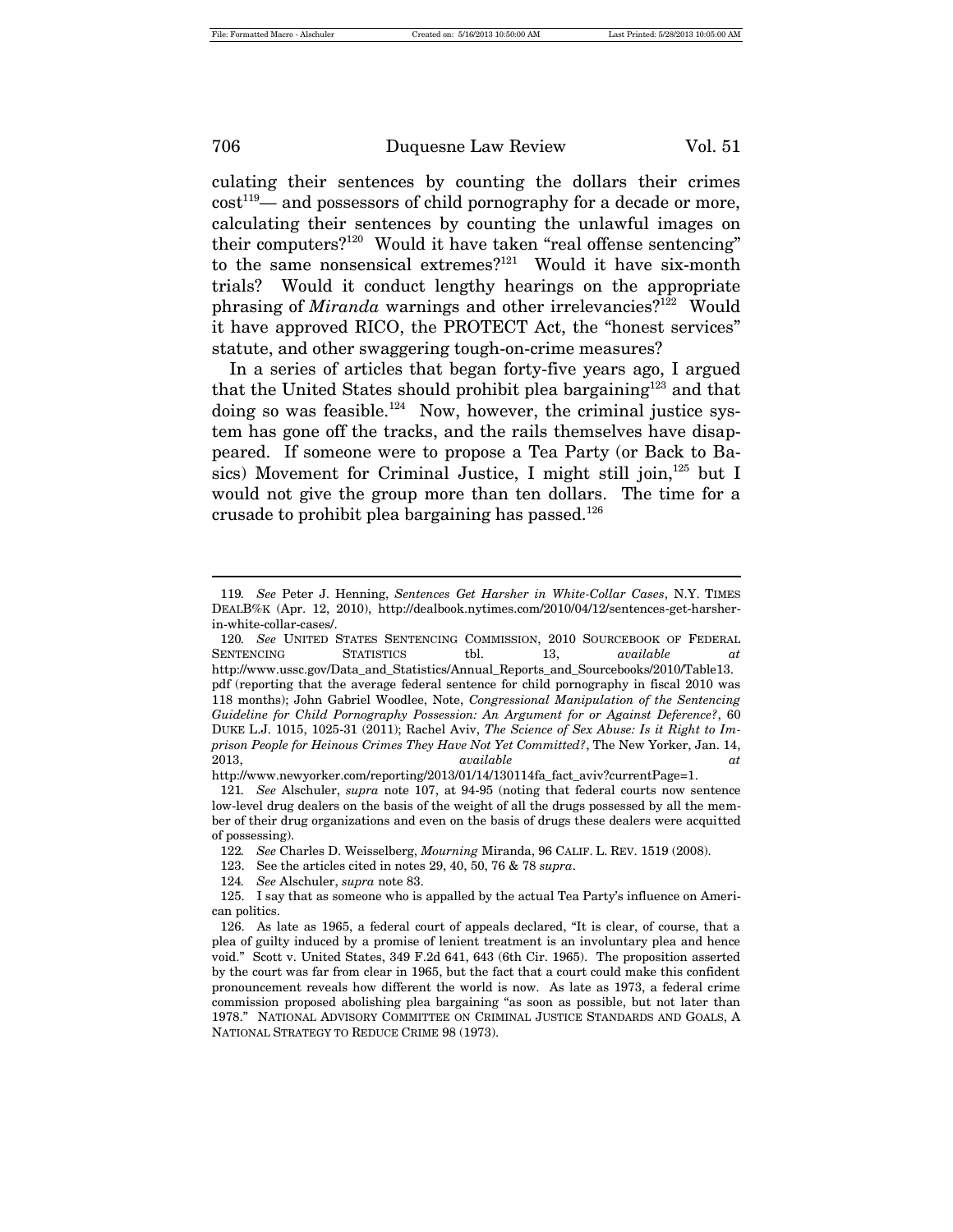Instead, the time may have come for criminal justice scholars to abandon the search for ways to make the criminal justice system fair and principled. Their principal mission today should be to make it less awful. Improving the plea bargaining process should be one of their goals. The decisions in *Lafler* and *Frye* take a tiny step in that direction, and the articles published in this symposium point to larger steps—recording plea offers, amending the rules that prohibit judges from participating in plea negotiation, and ensuring that *Brady* disclosures and other discovery occur at the time the process begins or at least before it ends.<sup>127</sup>

Beyond improving the plea bargaining process, scholars should ask of every proposed reform whether approving it would make trials more or less available. They should seek ways to simplify trial, pretrial, and post-trial procedures. They should resist overcriminalization (especially the expansion of federal criminal law). They should oppose severe punishments. They should support greater funding for indigent defense and seek more effective ways of supplying it.128 They should embrace Professor Bibas's proposal for sentencing juries empowered to accept or reject plea agreements.<sup>129</sup> They should cheer most measures that would reduce the bargaining leverage of prosecutors while booing most measures that would enhance it. Most of all, they should not allow what is familiar to become what is right.

<sup>127</sup>*. See* Susan R. Klein, *Monitoring the Plea Process*, 51 DUQ. L. REV. 559 (2013); Russell D. Covey, *Plea Bargaining after* Lafler *and* Frye, 51 DUQ. L. REV. 595 (2013).

<sup>128</sup>*. See* Stephen B. Bright & Sia M. Sanneh, *Fifty Years of Defiance and Resistance after* Gideon v. Wainwright, 122 YALE L.J. (forthcoming 2013).

<sup>129</sup>*. See* BIBAS, *supra* note 41, at 156-64.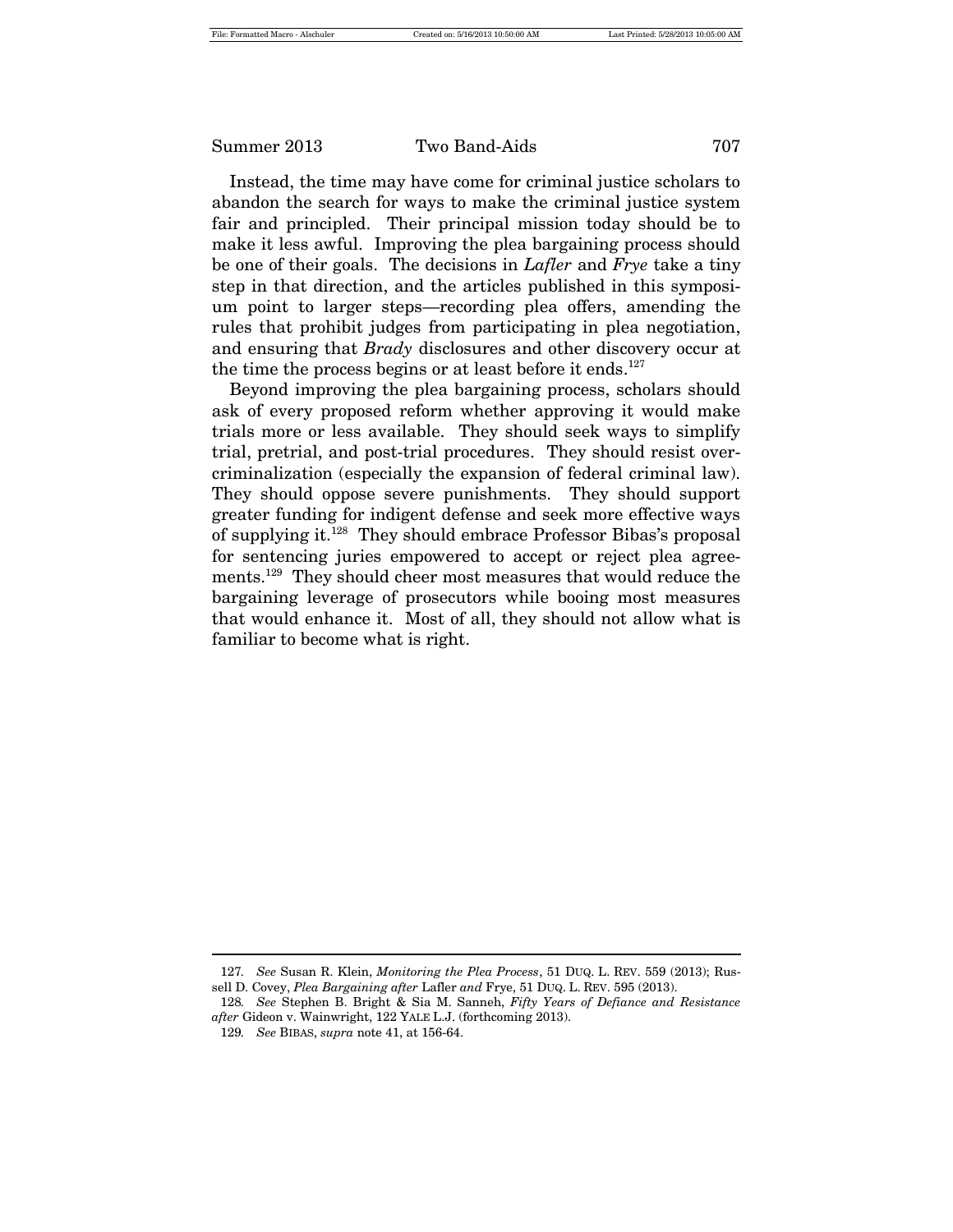Readers with comments may address them to:

Professor Albert Alschuler a-alschuler@northwestern.edu